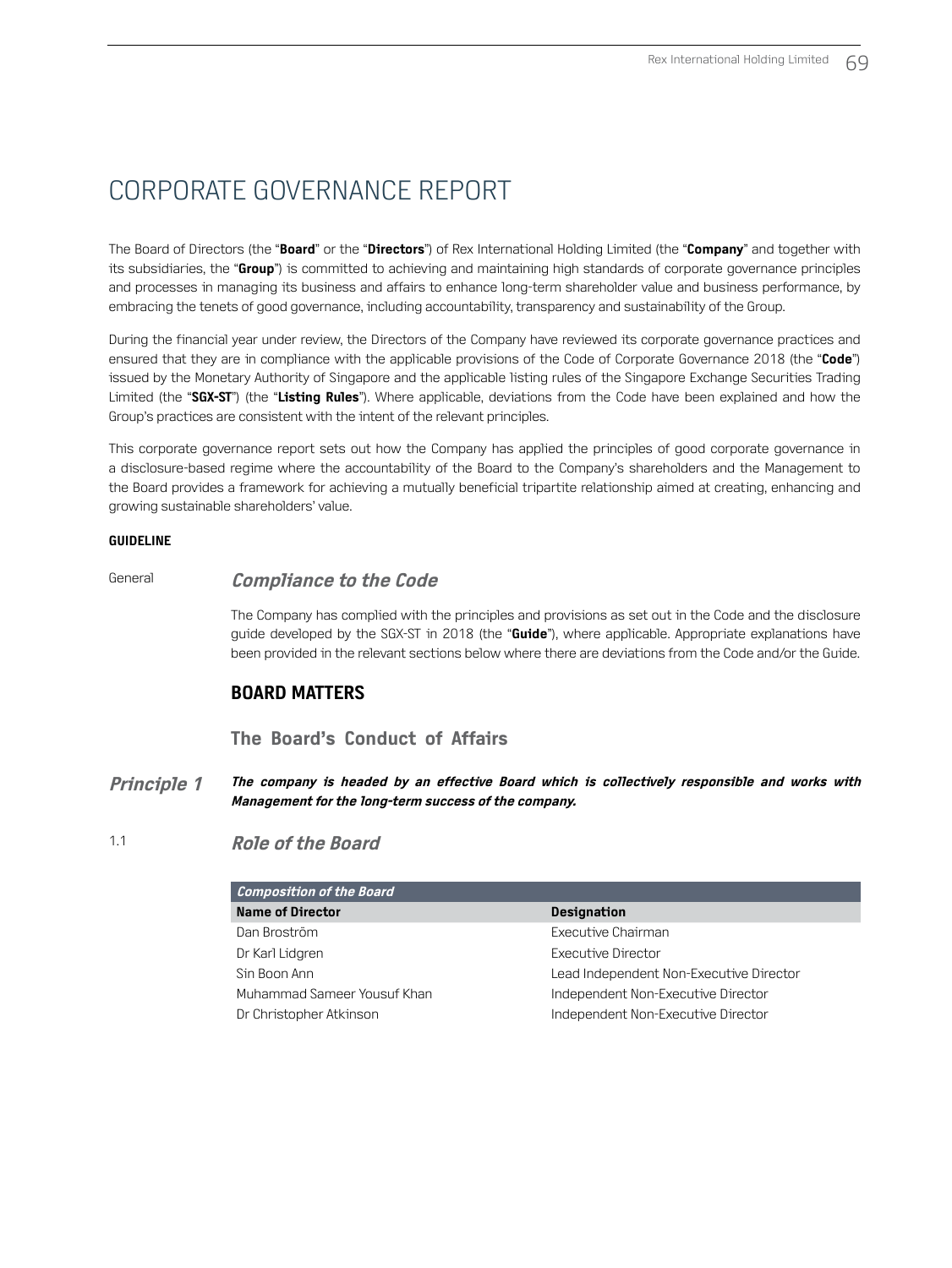The Company's Board is committed to achieving and maintaining high standards of corporate governance principles and processes in managing its business and affairs to enhance long-term shareholder value and business performance, by embracing the tenets of good governance, including accountability, transparency and sustainability of the Group.

The Board sees as its role to:

- (a) Provide leadership guidance, set corporate strategic objectives and directions for Management, which should include appropriate focus on value creation, innovation and sustainability;
- (b) Set the appropriate tone-from-the-top and desired organisational culture, and to ensure proper accountability within the Company;
- (c) Ensure that the necessary resources are in place for the Company to meet its strategic objectives;
- (d) Establish and maintain a sound risk management framework to effectively monitor and control risks;
- (e) Constructively challenge Management and review its performance;
- (f) Instil an ethical corporate culture and ensure that the Company's values, standards, policies and practices are consistent with the culture; and
- (g) Oversee the overall corporate governance of the Group and ensure transparency and accountability to key stakeholder groups.

The Company's Board of Directors Policy sets out the principles and general guidelines for the Directors, who should abide by the policy and any applicable law, legislation, the Listing Rules or the Companies Act. The policy covers aspects including Board composition and balance, Board diversity, tenure and number of directorships, Board member selection and orientation, and code of conduct for the avoidance of conflicts of interest and dealing in the shares of the Company.

### **Conflicts of Interest**

Specifically, Directors facing conflicts of interest are to recuse themselves from discussions and decisions involving the issues of conflict. The Company has in place a policy on Board of Directors whereby Directors should refrain from having any conflicts of interests with the Company to ensure that their duty to act in the best interest of the Company is not jeopardised. Directors must immediately report any conflicts of interests that have occurred or may possibly occur as soon as the Directors are aware of such potential or actual conflict of interest. This ensures that Directors continually meet the stringent requirements of independence under the Code.

### 1.2 **Director Competencies**

All directors have a good understanding of the Company's business as well as their directorship duties (including their roles as executive, non-executive and independent directors). For future appointments, the Company will provide each newly appointed Director with a formal letter of appointment setting out the Director's role, duties, obligations and responsibilities, and the expectations of their contribution to the Company.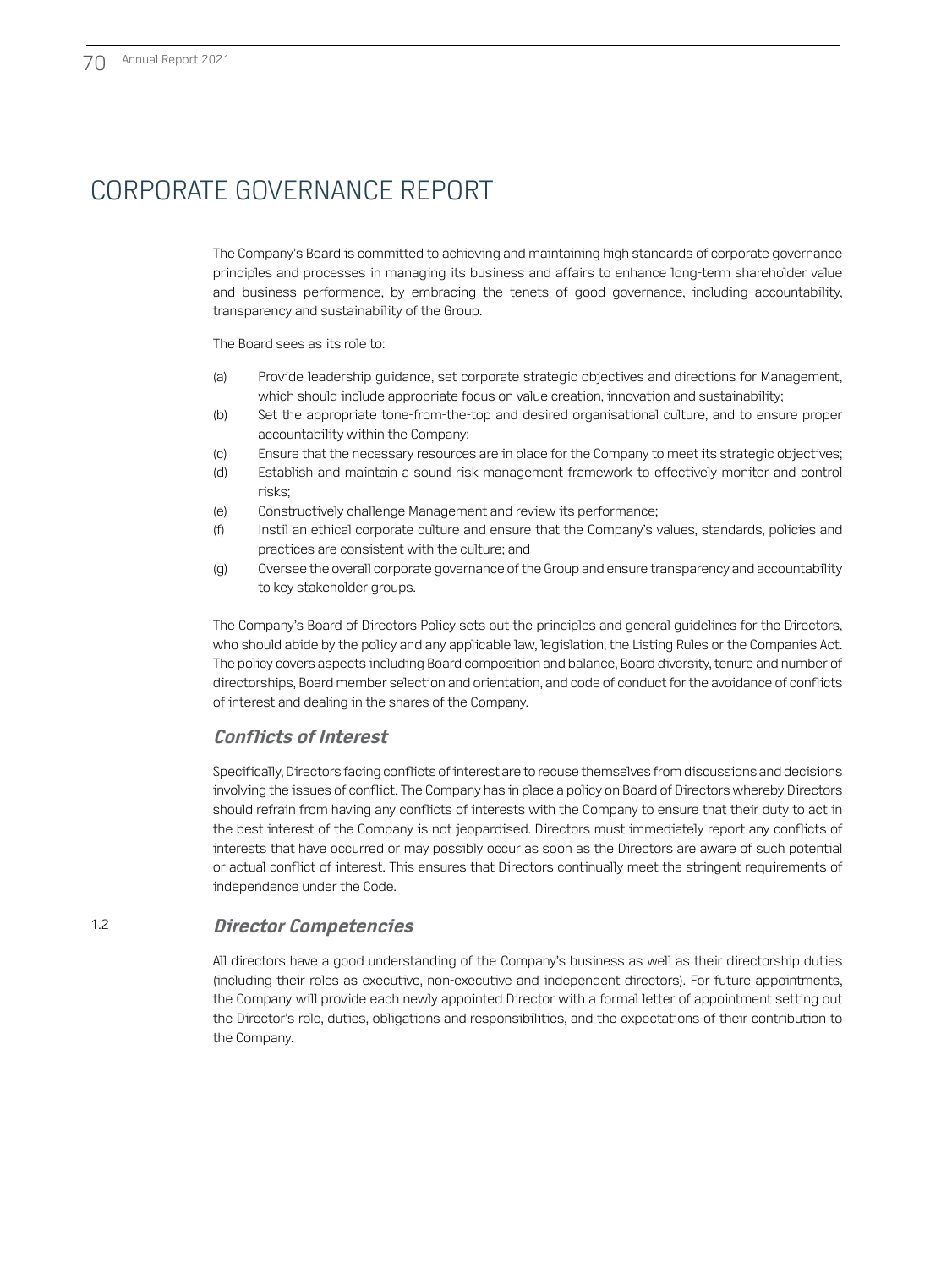Directors are expected to develop their competencies to effectively discharge their duties and are provided with opportunities to develop and maintain their skills and knowledge at the Company's expense.

All newly appointed Directors will undergo an orientation programme where the Director would be briefed on the Group's strategic direction, governance practices, business and organisation structure, and participate in an external course detailing the expected duties of a director of a listed company. To get a better understanding of the Group's business, the Directors will also be given the opportunity to visit the Group's operational facilities and meet with Management, whenever required. A new Director who has no prior experience as a director of an issuer listed on the SGX-ST must also undergo mandatory training in his roles and responsibilities as prescribed by the SGX-ST. All directors are required to undergo a one-time training on sustainability.

Except for Mr Sin Boon Ann and Mr Muhammad Sameer Yousuf Khan, the rest of the Directors of the Company do not have prior experience holding directorship(s) in public listed companies in Singapore. All of the Directors have been on the Company's board for more than seven years. To prepare and familiarise themselves with the roles and responsibilities of Directors of a public listed company, Mr Dan Broström, Dr Karl Lidgren and Dr Christopher Atkinson had completed the Listed Company Director courses conducted by the Singapore Institute of Directors (the "**SID**") following their appointment to the Board.

Directors are also regularly updated with the latest professional developments in relation to the Listing Rules and other applicable regulatory updates or amendments to relevant laws, rules and regulations to ensure the compliance of the same by all Directors.

| Dan Broström                      | (1) | SGX Regulatory Symposium 2021                                                                                        |
|-----------------------------------|-----|----------------------------------------------------------------------------------------------------------------------|
|                                   | (2) | SIAS Corporate Governance Conference - Sustainability Governance: The Next<br>Step of Corporate Governance Framework |
| <b>Sin Boon Ann</b>               | (1) | MDD Forensic Accountants - Product Liability Panel Discussion                                                        |
|                                   | (2) | Law Society of Singapore - Building Blocks for Success: Well-being at the Heart<br>of your practice                  |
|                                   | (3) | Law Society of Singapore - Directors' Responsibilities and Climate Change<br>under Singapore Law                     |
|                                   | (4) | MDD Forensic Accountants - Business Valuation (Part I)                                                               |
| Dr Christopher<br><b>Atkinson</b> | (1) | SGX Regulatory Symposium 2021                                                                                        |

In 2021, the Directors attended the following: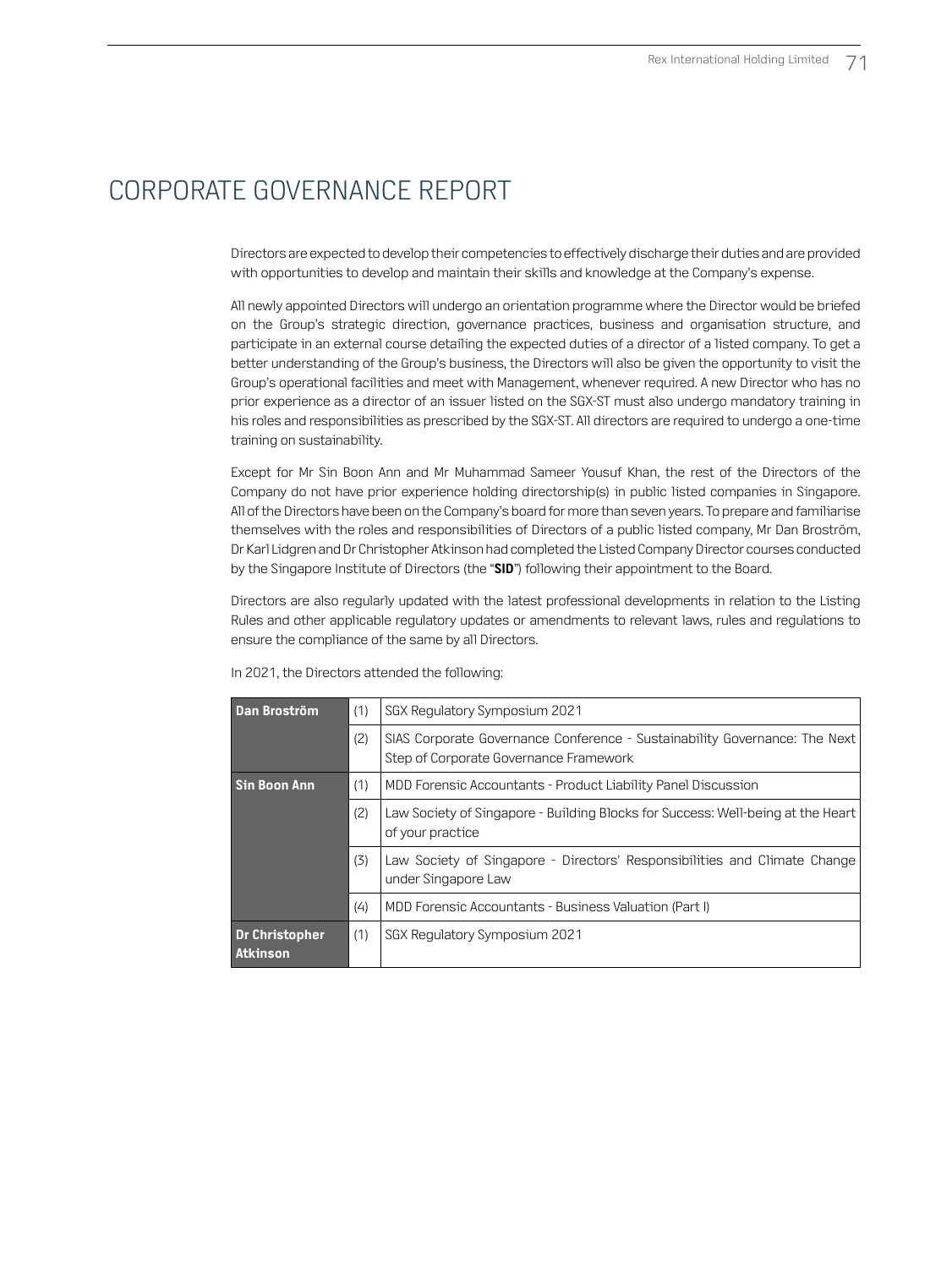### 1.3 **Material Transactions Requiring Board Approval**

Matters that require the Board's approval include, amongst others, the following:

- Overall Group business and budget strategy;
- Annual and half-yearly financial reports and announcements on quarterly use of funds/cash by mineral, oil and gas companies;
- Capital expenditures exceeding certain material limits;
- Investments or divestments;
- All capital-related matters including capital issuance;
- Significant policies governing the operations of the Company;
- Corporate strategic development and restructuring;
- Interested person transactions exceeding a S\$100,000 threshold; and
- Risk management strategies.

### 1.4 **Board Committees**

The Board has delegated certain responsibilities to the Audit Committee (the "**AC**"), the Remuneration Committee (the "**RC**") and the Nominating Committee (the "**NC**") (collectively, the "**Board Committees**"). The composition of the Board Committees are as follows:

| <b>Board Committee</b><br><b>Designation</b> | AC.                                         | <b>NC</b>                      | <b>RC</b>                                   |
|----------------------------------------------|---------------------------------------------|--------------------------------|---------------------------------------------|
| <b>Chairman</b>                              | Muhammad Sameer<br>$\bullet$<br>Yousuf Khan | Sin Boon Ann<br>$\bullet$      | Sin Boon Ann<br>$\bullet$                   |
| Member                                       | Sin Boon Ann<br>$\bullet$                   | Muhammad Sameer<br>Yousuf Khan | Muhammad Sameer<br>$\bullet$<br>Yousuf Khan |
| Member                                       | Dan Broström<br>$\bullet$                   | Dr Karl Lidgren<br>٠           | Dan Broström<br>$\bullet$                   |

Each Board Committee has clear written terms of reference setting out their compositions, authorities and duties, including reporting back to the Board.

### 1.5 **Board and Board Committee Meetings and Attendance**

The Board meets on a quarterly basis, and as and when circumstances require. In the financial year ended 31 December 2021 ("**FY2021**"), the number of Board and Board Committee meetings held and the attendance of each Board member at such meetings as well as at the Annual General Meeting ("**AGM**") and the Extraordinary General Meeting ("**EGM**") held on 23 April 2021 are shown below:

| <b>Board, Board Committee and General Meetings in FY2021</b> |                                    |           |           |           |            |            |  |  |  |
|--------------------------------------------------------------|------------------------------------|-----------|-----------|-----------|------------|------------|--|--|--|
|                                                              | <b>Board</b>                       | <b>AC</b> | <b>NC</b> | <b>RC</b> | <b>AGM</b> | <b>EGM</b> |  |  |  |
| Number of Meetings Held                                      | 4                                  | 4         | 2         | 2         |            |            |  |  |  |
| <b>Name of Director</b>                                      | <b>Number of Meetings Attended</b> |           |           |           |            |            |  |  |  |
| Dan Broström                                                 | 4                                  | 4         |           |           |            |            |  |  |  |
| Dr Karl Lidgren                                              | 4                                  |           | 2         |           |            |            |  |  |  |
| Sin Boon Ann                                                 | 4                                  | 4         | 2         | 2         |            |            |  |  |  |
| Muhammad Sameer Yousuf Khan                                  | 4                                  | 4         | 2         |           |            |            |  |  |  |
| Dr Christopher Atkinson                                      |                                    |           |           |           |            |            |  |  |  |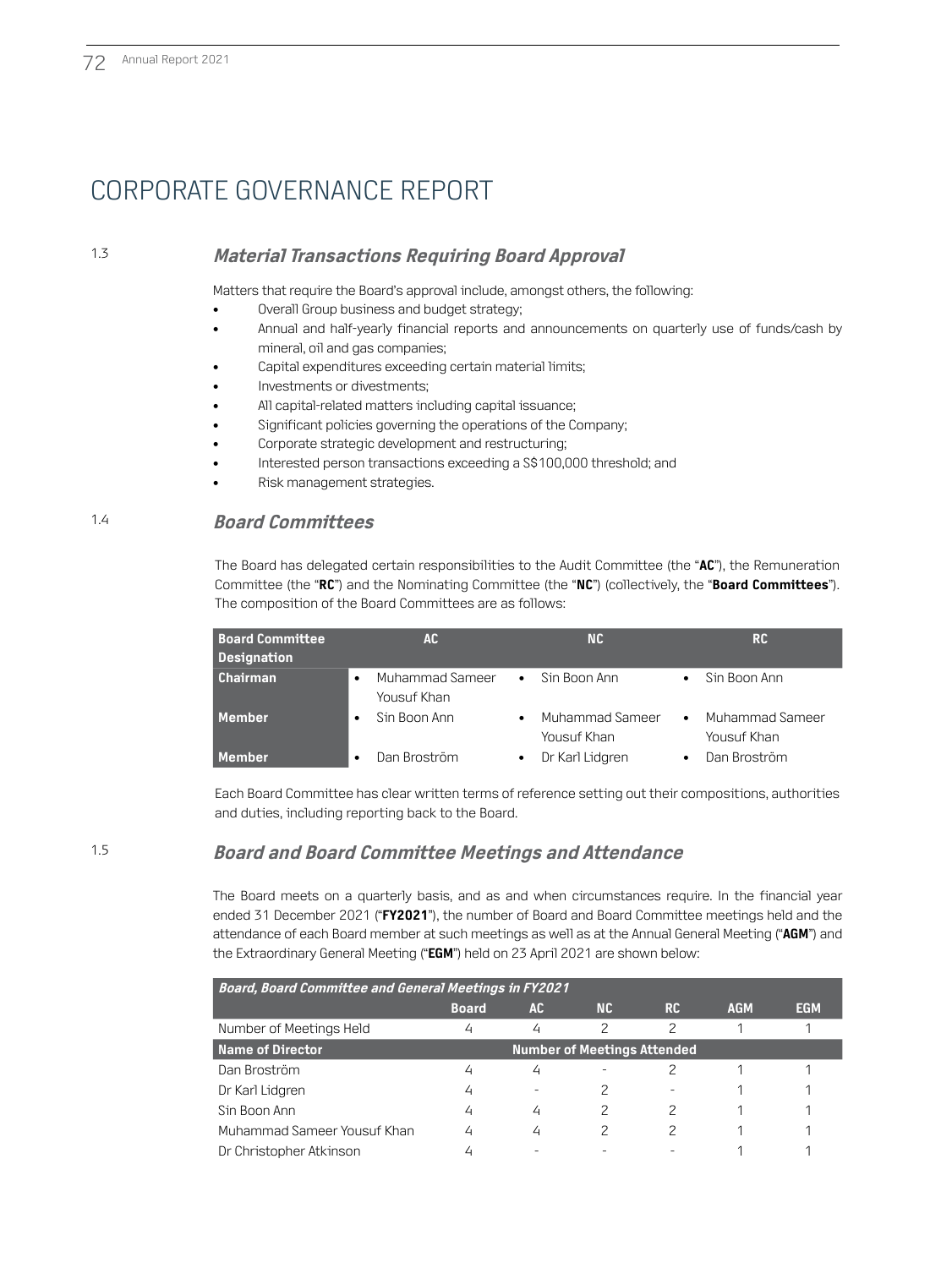To ensure that meetings are held regularly with maximum Directors' participation, the Company's Constitution allows for meetings to be held through telephone and video conferencing software. The Company ensures that telephonic and screen sharing facilities are made available for directors to attend the board meetings.

Regular meetings are held by the Board to deliberate the strategic policies of the Company including significant acquisitions and disposals, review and approve annual budgets, review the performance of the business and approve the public release of periodic financial results. The Board will also convene additional meetings for particular matters as and when they are deemed necessary.

While the Board considers Directors' attendance at Board meetings to be important, it is not the only criterion which the Board uses to measure Directors' contributions. The Board also takes into account the contributions by Board members in other forms including periodical reviews, provision of guidance and advice on various matters relating to the Group.

The responsibility of day-to-day management, administration and operation of the Group are delegated to the Executive Chairman, the Executive Director and the Chief Executive Officer of the Group (the "**CEO**"). The CEO does not sit on the Board. The CEO has accumulated sufficient and valuable experience to hold his position in order to ensure that his fiduciary duties can be carried out in an effective and efficient manner.

#### 1.6 **Complete, Adequate and Timely Information**

Management ensures that all Directors are furnished on an on-going basis with relevant, complete, adequate and timely information concerning the Company, to enable them to make informed decisions and discharge their duties and responsibilities. Information provided to the Board include board papers, copies of disclosure documents, budgets, forecasts, business strategies, risk analyses and assessments, internal financial statements and reports from the internal and external auditors. Most of the information distributed on electronic devices to the Board are password protected for added cyber security. The Board has unrestricted access to the Company's records and information.

Management recognises the importance of circulating information on a timely basis to ensure that the Board has adequate time to review the materials to facilitate a constructive and effective discussion during the scheduled meetings. As such, Management endeavours to circulate information for the Board meetings at least one week prior to the meetings to allow sufficient time for the Directors' review.

1.7 Directors have separate and independent access to Management, the Company Secretary, and external advisers (where necessary) at the Company's expense. The appointment and removal of the Company Secretary is a decision of the Board as a whole.

### **Board's Independent Access to Management**

Management is available to provide explanatory information in the form of emails, telephone conferences or briefings to the Directors or formal presentations in attendance at Board meetings, or such information can also be provided by external consultants engaged on specific projects. Directors are also provided with the contact details of key management personnel to facilitate direct and independent access to Management.

Management will also provide any additional material or information that is requested by Directors or that is necessary to enable the Board to make a balanced and informed decision or assessment of the Group's performance, position and prospects.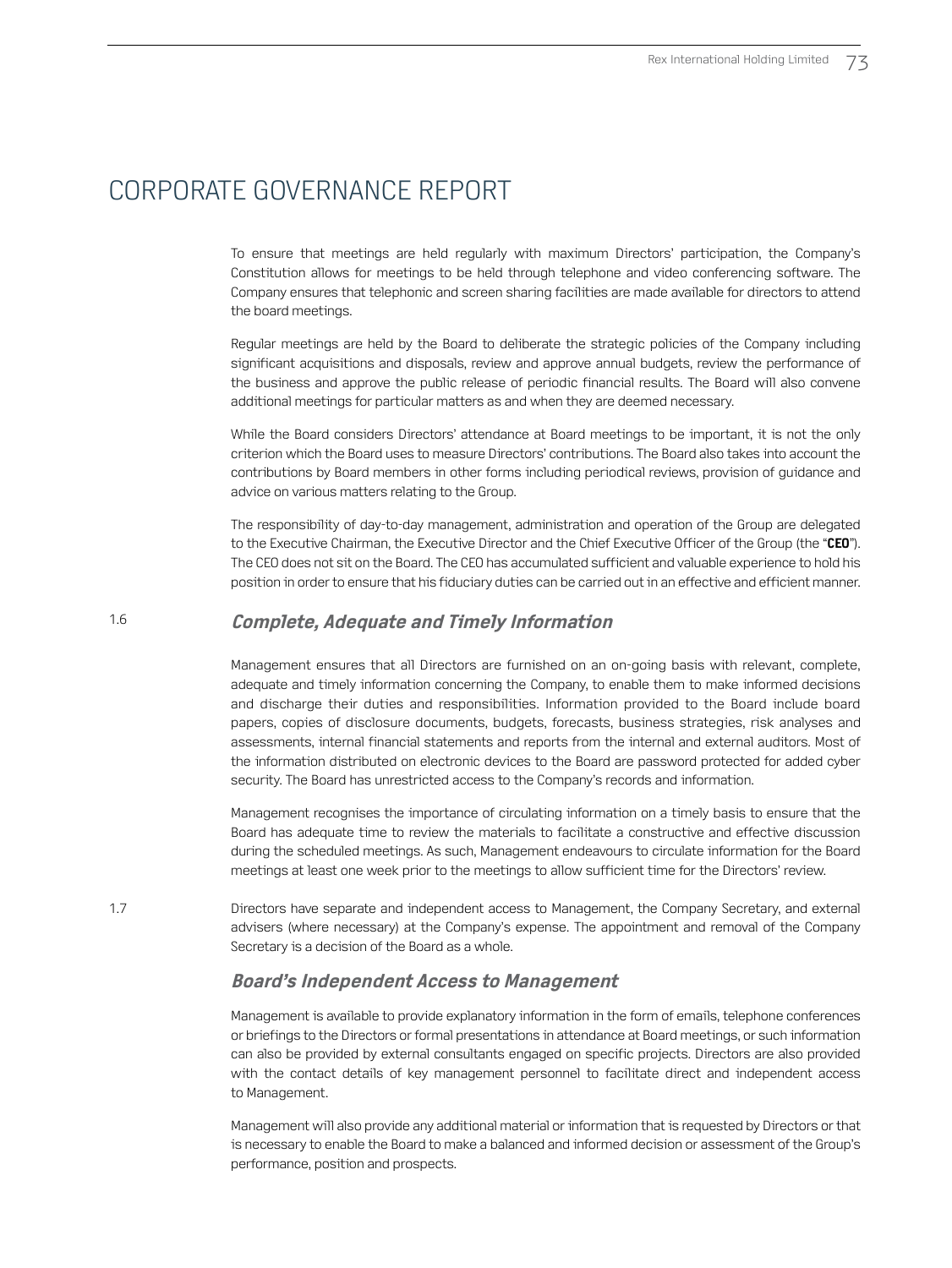Meetings with subsidiaries, partners and consultants through overseas trips are also arranged, whenever possible. The Executive Chairman also provides frequent information updates to other fellow Directors through emails, telephone conferences and informal meetings.

Furthermore, the Management keeps the Board apprised of regulatory updates and implications, as well as significant project updates.

### **Company Secretary**

The role of the Company Secretary, the appointment and removal of whom is a matter for the Board as a whole, is as follows:

- Ensuring that Board procedures are observed and that the Company's Constitution, relevant rules and regulations, including requirements of the Securities and Futures Act 2001, the Companies Act 1967 and the Listing Rules, are complied with;
- Assisting the Executive Chairman to ensure good information flow within the Board and the Board Committees and Management;
- Attending and preparing minutes for Board meetings;
- Assisting to ensure coordination and liaison between the Board, the Board Committees and Management, in its capacity as secretary to all other Board Committees; and
- Assisting the Executive Chairman, the Chairman of each Board Committee and Management in the development of the agenda for the various Board and Board Committee meetings.

The Directors have separate and independent access to the Company Secretary.

### **Independent Professional Advice**

Each Director has the right to seek independent legal and other professional advice, at the Company's expense, concerning any aspect of the Group's operations or undertakings in order to fulfil their duties and responsibilities as Directors.

### **Board Composition and Guidance**

#### **Principle 2 The Board has an appropriate level of independence and diversity of thought and background in its composition to enable it to make decisions in the best interests of the company.**

### 2.1 **Independent Directors**

The Board takes into account the existence of relationships or circumstances, including those identified by the Code, that are relevant in its determination as to whether a Director is independent.

The NC has reviewed and confirmed the independence of the Independent Directors in accordance with the Code's definition of an "independent director", practice guidance as to the relationships, the existence of which would deem a Director not to be independent and under the applicable Listing Rules. The Independent Directors have also confirmed their independence in accordance with the Code and under the applicable Listing Rules.

There is no Director who is deemed independent by the Board, notwithstanding the existence of a relationship as stated in the practice guidance to the Code that would otherwise deem him not to be independent.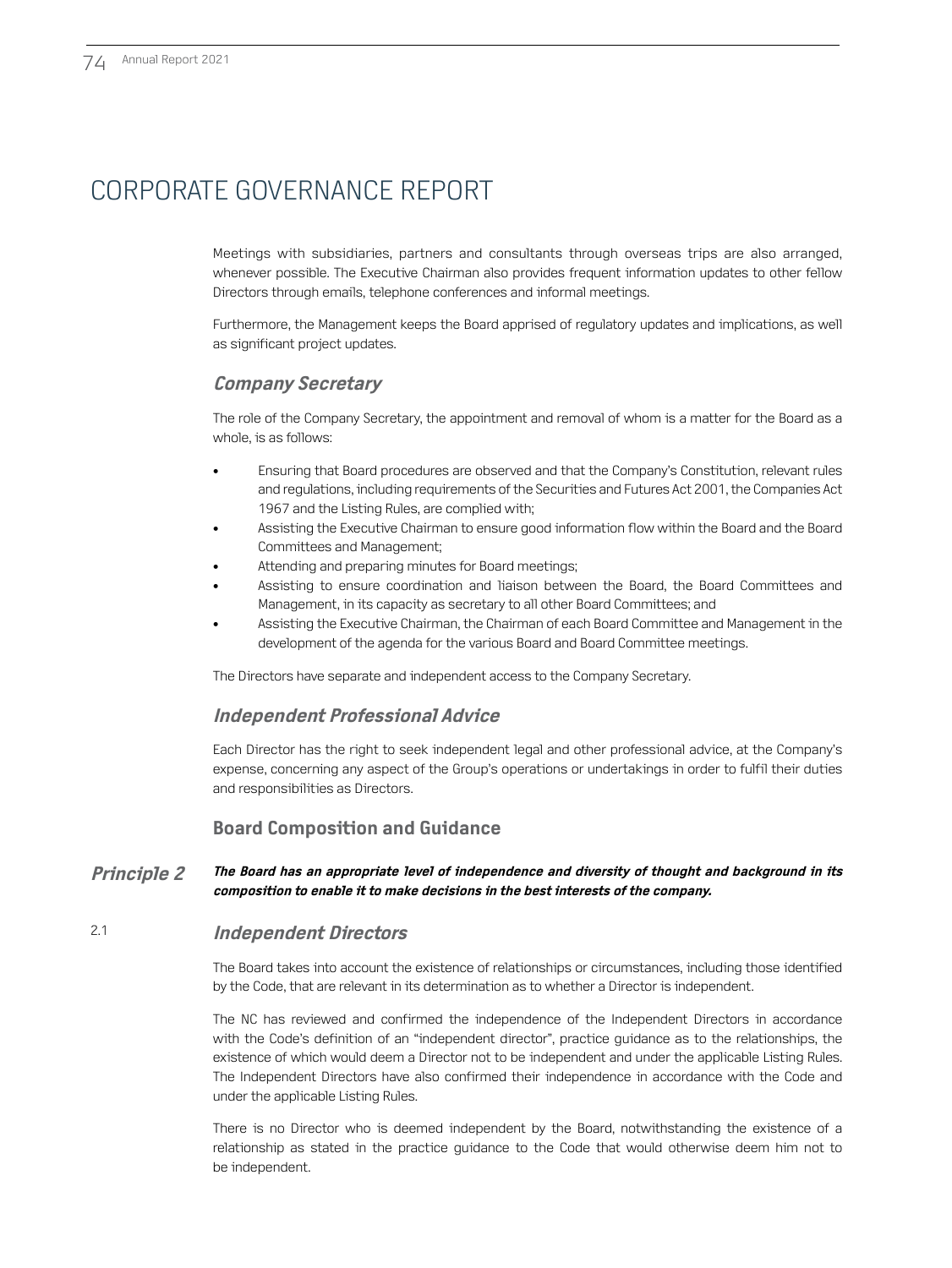### **Duration of Independent Directors' Tenure**

It is the Company's policy that the submission for re-election of an Independent Director who has served beyond nine years since the date of his or her appointment would be reviewed and approved by the NC.

There is no independent director who has served beyond nine years since the date of his appointment (whether before or after listing). Our independent directors, Mr Muhammad Sameer Yousuf Khan and Mr Sin Boon Ann were appointed to the Board on 26 June 2013 and Mr Christopher Atkinson was appointed to the Board on 6 January 2015.

As part of the Board renewal process, Mr Muhammad Sameer Yousuf Khan will retire as a director of the Company at the forthcoming AGM. Mr Muhammad Sameer Yousuf Khan has indicated to the Board that he will not be seeking re-election at the forthcoming AGM, and will accordingly retire as an Independent Director at the conclusion of the forthcoming AGM. Following the conclusion of the forthcoming AGM, Mr Muhammad Sameer Yousuf Khan will also cease to be the Chairman of the AC and a member of the Risk Management Committee, the NC and RC. Further details of his retirement are disclosed in the Company's SGXNet Announcement made on 31 March 2022. The Board extends its appreciation to Mr Muhammad Sameer Yousuf Khan for his dedicated service and contribution to the Board.

Listing Rule 210(5)(d)(iii) requires the continued appointment of independent directors who have served the Board beyond nine years from the date of their first date appointment to the Board to be subjected to the approval of (A) all shareholders; and (B) all shareholders, excluding the directors and the CEO, and associates of such directors and CEO.

The Company will be seeking two-tier shareholders' approval for the continued appointment of Mr Sin Boon Ann as an Independent Director at this forthcoming AGM. The ordinary resolutions will remain in force until the earlier of: (i) the retirement or resignation of Mr Sin Boon Ann; or (ii) the conclusion of the third AGM of the company following the passing of the resolutions. All directors and the CEO, and their respective associates, must not accept appointment as proxies for the proposed resolutions unless specific instructions as to voting are given.

In the event that shareholders do not approve the continued appointment of Mr Sin Boon Ann as an Independent Director of the Company, he will not be considered as an independent director from 26 June 2022. A new independent director will be appointed within two months and in any case, not later than three months.

The NC and the Board have evaluated Mr Sin Boon Ann's participation at the Board and Board Committee meetings, and determined that he continues to display independent thinking and the ability to exercise objective judgement during decision-making, and that his length of service did not in any way interfere with his exercise of independent judgement nor hinder his ability to act in the best interests of the Company. The Company has also benefited from his years of experience in his field of expertise. In addition, Mr Sin Boon Ann fulfils the definition of an Independent Director in the Listing Rules and the Code of Corporate Governance 2018.

The NC and Board have reviewed the time spent and attention given by Mr Sin Boon Ann to the Company's affairs, taking into account the multiple directorships and other principal commitments of Mr Sin Boon Ann, and are satisfied that he has discharged his duties adequately in FY2021. In this regard, the NC and Board are satisfied with Mr Sin Boon Ann's continued independence in character and judgement in discharging his duties and responsibilities as Director of the Company with the utmost commitment to protect and uphold the interests of the Company and all shareholders.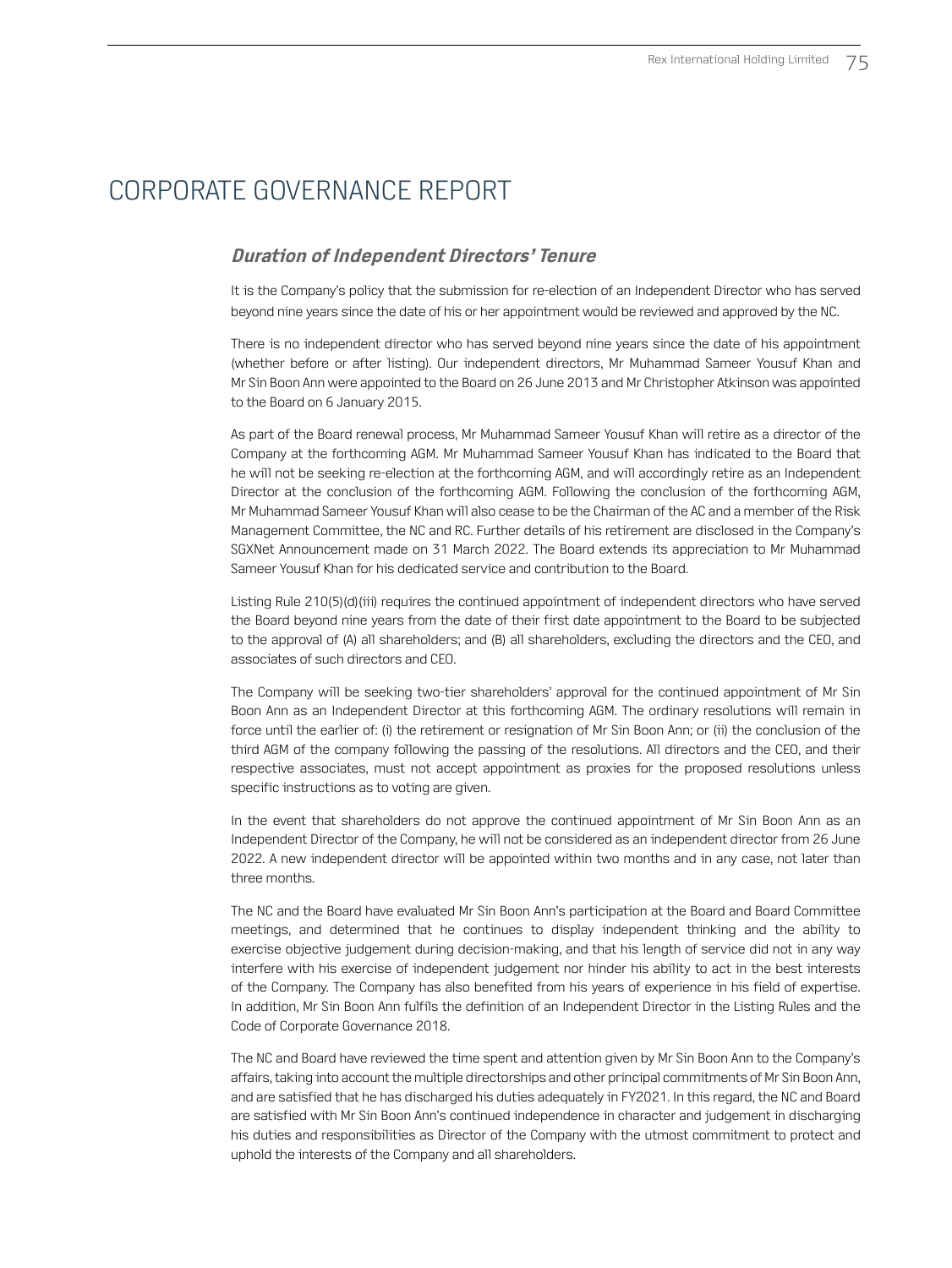### 2.2 **Proportion of Independent Non-Executive Directors**

In view that the Executive Chairman is part of the management team and is not an independent director, Provision 2.2 of the Code is met as the Independent Directors make up more than half of the Board since the Company's listing in July 2013.

A majority of three out of five directors on the Board are Independent Non-Executive Directors.

### 2.3 **Lead Independent Director**

The Company has a lead independent director who plays an additional facilitative role within the Board, and where necessary, may also facilitate communication between the Board and shareholders or other stakeholders of the Company. Please refer to Provision 3.3 of this report for more information.

### 2.4 **Board Diversity**

The Board comprises five directors: One Executive Chairman, one Executive Director and three Independent Non-Executive Directors, who have the appropriate mix of core competencies and diversity of experience, to direct and lead the Company. There is a good balance between the Executive and Non-Executive Directors, with a strong and independent element on the Board.

The composition of the Board will be reviewed on an annual basis by the NC to ensure that the Board has the appropriate mix of expertise and experience, and collectively possess the necessary core competencies for effective functioning and informed decision-making.

The Board's policy in identifying director nominees is primarily to have an appropriate mix of members with complementary skills, core competencies and experience for the Group, regardless of gender, ethnicity or nationality. The current five Board members are of four different nationalities. The Company is also receptive to achieving gender diversity on the Board and appointment of a female director to the Board if it encounters suitable candidates.

The Board is of the view that the current board size is appropriate to effectively facilitate decision making in relation to the operations of the Group, taking into account the nature and scope of the Company's operations. The Board believes that the current Board members comprise persons whose diverse skills, experience and attributes provide for effective direction for the Group. The NC is also of the view that the current Board members comprise persons with a broad range of expertise and experience in diverse areas including accounting, finance, legal, business and management, technology, oil and gas, strategic planning and regional business experience.

The Board has taken the following steps to maintain or enhance its balance and diversity:

- Annual review by the NC and periodic engagement of external consultants to assess if the existing attributes and core competencies of the Board are complementary and enhance the efficacy of the Board; and
- Annual evaluation by the Directors of the skill sets the other Directors possess, with a view to understand the range of expertise which is lacking by the Board.

To meet the changing challenges in the industry and countries which the Group operates in, such reviews and evaluations, which includes considering factors such as the expertise, skills and perspectives which the Board needs against the existing competencies, would be done on a periodic basis to ensure that the Board dynamics remain optimal.

The NC will consider the results of these exercises in its recommendation for the appointment of new directors and/or the re-appointment of incumbent directors.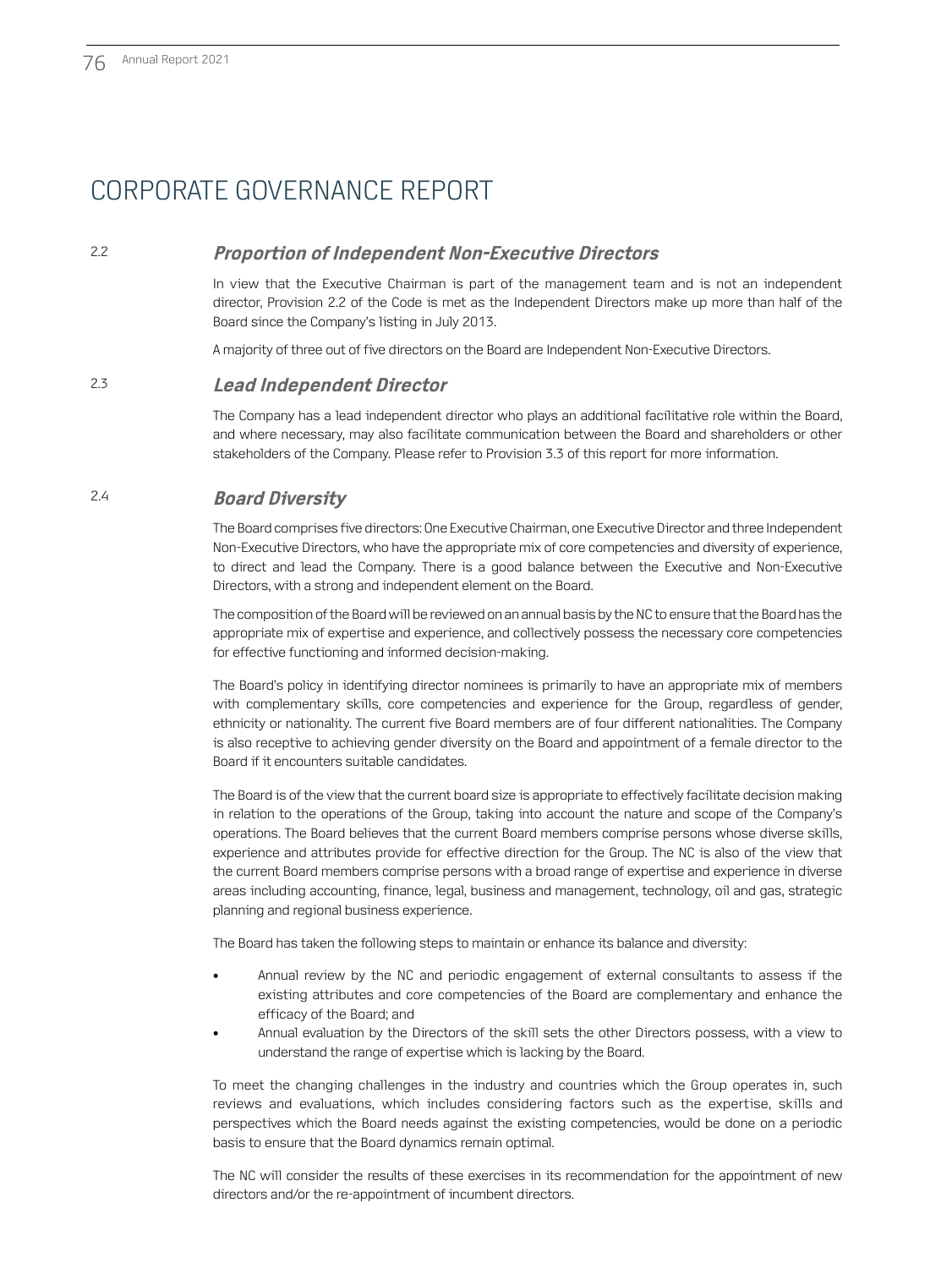### 2.5 **Non-Executive Director Meetings in Absence of Management**

The Independent Non-Executive Directors constructively challenge and help develop proposals on strategies. From time to time, the Independent Non-Executive Directors, led by any independent director as appropriate, have met in the absence of Management in FY2021 to discuss concerns or matters such as overall Group business strategies and investments. The chairman of such meetings provides feedback to the Board and/or the Executive Chairman as appropriate.

### **Chairman and Chief Executive Officer**

#### **Principle 3 There is a clear division of responsibilities between the leadership of the Board and Management, and no one individual has unfettered powers of decision-making.**

### 3.1 **Segregation of the Role of Chairman and the CEO**

The roles of the Executive Chairman and the CEO are separate to ensure a clear division of their responsibilities, increased accountability and greater capacity of the Board for independent decision making. The Executive Chairman is not related to the CEO and is not a substantial shareholder of the Company.

The Executive Chairman leads and ensures the effectiveness of the Board, and his roles include:

- (a) Promoting a culture of openness and debate at the Board;
- (b) Facilitating the effective contribution of all Directors; and
- (c) Promoting high standards of corporate governance.

The Executive Chairman sets the Board's meeting agenda and ensures the quality, quantity and timeliness of the flow of information between the Board and Management to facilitate efficient decision-making. He chairs the Board meetings and encourages the Board members to present their views on topics under discussion at the meetings in a boardroom culture that promotes open interaction and contributions by all. He also assists in ensuring compliance with the Group's guidelines on corporate governance.

Externally, the Executive Chairman is the face of the Board and ensures effective communication with shareholders and other stakeholders. Within the Company, the Executive Chairman ensures appropriate relations within the Board, and between the Board and Management, in particular, between the Board and the CEO.

The CEO is responsible for the business management and day-to-day operations of the Group. The CEO takes a leading role in developing and expanding the businesses of the Group, including making major business and finance decisions. The CEO also oversees the execution of the Group's business and corporate strategy as set out by the Board and ensures that the Directors are kept updated and informed of the Group's businesses.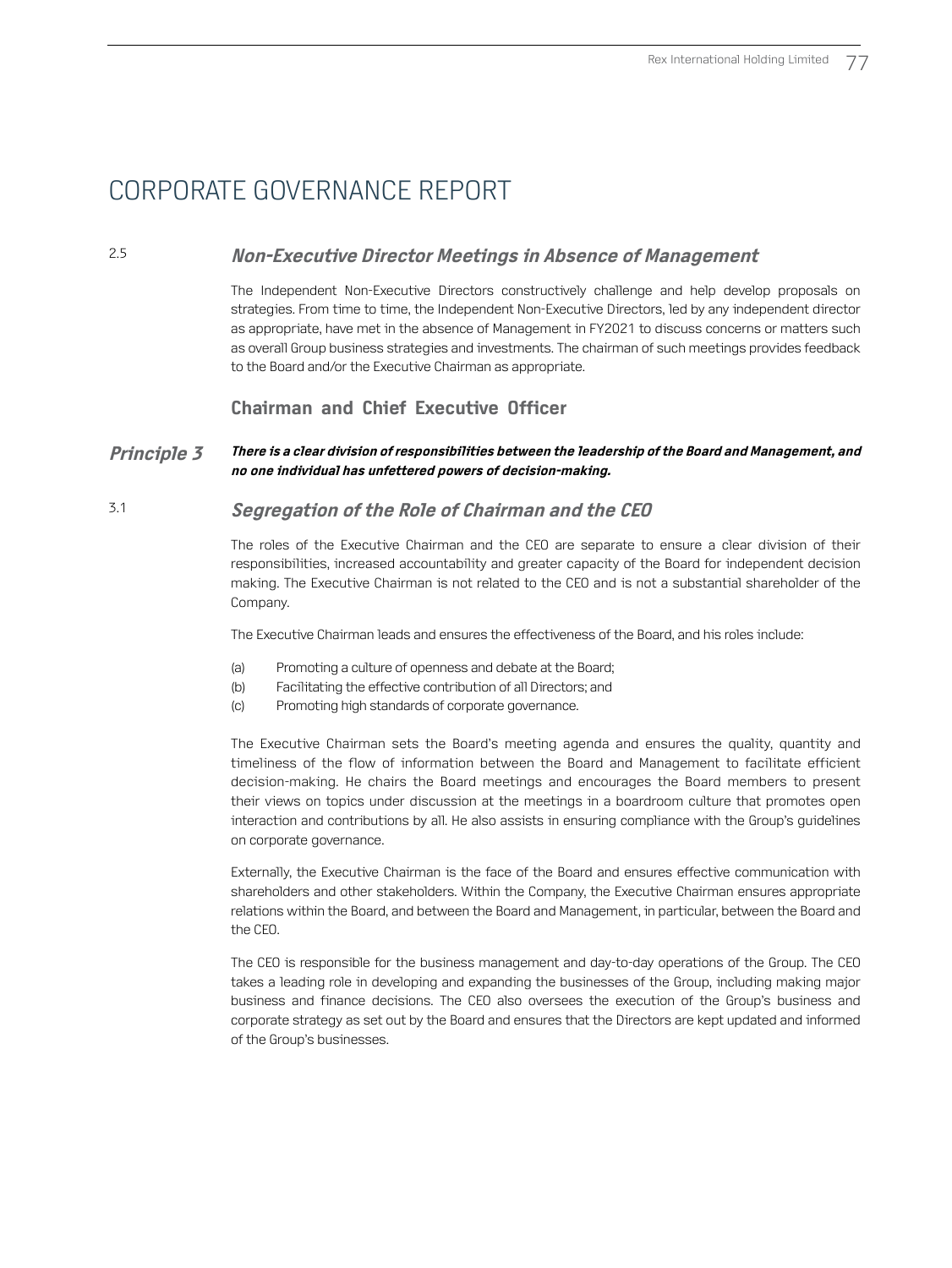3.2 The Board has established and set out in writing the division of responsibilities between the Executive Chairman and the CEO. The Executive Chairman's performance and appointment to the Board were reviewed by the NC. The Executive Chairman and CEO's remuneration packages were reviewed by the RC. As the roles of the Executive Chairman and the CEO are separate, and the AC, NC and RC comprise a majority of Independent Directors of the Company, the Board believes that there are adequate safeguards in place to ensure a balance of power and authority, such that no one individual represents a considerable concentration of power.

### 3.3 **Lead Independent Director**

The Board has a Lead Independent Director, Mr Sin Boon Ann, to provide leadership in situations where the Executive Chairman is conflicted. The appointment of Mr Sin Boon Ann as the Lead Independent Director, where the Executive Chairman is part of the management team and is not an independent director, is in line with the recommendation under Provision 3.3 of the Code. The Lead Independent Director is a key member of the Board, representing the views of the Independent Directors and facilitating a two-way flow of information between shareholders, the Chairman and the Board.

The Lead Independent Director's role may include chairing Board meetings in the absence of the Chairman, working with the Chairman in leading the Board, and providing a channel to non-executive directors for confidential discussions on any concerns and to resolve conflicts of interest as and when necessary.

Mr Sin Boon Ann is also chairman of the NC and the RC. The NC is responsible for conducting annual performance evaluation and development succession plans for the Chairman and CEO; while the RC is responsible for designing and assessing the Chairman's remuneration.

The Lead Independent Director also makes himself available at all times when shareholders have concerns and for which contact through the normal channels of communication with the Executive Chairman or Management have failed to resolve or are inappropriate. Submissions can be made to the Lead Independent Director at independent.director@rexih.com and will be treated with strictest confidentiality. The Lead Independent Director makes himself available to shareholders at the Company's general meetings.

### **Independent Director Meetings in Absence of Other Directors**

To facilitate well-balanced viewpoints on the Board, the Lead Independent Director will, where necessary, chair meetings with the Independent Directors without the involvement of other Directors, and the Lead Independent Director will provide feedback to the Executive Chairman after such meetings.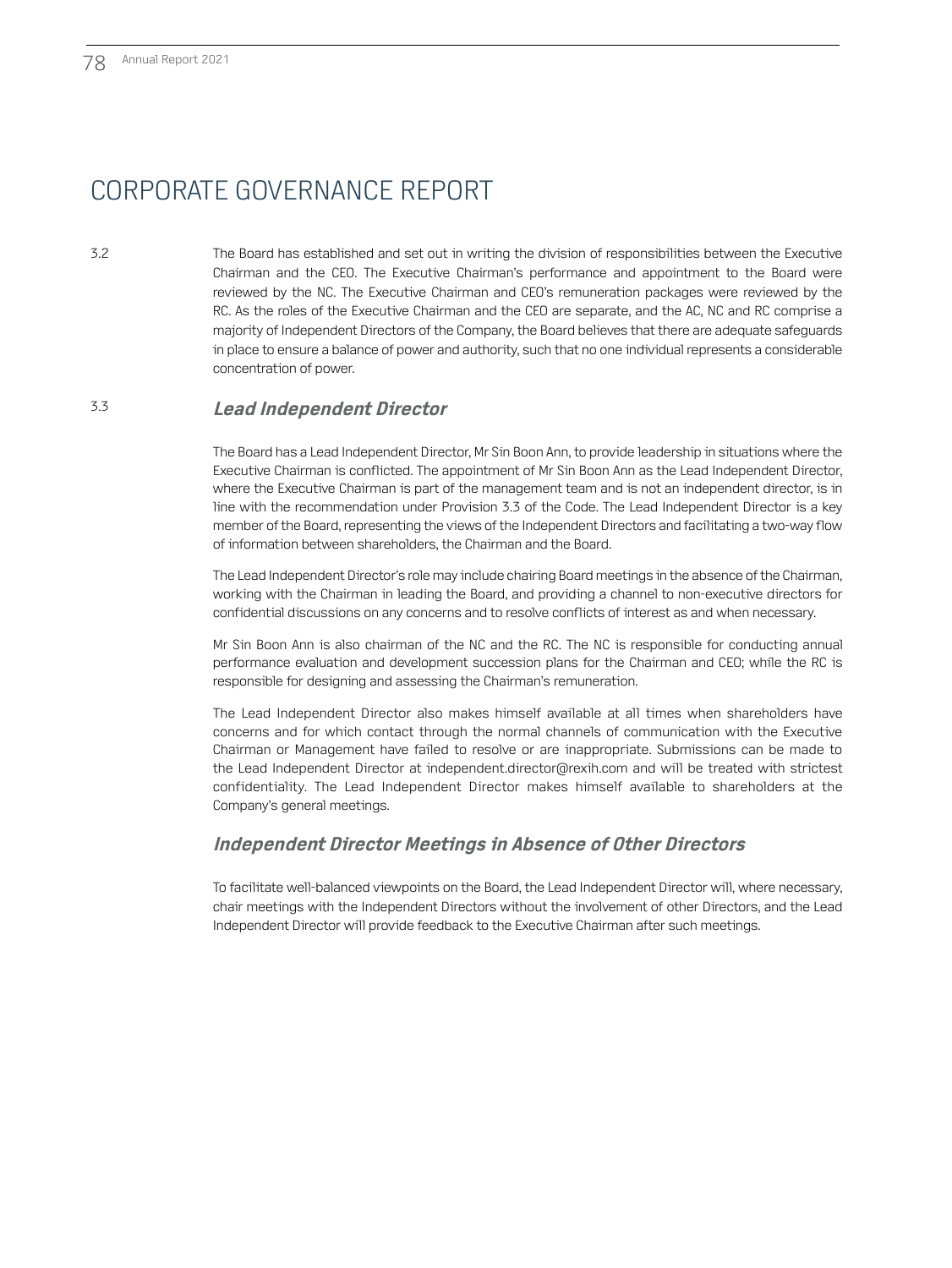### **Board Membership**

#### **Principle 4 The Board has a formal and transparent process for the appointment and re-appointment of Directors to the Board, taking into account the need for progressive renewal of the Board.**

### 4.1 **Nominating Committee**

The NC is guided by key terms of reference as follows and makes recommendations to the Board on relevant matters relating to:

- (a) The review of succession plans for the Company's Directors, in particular, the appointment and/or replacement of the Executive Chairman, the CEO and key management personnel;
- (b) The process and criteria for evaluation of the performance of the Board, its board committees and directors;
- (c) The review of training and professional development programmes for the Board and its directors;
- (d) The appointment and re-appointment of directors (including alternate directors, if any), in accordance with the Constitution, having regard to the Director's contribution and performance (for example, attendance, preparedness, participation and candour) including, if applicable, as an Independent Non-Executive Director. All Directors shall be required to submit themselves for re-nomination and re-election at regular intervals and at least once every three years;
- (e) Reviewing and approving any new employment of related persons and their proposed terms of employment;
- (f) Determining annually, and as and when circumstances require, whether or not a Director is independent;
- (g) Reviewing and deciding whether or not a Director who has multiple board representations on various companies is able to and has been adequately carrying out his/her duties as Director, having regard to the competing time commitments that are faced when serving on multiple boards and discharging his/her duties towards other principal commitments;
- (h) Deciding whether or not a Director of the Company is able to and has been adequately carrying out his/her duties as a Director; and
- (i) Developing a process for evaluation of the performance of the Board, the Board Committees and Directors and proposing objective performance criteria, as approved by the Board that allows comparison with its industry peers, and addresses how the Board has enhanced long-term shareholders' value.
- 4.2 The Board has established a NC which comprises three members, a majority of whom including the Chairman of the NC, are Independent Directors. The members of the NC, with the Lead Independent Director as Chairman, are as follows:

| -Sin Boon Ann               | Chairman | Lead Independent Non-Executive Director |
|-----------------------------|----------|-----------------------------------------|
| Muhammad Sameer Yousuf Khan | Member   | Independent Non-Executive Director      |
| Dr Karl Lidgren             | Member   | Executive Director                      |

4.3 The Company's process for the selection, nomination, appointment and re-appointment of directors to the Board, including the criteria used to identify and evaluate potential new directors and channels used in searching for appropriate candidates are detailed below.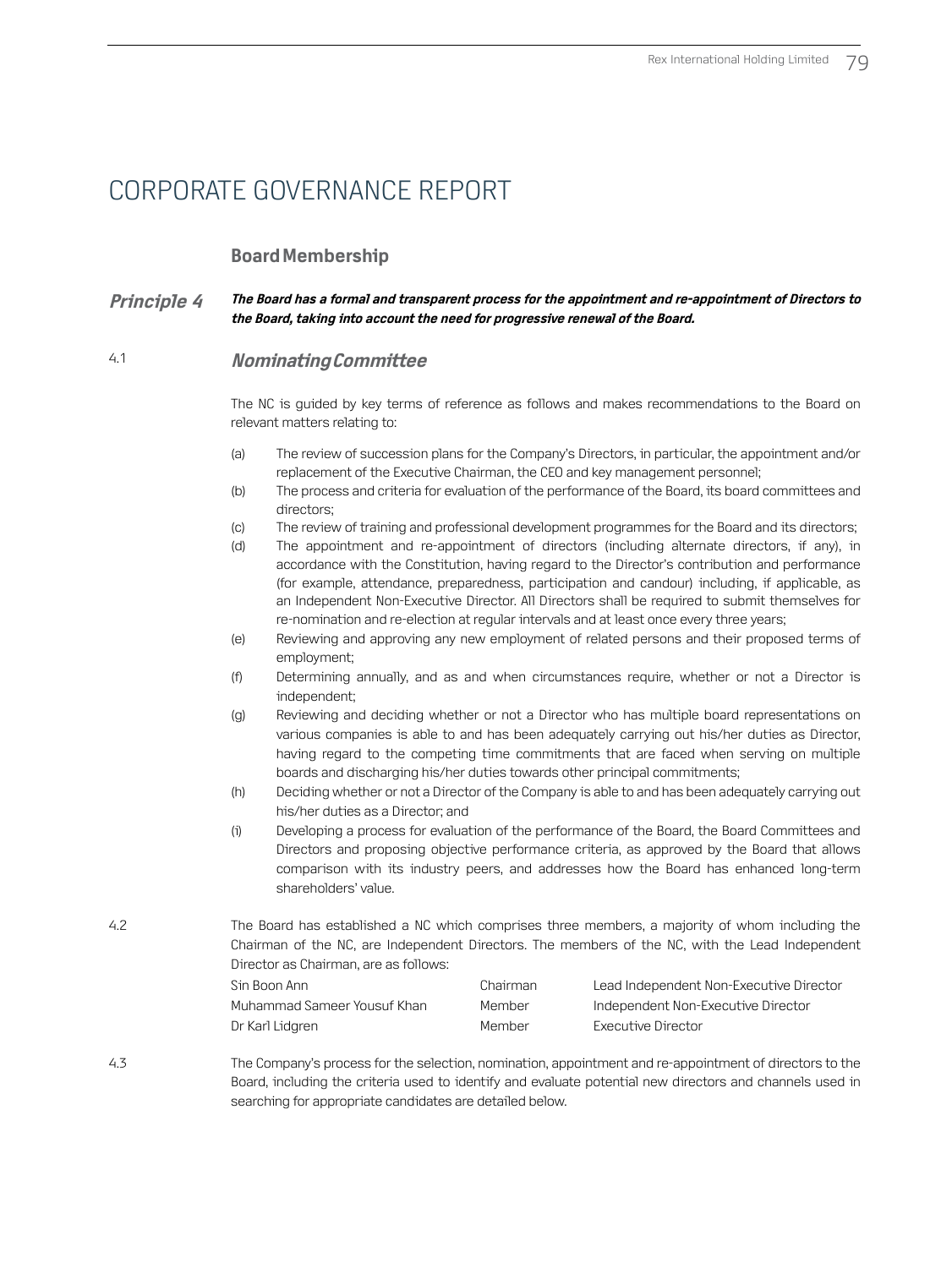### **Board Nomination Process**

The Board has adopted the following nomination process for the Company in the last financial year for selecting and appointing new directors and re-electing incumbent directors:

|                | Process for the Selection and Appointment of New Directors: |                                                                                                                                                                                                                                                      |
|----------------|-------------------------------------------------------------|------------------------------------------------------------------------------------------------------------------------------------------------------------------------------------------------------------------------------------------------------|
| 1.             | Determination of<br>$\bullet$<br>selection criteria         | The NC, in consultation with the Board, would identify the<br>current needs of the Board in terms of skills, experience,<br>knowledge and gender to complement and strengthen the<br>Board and increase its diversity.                               |
| 2.             | Search for suitable<br>$\bullet$<br>candidates              | The NC would consider candidates drawn from the contacts<br>and networks of existing Directors and may approach relevant<br>institutions such as the SID, professional organisations or<br>business federations to source for a suitable candidate.  |
| 3.             | Assessment of<br>$\bullet$<br>shortlisted candidates        | The NC would meet and interview the shortlisted candidates<br>to assess their suitability.                                                                                                                                                           |
| 4.             | Appointment of Director<br>$\bullet$<br>$\bullet$           | The NC would recommend the selected candidate to the Board<br>for consideration and approval.<br>The Company will provide each newly appointed Director<br>with a formal letter of appointment setting out the Director's<br>duties and obligations. |
|                | Process for the Re-election of Incumbent Directors:         |                                                                                                                                                                                                                                                      |
| $\mathbf{1}$ . | Assessment of Director<br>$\bullet$<br>$\bullet$            | The NC would assess the performance of the Director in<br>accordance with the performance criteria set by the Board.<br>The NC would also consider the current needs of the Board.                                                                   |
| 2.             | Re-appointment of<br>٠<br>Director                          | Subject to the NC's satisfactory assessment, the NC would<br>recommend the proposed re-appointment of the Director to<br>the Board for its consideration and approval.                                                                               |

The Constitution requires that all Directors to retire from office once every three years. At each AGM, onethird of the Board (or, if their number is not a multiple of three, the number nearest to but not less than onethird) shall retire from office by rotation. A retiring Director is eligible for re-election by the shareholders at the AGM.

- 4.4 The NC has determined in 2021 that none of the Independent Directors has any relationships with the Company, its related corporations, its substantial shareholders or its officers, if any, which may affect their independence. Dr Christopher Atkinson is representing the Company as an Independent Director in the Group's subsidiaries Lime Petroleum AS and Masirah Oil Ltd.
- 4.5 The NC ensures that new Directors are aware of their duties and obligations. The NC also decides if a Director is able to and has been adequately carrying out his or her duties as a Director of the Company.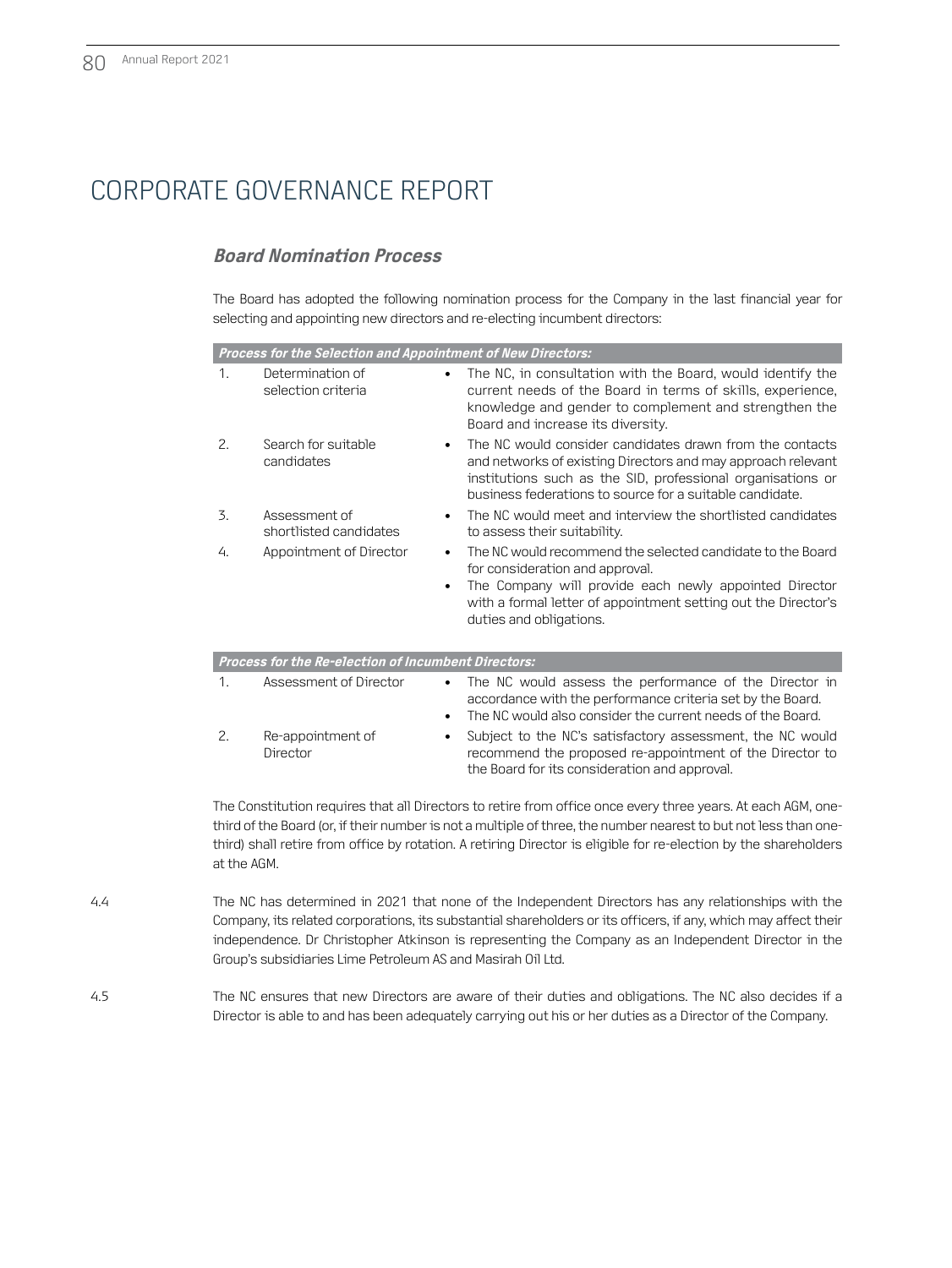### **Directors' Key Information**

Key information regarding the Directors, including their present and past three years' directorships in other listed companies and other principal commitments are set out below:

| Name of<br><b>Director</b><br>Dan<br><b>Broström</b> | Position<br>Executive<br>Chairman            | <b>Date of Initial</b><br>Appointment<br>11 January 2013 | Date of Last<br>Re-election /<br>Re-appointment<br>23 April 2021 | Current<br><b>Directorships</b><br>in Other Listed<br><b>Companies</b><br>Current / Principal<br><b>Commitments</b><br>Other Listed<br>Companies: Nil<br>Principal<br>Commitment:<br>- Cathay (Venture)<br>Pte Ltd<br>- Havalina Pte Ltd<br>- Xer Technologies<br>Pte. Ltd.                                                                   | <b>Directorships</b><br>in Other<br><b>Listed</b><br><b>Companies</b><br><b>Over the Past</b><br><b>Three Years</b><br><b>NA</b> |
|------------------------------------------------------|----------------------------------------------|----------------------------------------------------------|------------------------------------------------------------------|-----------------------------------------------------------------------------------------------------------------------------------------------------------------------------------------------------------------------------------------------------------------------------------------------------------------------------------------------|----------------------------------------------------------------------------------------------------------------------------------|
| Dr Karl<br>Lidgren                                   | Executive<br>Director                        | 1 May 2013                                               | 26 April 2019                                                    | Other Listed<br>Companies: Nil<br>Principal<br>Commitment:<br>- Cresta Group Ltd<br>- Trace Atlantic<br>Oil Ltd<br>- Limea Ltd<br>- Monarch Marine<br>Holding Ltd<br>- Orango Oil Ltd.                                                                                                                                                        | ΝA                                                                                                                               |
| Sin Boon Ann Lead                                    | Independent<br>Non-<br>Executive<br>Director | 26 June 2013                                             | 23 April 2021                                                    | Other Listed<br>Companies:<br>- Healthway<br>Medical<br>Corporation<br>Limited<br>- HRnetGroup<br>Limited<br>- OUE Limited<br>- CSE Global<br>Limited<br>- TIH Limited<br>- Sarine<br>Technologies Ltd<br>- The Trendlines<br>Group Ltd<br>Principal<br>Commitment:<br>- The Farrer Park<br>Company Limited<br>- Balkan Holdings<br>Pte. Ltd. | - Datapulse<br>Technology<br>Limited                                                                                             |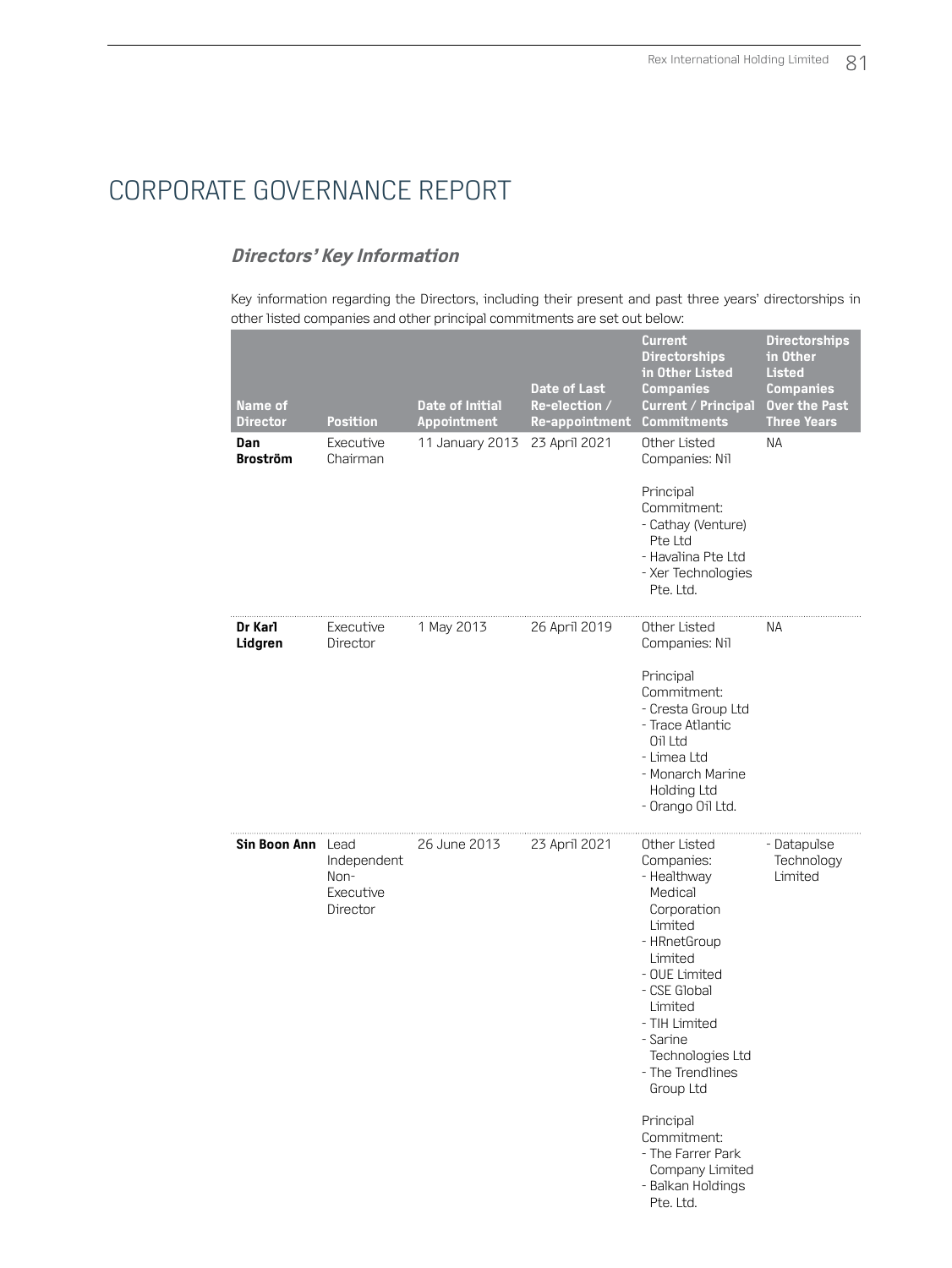| Name of<br><b>Director</b>                      | <b>Position</b>               | <b>Date of Initial</b><br>Appointment | <b>Date of Last</b><br>Re-election /<br>Re-appointment | <b>Current</b><br><b>Directorships</b><br>in Other Listed<br><b>Companies</b><br>Current /<br><b>Principal</b><br><b>Commitments</b>                                                                                                                                                    | <b>Directorships</b><br>in Other<br><b>Listed</b><br><b>Companies</b><br><b>Over the Past</b><br><b>Three Years</b> |
|-------------------------------------------------|-------------------------------|---------------------------------------|--------------------------------------------------------|-----------------------------------------------------------------------------------------------------------------------------------------------------------------------------------------------------------------------------------------------------------------------------------------|---------------------------------------------------------------------------------------------------------------------|
|                                                 |                               |                                       |                                                        | Principal<br>Commitment:<br>- W Capital<br>Markets Pte. Ltd.<br>- At-Sunrice<br>(Holdings) Pte.<br>Ltd.<br>- Esseplore Pte.<br>Ltd.<br>- Singapore<br>Centre for Social<br>Enterprise Ltd.<br>- Tampines Central<br>Community<br>Foundation<br>Limited<br>- Drew & Napier<br><b>LLC</b> |                                                                                                                     |
| Muhammad<br><b>Sameer</b><br><b>Yousuf Khan</b> | Non-<br>Executive<br>Director | Independent 26 June 2013              | 21 May 2020                                            | Other Listed<br>Companies: Nil<br>Principal<br>Commitment: Nil                                                                                                                                                                                                                          | ΝA                                                                                                                  |
| Dr<br>Christopher<br>Atkinson                   | Non-<br>Executive<br>Director | Independent 6 January 2015            | 21 May 2020                                            | Other Listed<br>Companies: Nil<br>Principal<br>Commitment:<br>- Worldwide<br>Petroleum<br>Services Pte Ltd<br>- Helios Aragon<br>Pte Limited<br>- Spice Islands<br>Liquors Pte<br>Limited                                                                                               | - Sonoro<br>Energy<br>Limited <sup>(1)</sup>                                                                        |

(1) Listed on TSX Venture Exchange

NA – Not Applicable

"Principle Commitments" as defined in the Code include all commitments which involve significant time commitment such as full time occupation, consultancy work, committee work, non-listed company board representations and directorships and involvement in non-profit organisations. Where a director sits on the boards of non-active related corporations, those appointments should not normally be considered principal commitments.

Further information on the Directors is set out on pages 11 to 13 of this Annual Report.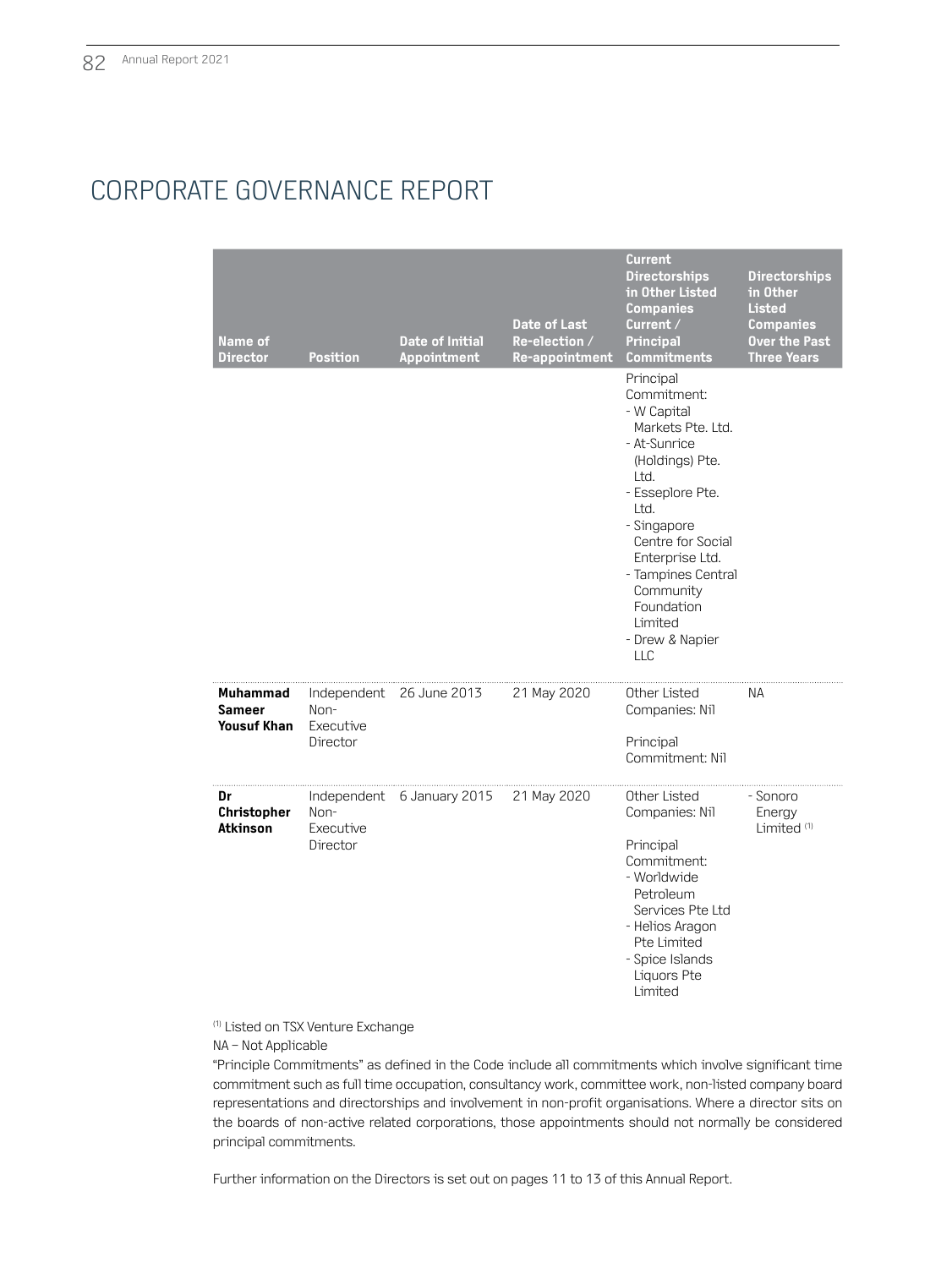### **Multiple Directorships**

The Board has previously capped the maximum number of listed company board representations each Director may hold to seven, to ensure that the Directors have sufficient time and attention to adequately perform their role. During the Board Meeting held on 26 February 2021, the NC opined that the effectiveness of each Director was best evaluated and determined by assessing his/her contributions and ability to devote sufficient time and attention to the Company's affairs and his/her acts in the interests of the Company. The Board agreed that representation on the board of directors of several listed companies was no longer a matter of concern to the Board. Hence, there was no need to set a numerical limit to the number of board memberships in listed companies that each Director might hold during his or her term of office.

The NC does not wish to omit from consideration outstanding individuals who, despite the demands on their time, have the capacity to participate and contribute as members of the Board.

The considerations in assessing the capacity of Directors include the following:

- Expected and/or competing time commitments of Directors;
- Geographical location of Directors;
- Size and composition of the Board; and
- Nature and scope of the Group's operations and size.

The NC takes into consideration the following measures and evaluation tools in its assessment of competing time commitments of Directors:

- Declarations by individual Directors of their other listed company board directorships and principal commitments;
- Annual confirmations by each Director on his/her ability to devote sufficient time and attention to the Company's affairs, having regard to his/her other commitments; and
- Assessment of the individual Directors' performance based on the criteria set out in Principle 5 of this report.

The NC has reviewed the time spent and attention given by each of the Directors to the Company's affairs, taking into account the multiple directorships and other principal commitments of each of the Directors (if any), and is satisfied that all Directors have discharged their duties adequately in FY2021.

### **Alternate Directors**

The Company does not have any alternate directors on its Board currently. Alternate directors may be appointed as and when the Board deems necessary. Circumstances which warrant such appointments may include health and age related concerns as well as Management succession plans.

### **Re-election of Directors**

Pursuant to the Company's Constitution, Dr Karl Lidgren, Dr Christopher Atkinson and Mr Muhammad Sameer Yousuf Khan will retire as Directors of the Company at the forthcoming AGM. Mr Muhammad Sameer Yousuf Khan has indicated that he will not be seeking re-election at the forthcoming AGM. Please refer also to Section 2.1 of this Corporate Governance Report for further details.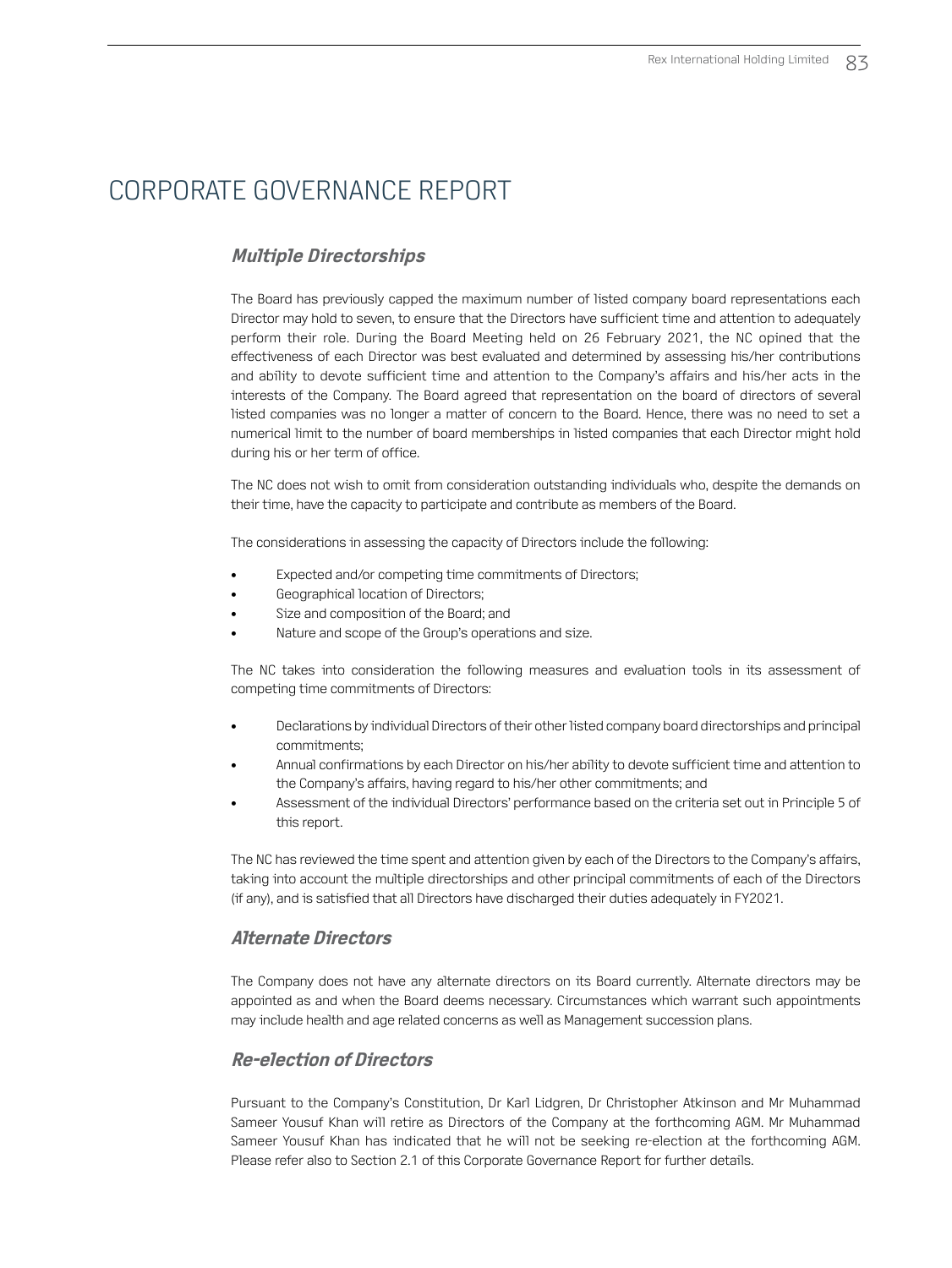The NC has recommended to the Board that Dr Karl Lidgren and Dr Christopher Atkinson, be re-elected at the forthcoming AGM.

Dr Christopher Atkinson will, upon re-election as a Director, remain as an Independent Non-Executive Director of the Company. Further information on Dr Christopher Atkinson can be found on pages 109 to 113 of the Annual Report.

Dr Karl Lidgren will, upon re-election as a Director, remain as an Executive Director of the Company, and a member of the NC. Further information on Dr Karl Lidgren can be found on pages 109 to 113 of the Annual Report.

The Constitution further provides that any Director appointed to fill a casual vacancy or as an additional Director shall hold office only until the next AGM of the Company and shall then be eligible for re-election, but shall not be taken into account in determining the number of Directors who are to retire by rotation at such meeting.

Each member of the NC has abstained from voting on any resolutions and making recommendation and/ or participating in respect of matters in which he has an interest.

#### **Board Performance**

#### **Principle 5 The Board undertakes formal annual assessment of its effectiveness as a whole, and that of each of its board committees and individual directors.**

### 5.1 **Performance Criteria**

The Board has established processes including taking into consideration the attendance record at the meetings of the Board and the Board Committees for monitoring and evaluating the performance of the Board as a whole and effectiveness and contribution of individual directors. At the same time, the processes also identify weaker areas where improvements can be made. The Board and individual directors can direct more effort in those areas for achieving better performance of the Board and better effectiveness of individual directors.

The NC has been tasked to evaluate the Board's performance covering areas that include, *inter alia*, size and composition of the Board, Board's access to information, Board processes, strategic planning and accountability.

The NC shall also review the overall performance of the Board in terms of its role and responsibilities and the conduct of its affairs as a whole. The Board is of the opinion that a separate assessment on the effectiveness of the Board Committees is not necessary as the Board Committees share common members.

The review of the performance of the Board is conducted by the NC annually. The review of the performance of each Director is also conducted at least annually and when the individual Director is due for re-election.

- 5.2 For FY2021, the review process was as follows:
	- 1. All Directors individually completed a board evaluation questionnaire on the effectiveness of the Board based on criteria disclosed;
	- 2. The Company Secretary collated and submitted the questionnaire results to the NC Chairman in the form of a report;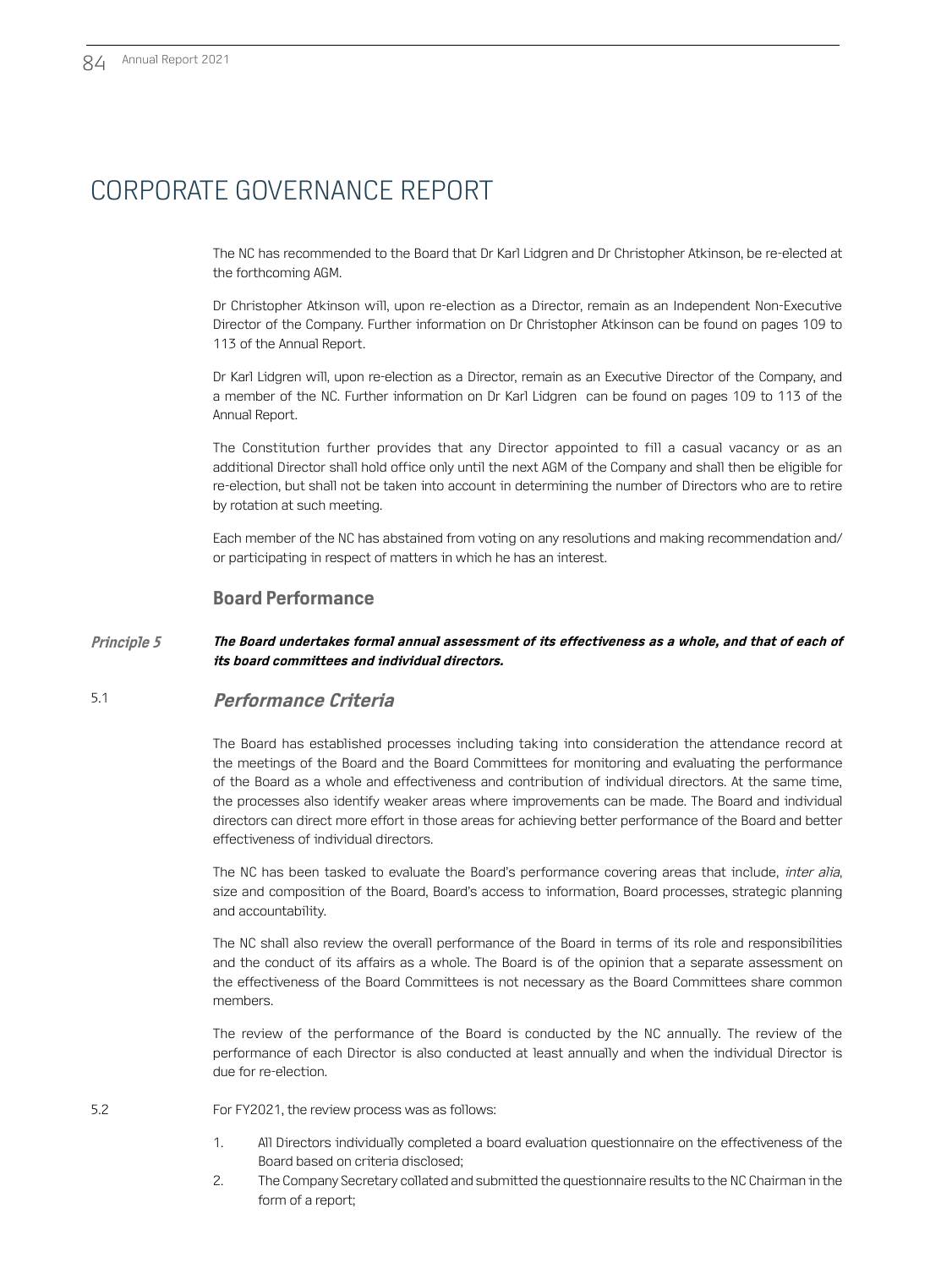- 3. The NC discussed the report and concluded the performance results during the NC meeting; and
- 4. Each individual Director was also requested to send a duly completed confidential individual director self-assessment checklist to the NC chairman for review.

All NC members have abstained from the voting or review process of any matters in connection with the assessment of their individual performance.

The assessment criteria include, *inter alia*, Director's attendance, commitment of time, candour, participation, knowledge and abilities, teamwork, and overall effectiveness.

The NC would review the aforementioned criteria on a periodic basis to ensure that the criteria is able to provide an accurate and effective performance assessment taking into consideration industry standards and the economic climate with the objective to enhance long term shareholders value, and thereafter propose amendments if any, to the Board for approval. There has been no change in assessment criteria for FY2021 as the assessment criteria for the financial year ended 31 December 2020 was considered adequate for the aforementioned assessment.

The NC, having reviewed the overall performance of the Board in terms of its role and responsibilities and the conduct of its affairs as a whole, is of the view that the performance of the Board has been satisfactory in FY2021 and that the Board has met its performance objectives in FY2021. The evaluation process of the overall performance of the Board was conducted without an external facilitator in FY2021.

### **REMUNERATION MATTERS**

### **Procedures for Developing Remuneration Policies**

**Principle 6 The Board has a formal and transparent procedure for developing policies on director and executive remuneration, and for fixing the remuneration packages of individual directors and key management personnel. No director is involved in deciding his or her own remuneration.** 

#### 6.1 **Remuneration Committee**

To effect the best corporate governance, the Company has established an RC. The RC recommends to the Board a framework of remuneration for the Directors and key management personnel, and determines specific remuneration packages for each Director as well as for the key management personnel. The recommendations will be submitted for endorsement by the Board.

All aspects of remuneration, including but not limited to directors' fees, salaries, allowances, bonuses and benefits in kind, will be covered by the RC. The RC will also review annually the remuneration of employees who are immediate family members of a Director, CEO or substantial shareholder of the Company, to ensure that their remuneration packages are in line with the staff remuneration guidelines and commensurate with their respective job scopes and level of responsibilities. The RC will also review and recommend to the Board any bonuses, pay increases and/or promotions for employees who are immediate family members of a Director, CEO and substantial shareholder. Each RC member will abstain from participating in the deliberations of and voting on any resolution in respect of his remuneration package or that of employees related to him.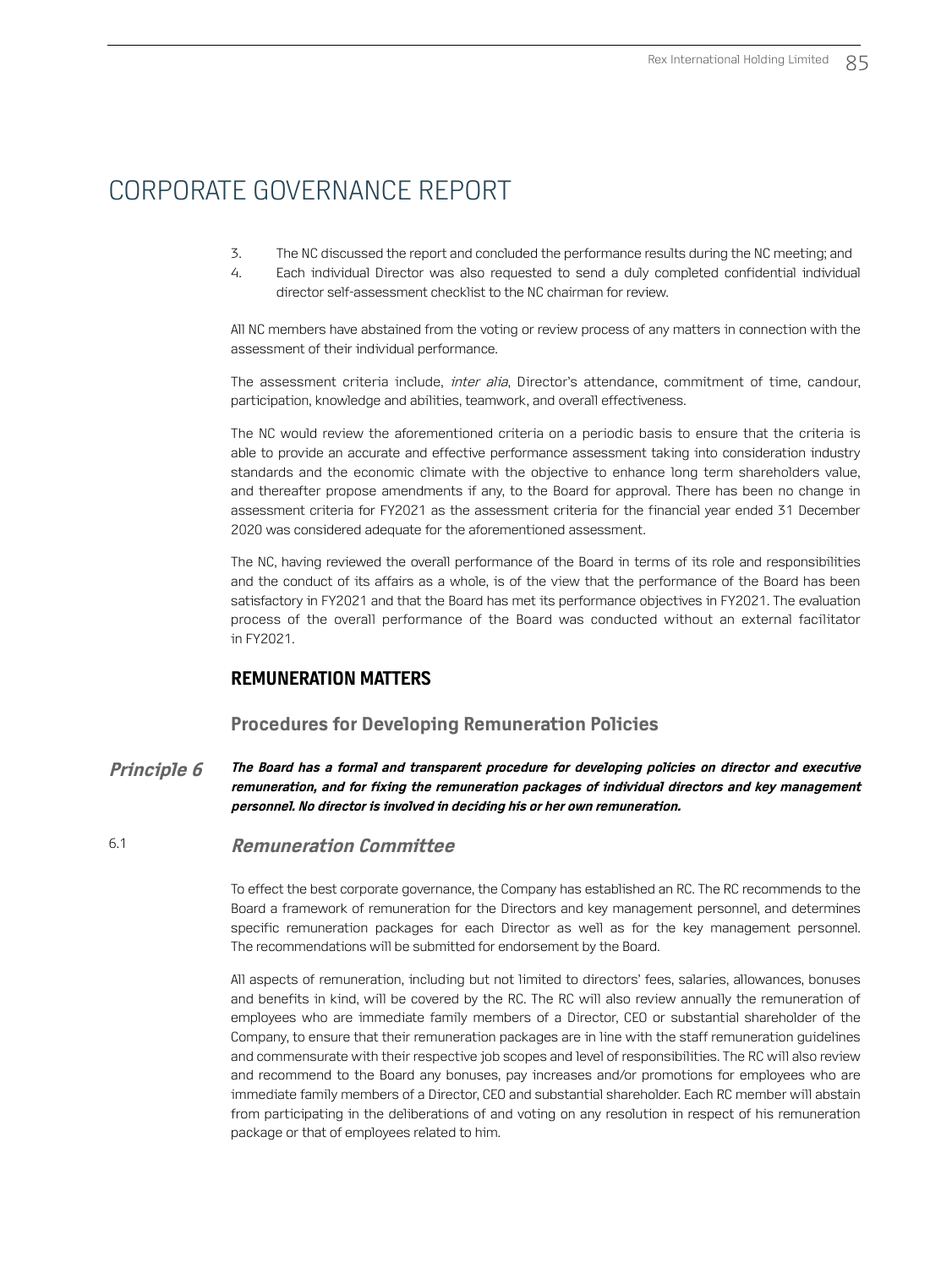The RC is guided by key terms of reference as follows:

- (a) Review and recommend to the Board a general framework of remuneration and specific remuneration packages for each Director and key management personnel;
- (b) Review and recommend to the Board the service contracts of Executive Directors and key management personnel and ensure that such services contracts are fair and not excessively long or with onerous renewal/termination clauses; and
- (c) In respect of such long-term incentive schemes (if any) including share schemes as may be implemented, to consider whether Directors should be eligible for benefits under such long-term incentive schemes.

6.2 The RC comprises three members, of which a majority including the chairman of the RC are independent:

| Sin Boon Ann                | Chairman | Lead Independent Non-Executive Director |
|-----------------------------|----------|-----------------------------------------|
| Dan Broström.               | Member   | Executive Chairman                      |
| Muhammad Sameer Yousuf Khan | Member   | Independent Non-Executive Director      |

The RC does not comprise solely of Non-Executive Directors following the appointment of Mr Dan Broström, the Executive Chairman, as a member of the RC. Taking into account that the Executive Chairman would be able to provide relevant input and guidance to the RC, given his familiarity with the Group's activities as well as industry and market practices (including remuneration packages which are in line with the current market standards and commensurate with the respective job scope and responsibilities of executives) in jurisdictions where the Group operates, the NC had recommended his appointment to the Board. The Board opined that as the RC continued to have majority representation of independent directors, the independent directors collectively, would have the decisive vote in relation to executive remuneration matters. Furthermore, retaining a RC member who is in an executive position will not lead to a conflict of interest or impede the independence of the RC as no Director or member of the RC is allowed to participate in the deliberation, and has to abstain from voting on any resolution, relating to his own remuneration or that of employees related to him. Based on the foregoing, the Board had approved Mr Dan Broström's appointment as a member of the RC.

6.3 The RC considers all aspects of remuneration, including director's fees, salaries, allowances, bonuses, options, share-based incentives and awards, benefits in kind and termination terms, to ensure that they are fair and avoid rewarding poor performance. The RC also reviews the Company's obligations arising in the event of termination of the Executive Directors' and key management personnel's contracts of service, to ensure that such contracts of service contain fair and reasonable termination clauses which are not overly generous.

### 6.4 **Remuneration Consultant**

The RC may from time to time, where necessary or required, seek advice from external consultants in framing the remuneration policy and determining the level and mix of remuneration for Directors and Management, so that the Group remains competitive in this regard. No external remuneration consultant was engaged for FY2021.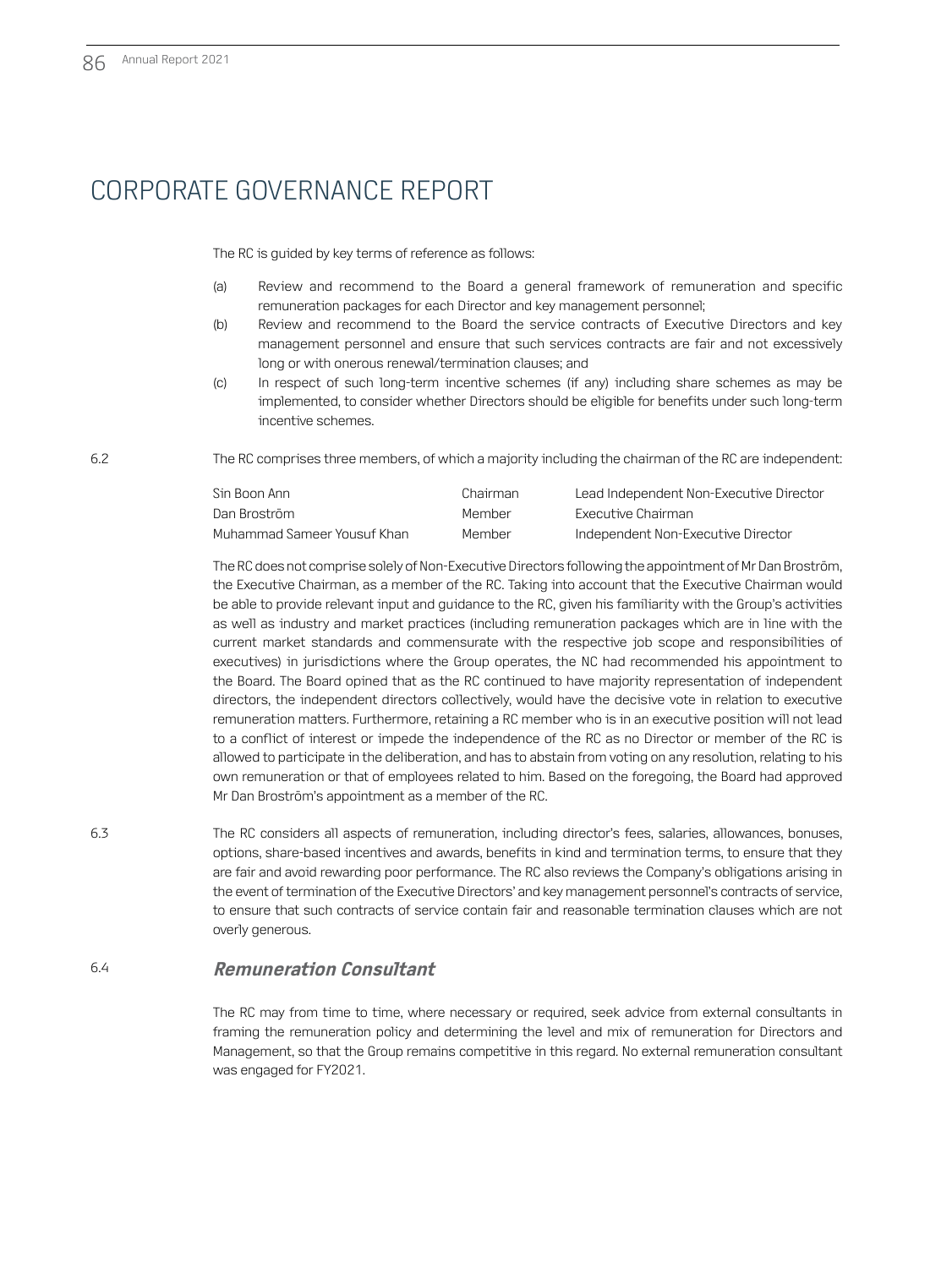### **Level and Mix of Remuneration**

#### **Principle 7 The level and structure of remuneration of the Board and key management personnel are appropriate and proportionate to the sustained performance and value creation of the company, taking into account the strategic objectives of the company.**

### 7.1 **Remuneration Structure**

In setting remuneration packages, the RC will take into consideration the pay and employment conditions within the industry and in comparable companies. The RC also seeks to ensure that the structure of remuneration packages for the Executive Chairman, the Executive Director and key management personnel are appropriate in linking rewards with performance and that is aligned with the interests of shareholders and promote the long-term success of the Group.

7.2 The remuneration of the Independent Non-Executive Directors is also reviewed by the RC to ensure that the remuneration is commensurate with the contribution, taking into account factors such as effort, time spent and responsibilities of the respective Independent Non-Executive Directors.

### **Performance Criteria for Remuneration**

The remuneration received by the Executive Directors and key management personnel takes into consideration his or her individual performance and contribution towards the overall performance of the Group for FY2021. Their remuneration is made up of fixed and variable compensation. The fixed compensation consists of an annual base salary, fixed allowance and annual wage supplement. The variable compensation is determined based on the level of achievement of corporate performance objectives.

The Company's Executive Directors and key management personnel have been assessed against performance targets set based on the average of the Company's closing market prices of shares over a consecutive period of five market days in which transaction of the shares were to be recorded and achieved over a set time period.

The remuneration of the Executive Chairman includes a per hour rate with a cap and a variable performance related bonus, which is designed to align the interests of the Executive Chairman with those of shareholders.

The Independent Non-Executive Directors receive Directors' fees based on their responsibilities, effort and time spent. The Directors' fees are recommended by the RC and endorsed by the Board for approval by the shareholders of the Company at the AGM.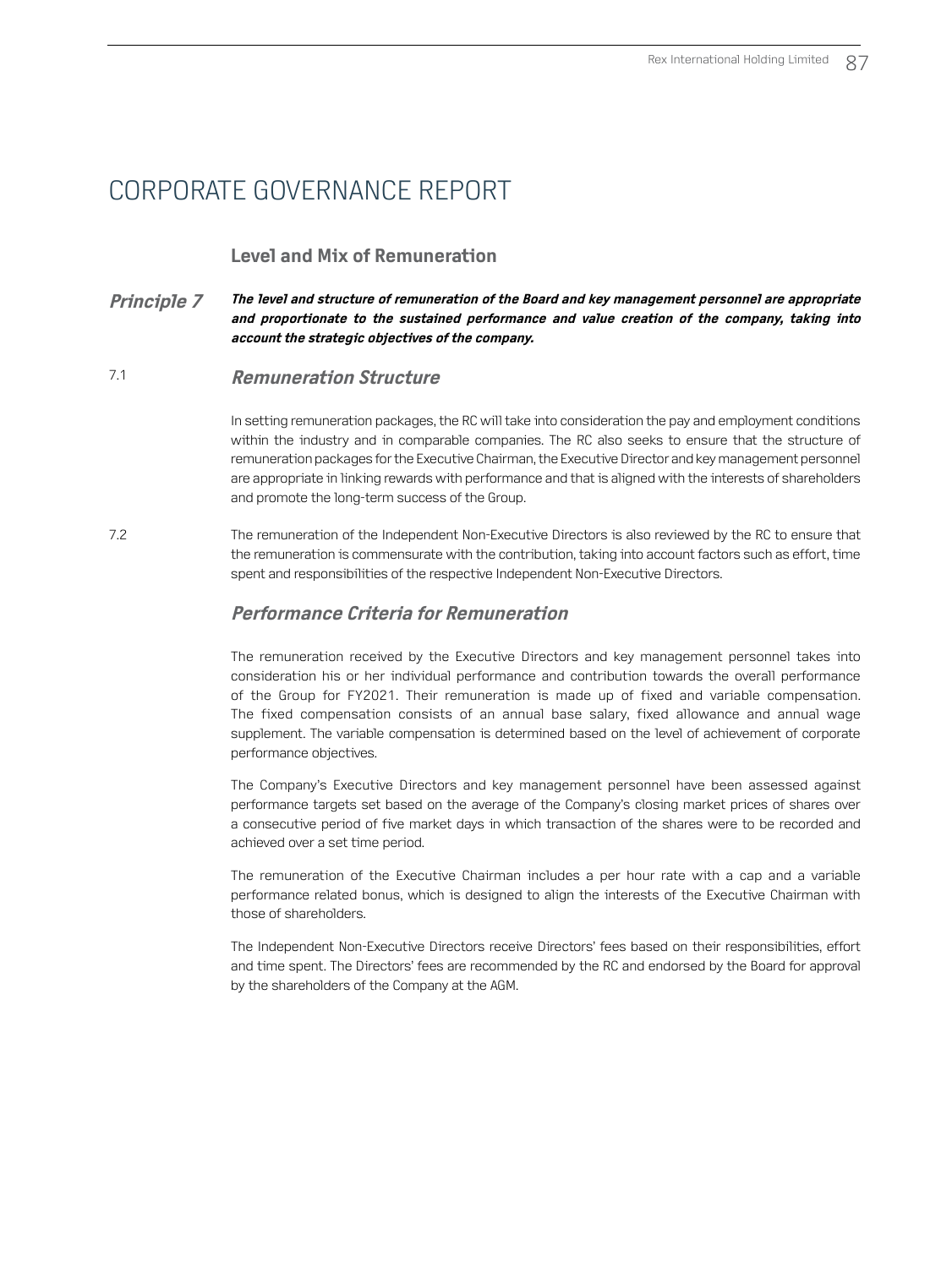### **Contractual Provisions**

The present Service Agreements do not include contractual provisions to allow the Company to reclaim incentive components of remuneration from Executive Directors and key management personnel in exceptional circumstances of misstatement of financial results, or of misconduct resulting in financial loss to the Company. The Company will consider to include this provision for future new service agreements and renewal of service agreements, if appropriate. However, the Company has included in the terms of the Rex International Performance Share Plan, allowance for the Company to cancel the share awards before the date of the vesting of the awards in the event of misconduct at its discretion. The Company has also included in the terms of the Rex International Employee Share Option Scheme, to allow for the share option committee to cancel unexercised options in the event of misconduct at its discretion.

7.3 The Company believes that the remuneration for its Directors is appropriate to attract, retain and motivate them to provide good stewardship of the Company and key management personnel to successfully manage the Company for the long term.

### **Disclosure on Remuneration**

**Principle 8 The company is transparent on its remuneration policies, level and mix of remuneration, the procedure for setting remuneration, and the relationships between remuneration, performance and value creation.** 

### 8.1 **Directors' Remuneration**

8.1 (a) The Company's remuneration policy is one that seeks to attract, retain and motivate talent to achieve the Company's business vision and create sustainable value for its stakeholders. The policy articulates to staff the link that total compensation has to the achievement of organisational and individual performance objectives, and benchmarked against relevant and comparative compensation in the market.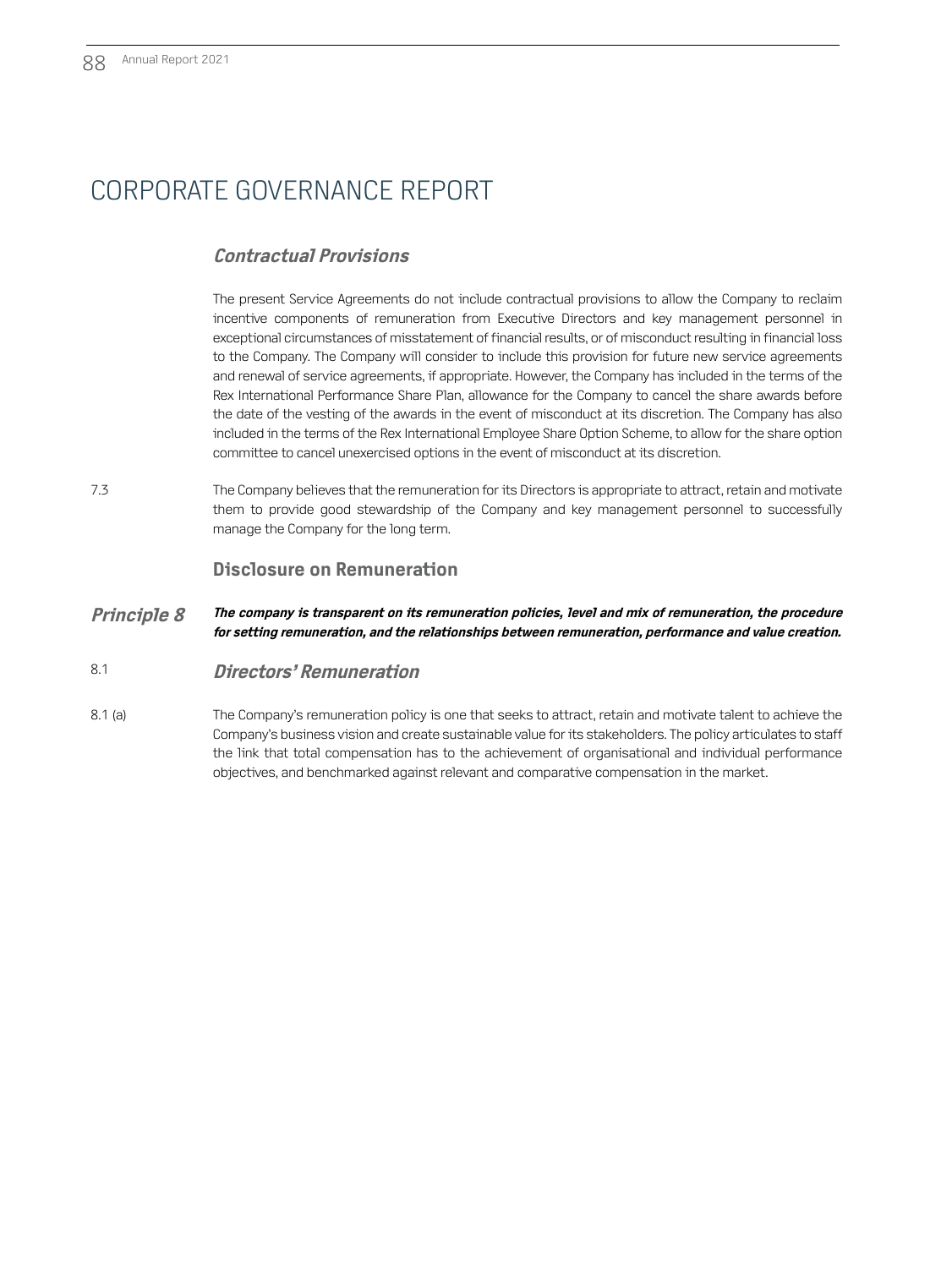The breakdown for the remuneration of the Independent Directors for FY2021 is as follows:

| Name of Independent<br>Director        | <b>Directors' Fees</b><br>S\$ | Bonus $(3)$<br><b>SS</b> | <b>Others</b><br>S\$ | <b>Total</b><br>S\$ |
|----------------------------------------|-------------------------------|--------------------------|----------------------|---------------------|
| Muhammad Sameer Yousuf<br>Khan $(1)$   | 136.844                       | 180.000                  | 20.203               | 337.047             |
| Sin Boon Ann                           | 153.267                       | 180.000                  |                      | 333.267             |
| Dr Christopher Atkinson <sup>(2)</sup> | 65.685                        | 180,000                  | 54.014               | 299.699             |

- (1) In addition to the Director's fees set out above, Mr Muhammad Sameer Yousuf Khan received fees of S\$20,203 for the financial year ended 31 December 2021 in his capacity as a director of Rex International Investments Pte. Ltd. and Rex International Holding (BVI) Ltd.
- (2) In addition to the Director's fees set out above, Dr Christopher Atkinson received fees of S\$54,014 for the financial year ended 31 December 2021 in his capacity as a director of Masirah Oil Ltd and Rex Oman (BVI) Ltd.
- <sup>(3)</sup> Additional S\$180,000 of performance bonus to be paid to each of Mr Muhammad Sameer Yousuf Khan, Mr Sin Boon Ann and Dr Christopher Atkinson, subject to shareholders' approval at the upcoming annual general meeting.

There were no termination, retirement or post-employment benefits (excluding CPF) granted to the Independent Directors in FY2021.

Directors have remuneration packages consisting of basic retainer fees as directors and fees for directorship in subsidiaries, with additional fees for attendance and serving on Board Committees.

Remuneration to Executive Directors includes in part the aforementioned components of directorship, and in part compensation to reflect the additional responsibilities to execute strategic plans of the Group.

The breakdown of directors' fees for FY2021 paid to the respective Directors of the Company is as follows:

| <b>Name of Director</b>        | <b>Board Fee</b><br>Ss | AC.<br>SS | <b>RC</b><br>'S\$ | NC.<br>'S\$ | <b>Others</b><br>SS | <b>Total</b><br>SS |
|--------------------------------|------------------------|-----------|-------------------|-------------|---------------------|--------------------|
| Dan Broström                   | 131.370                | 21.895    | 16,421            |             |                     | 169.686            |
| Dr Karl Lidgren                | 65,685                 |           |                   | 10.948      |                     | 76.633             |
| Muhammad Sameer<br>Yousuf Khan | 65,685                 | 43.790    | 16.421            | 10.948      |                     | 136.844            |
| Sin Boon Ann                   | 65.685                 | 21.895    | 32.843            | 21.895      | 10.949(1)           | 153.267            |
| Dr Christopher Atkinson        | 65,685                 |           |                   |             |                     | 65.685             |
|                                | 394.110                | 87.580    | 65.685            | 43.791      | 10 949              | 602.115            |

(1) Remuneration for Lead Independent Director.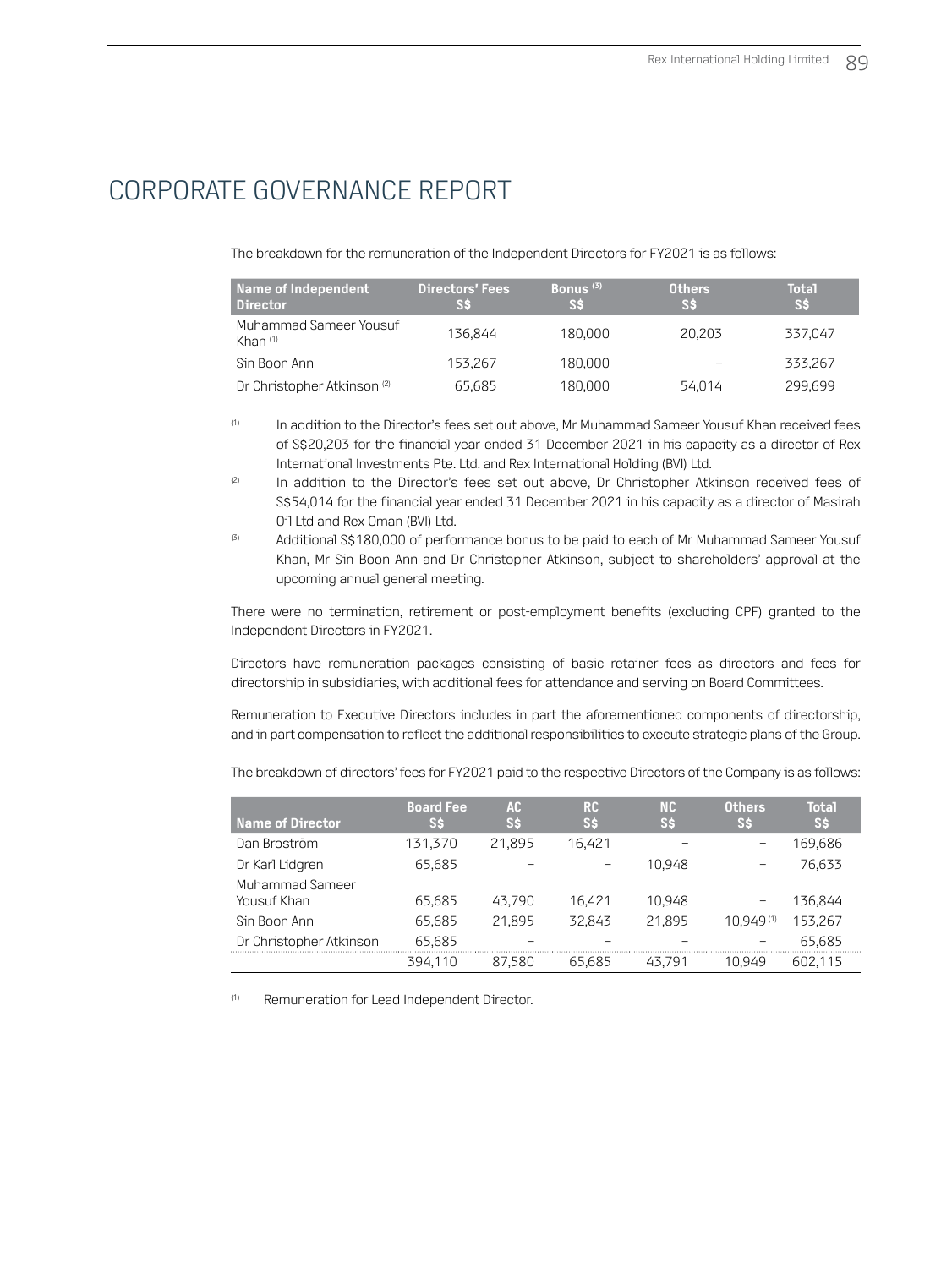### **Executive Directors, CEO and Key Management Personnel's Remuneration**

The Board is of the view that full disclosure of the exact details of the remuneration of each of the Executive Directors and CEO is not in the best interests of the Company or its shareholders. In arriving at its decision, the Board had taken into consideration, *inter alia*, the commercial sensitivity and confidential nature of remuneration matters, the relative size of the Group, the competitive business environment in which the Group operates, the importance of ensuring stability and continuity of business operations with a competent and experienced management team in place and the negative impact which such disclosure may have on the Group in attracting and retaining talent for the Company on a long-term basis.

Notwithstanding the non-disclosure of the exact remuneration of the Executive Directors and the CEO of the Company (which deviates from the Provision 8.1(a) of the Code), the Board is of the view that the intent of Principle 8 on transparency has been adhered to, given that a high level of transparency on remuneration matters including procedures for developing remuneration policies and level and mix of remuneration have been disclosed in this corporate governance report.

8.1 (b) The breakdown for the remuneration of the Company's Executive Directors, CEO and key management personnel for FY2021 is disclosed in bands of S\$250,000 as follows:

| Name of Executive Director/      |               |                 |              | Directors'    |               |              |
|----------------------------------|---------------|-----------------|--------------|---------------|---------------|--------------|
| <b>CEO/ Key Management</b>       | <b>Salary</b> | <b>Benefits</b> | <b>Bonus</b> | fees          | <b>Others</b> | <b>Total</b> |
| <b>Personnel</b>                 | $\%$          | $\%$            | %            | $\%$          | $\%$          | %            |
| \$\$5,750,001 to \$\$6,000,000   |               |                 |              |               |               |              |
| Måns Lidgren <sup>(1)</sup>      | 21            |                 | 79           |               |               | 100          |
| S\$3,000,001 to S\$3,250,000     |               |                 |              |               |               |              |
| Dr Karl Lidgren <sup>(2)</sup>   | 16            |                 | 79           | $\mathcal{P}$ | 3             | 100          |
| S\$2,250,001 to S\$2,500,000     |               |                 |              |               |               |              |
| Svein Kjellesvik <sup>(3)</sup>  | 28            |                 | 72           |               |               | 100          |
| S\$1,750,001 to S\$2,000,000     |               |                 |              |               |               |              |
| Dan Broström <sup>(2)</sup>      | 25            | $\mathcal{P}$   | 64           | 9             |               | 100          |
| S\$750,001 to S\$1,000,000       |               |                 |              |               |               |              |
| Per Lind                         | 90            | $\overline{5}$  | 7            |               |               | 100          |
| Mok Lai Siong                    | 39            |                 | 61           |               |               | 100          |
| S\$250,001 to S\$500,000         |               |                 |              |               |               |              |
| Kristofer Skantze <sup>(3)</sup> | 100           |                 |              |               |               | 100          |

(1) Mr Måns Lidgren is the CEO of the Company and he does not sit on the board of Directors. His remuneration is paid indirectly from various Group companies.

<sup>(2)</sup> Dr Karl Lidgren and Dan Broström are the Executive Directors of the Company.

<sup>(3)</sup> Remuneration is paid indirectly from various Group companies.

For FY2021, there were four key management personnel in the Company, aside from the two Executive Directors and the CEO. The annual aggregate remuneration paid to the Executive Directors, CEO and four key management personnel of the Company for FY2021 was S\$15,116,766.

There were no termination, retirement or post-employment benefits (excluding CPF) granted to the Executive Directors, CEO and top four key management personnel in FY2021.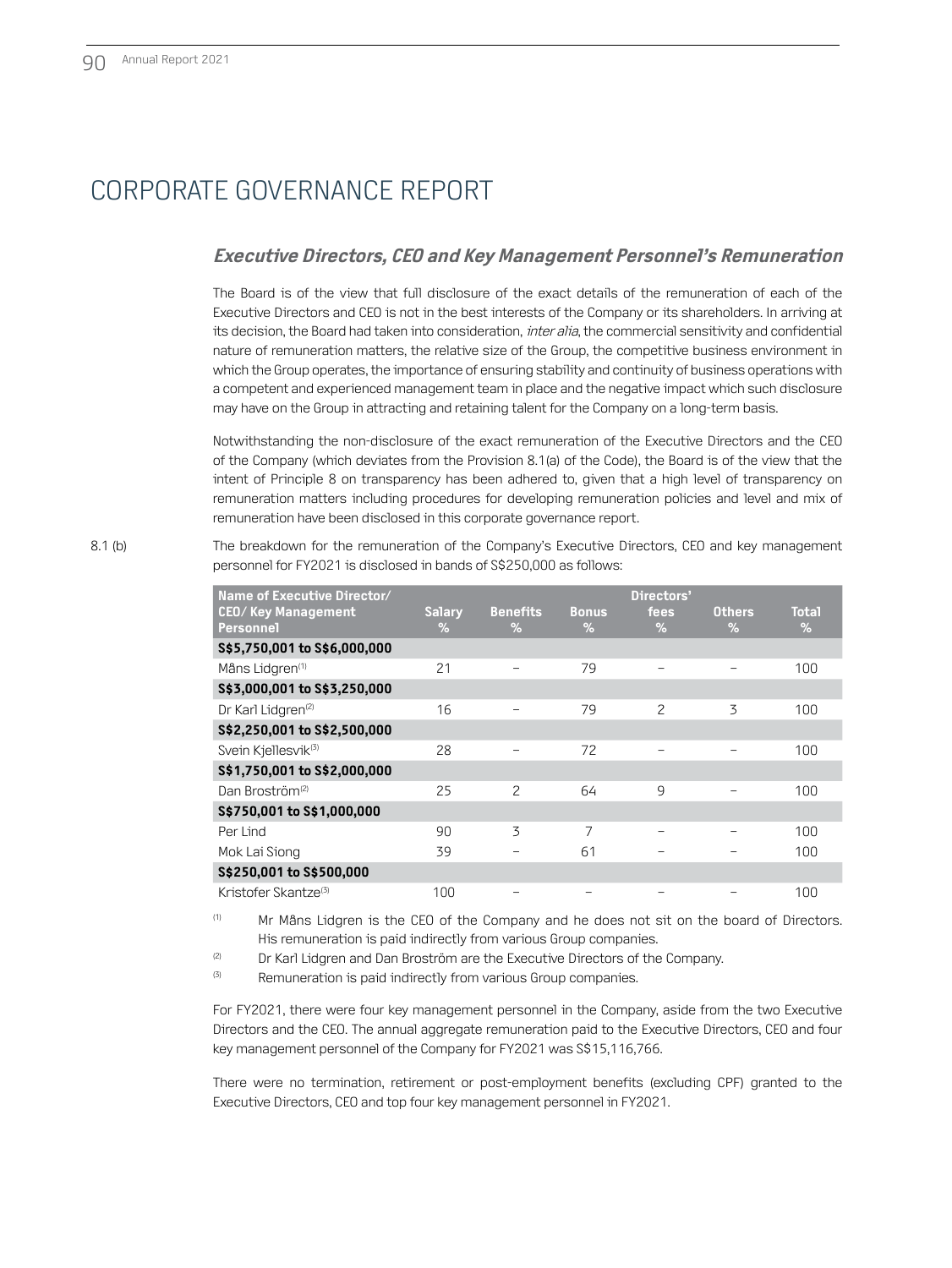### 8.2 **Substantial Shareholder and Immediate Family Members of a Director or the CEO or Substantial Shareholder**

The details of the remuneration to Dr Karl Lidgren (Executive Director and a substantial shareholder of the Company), Mr Svein Kjellesvik (a key management personnel of the Group and a substantial shareholder of the Company) and Mr Måns Lidgren (CEO and son of Dr Karl Lidgren) are disclosed in the table under Provision 8.1(b).

Mr Hans Lidgren, an executive of Rex Technology Investments Ltd, is a substantial shareholder of the Company, the brother of the Executive Director, Dr Karl Lidgren and uncle of Mr Måns Lidgren, the CEO. Mr Hans Lidgren's remuneration for FY2021 was in the band of S\$1,700,001 to S\$1,800,000.

Mrs Lina Berntsen, Chief Technology Officer, is the daughter of Mr Hans Lidgren, niece of Executive Director, Dr Karl Lidgren and cousin of Mr Måns Lidgren, the CEO. Mrs Lina Berntsen's remuneration for FY2021 was in the band of S\$200,001 to S\$300,000.

Mr Martin Lidgren, Technology Specialist at Equus Consulting AB, a wholly-owned subsidiary of Rex Technology Management Ltd, is the son of the Executive Director, Dr Karl Lidgren and the brother of Mr Måns Lidgren, the CEO. Mr Martin Lidgren's remuneration for FY2021 was in the band of S\$100,001 to S\$200,000.

Mr Magnus Lidgren, Technology Specialist at Equus Consulting AB, a wholly-owned subsidiary of Rex Technology Management Ltd, is the brother of the Executive Director, Dr Karl Lidgren and Mr Hans Lidgren, and uncle of Mr Måns Lidgren, the CEO. Mr Magnus Lidgren's remuneration for FY2021 was in the band of S\$200,001 to S\$300,000.

Save for the aforementioned, there is no other employee of the Company who is a substantial shareholder of the Company or an immediate family member of a Director, the CEO or a substantial shareholder of the Company, whose remuneration exceeded S\$100,000 during FY2021.

### 8.3 **Employee Share Scheme**

#### **Rex International Employee Share Option Scheme ("ESOS")**

The Company has an ESOS which was approved and adopted by the members of the Company at an EGM on 24 June 2013, and amended with shareholders' approval at an EGM of the Company on 3 March 2022. The ESOS is designed to reward valuable and outstanding employees or Non-Executive Directors (including Independent Directors), and incentivise them to continue contributing to the long-term growth and success of the Group.

The ESOS allows for participation by employees or Non-Executive Directors (including Independent Directors) of the Group who have attained the age of 21 years and above on or before the date of grant of the option, provided that none of them is a discharged bankrupt. Controlling shareholders and their associates are not eligible to participate in the ESOS.

The ESOS is administered by the RC in consultation with the CEO. Please refer to Provision 6.2 for the members of the RC. The total number of new shares over which options may be granted pursuant to the ESOS, when added to the number of shares issued and issuable in respect of all options granted under the ESOS and all awards granted under any other share option, share incentive, performance share or restricted share plan implemented by the Company and for the time being in force, shall not exceed 15 per cent of the number of all issued shares of the Company (excluding treasury shares), on the day preceding the date of the relevant grant.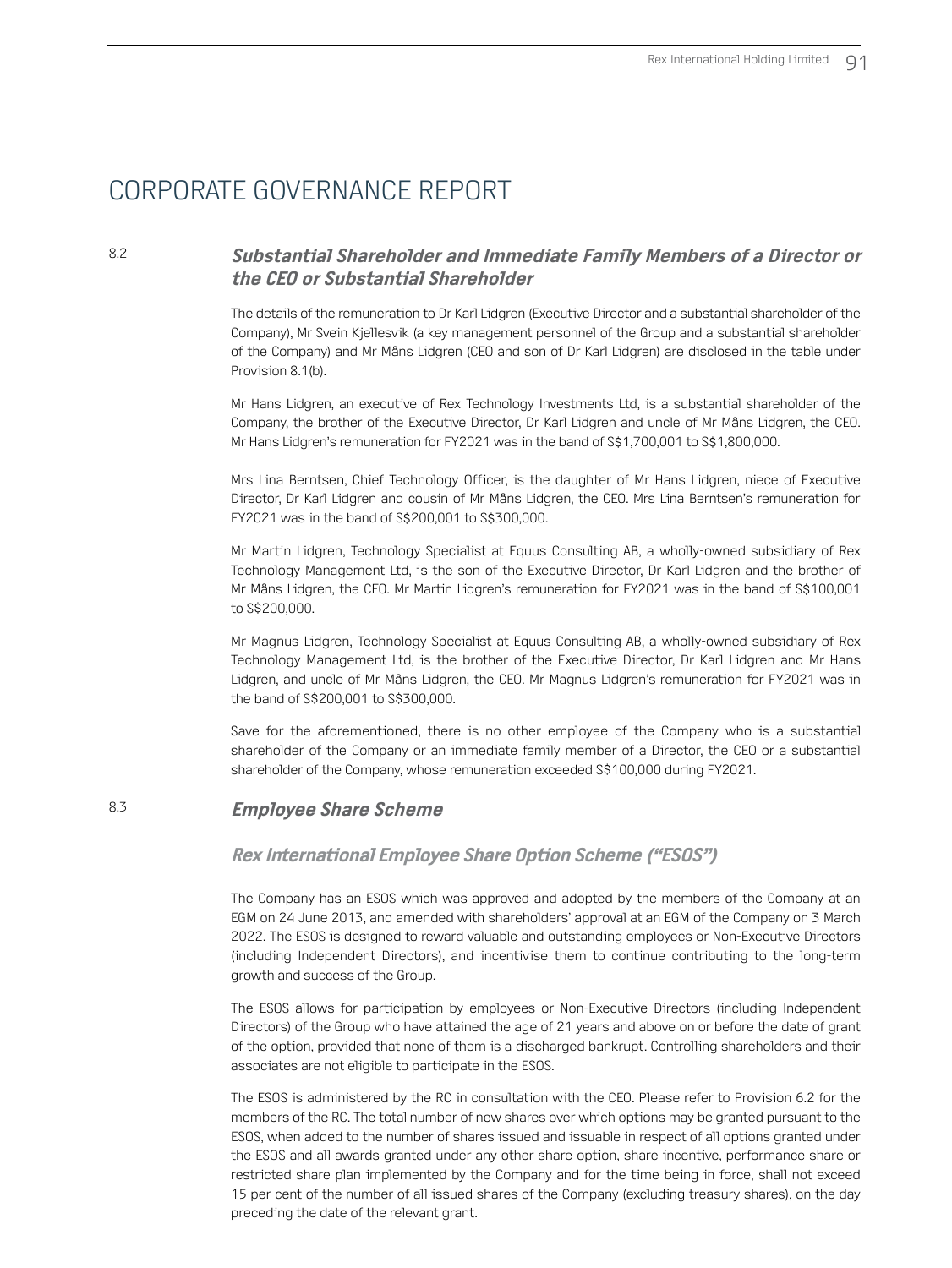Other salient information regarding the ESOS is set out below:

### **Exercise Price of Options**

The exercise price of options shall be determined at the discretion of the RC on the date which the options are granted and may be set at:

- A price equal to the average of the last dealt prices for the Company's shares on SGX-ST over the five consecutive trading days immediately preceding the date that option was granted, as determined by the RC by reference to the daily official list or any other publication published by the SGX-ST, rounded to the nearest whole cent in the event of fractional prices (the "**Market Price**"); or
- A discount to the Market Price not exceeding 20 per cent of the Market Price (or such other percentage or amount as may be determined by the RC) in respect of options granted at the time of grant, provided that shareholders in general meeting have authorised, in a separate resolution, the making of offers and grants of options under the ESOS at a discount not exceeding the maximum discount as aforesaid.

For the options granted with exercise price set at Market Price, they can be exercised one year from the date of the grant and will expire five years from the date of the grant.

For the options granted with exercise price set at a discount to Market Price, they can be exercised two years from the date of the grant and will expire five years from the date of the grant.

### **Duration of the ESOS**

The ESOS shall be in force for a maximum of 10 years from the date on which the ESOS was adopted. Upon obtaining the approval of shareholders by ordinary resolution in general meeting and of any relevant authorities which may be required, the ESOS may continue beyond 10 years from the date it was adopted.

No options were granted by the Company during FY2021. As at 31 December 2021, there are no options outstanding as all options granted have expired. Further details on the ESOS were set out in the Company's circular to shareholders dated 9 February 2022.

### **Rex International Performance Share Plan ("Rex PSP")**

The Rex PSP (the "**Plan**") was adopted by the Company on 24 June 2013 and amended with shareholders' approval at EGMs of the Company on 30 April 2014, 28 April 2017 and 3 March 2022. The objective of the Plan is to promote higher performance goals and recognise the achievements of employees or Non-Executive Directors (including Independent Directors) ("**Participants**") by motivating and aligning their interests to the Group's pre-determined goals. The Plan is administered by the RC in consultation with the CEO. Please refer to Provision 6.2 for the members of RC.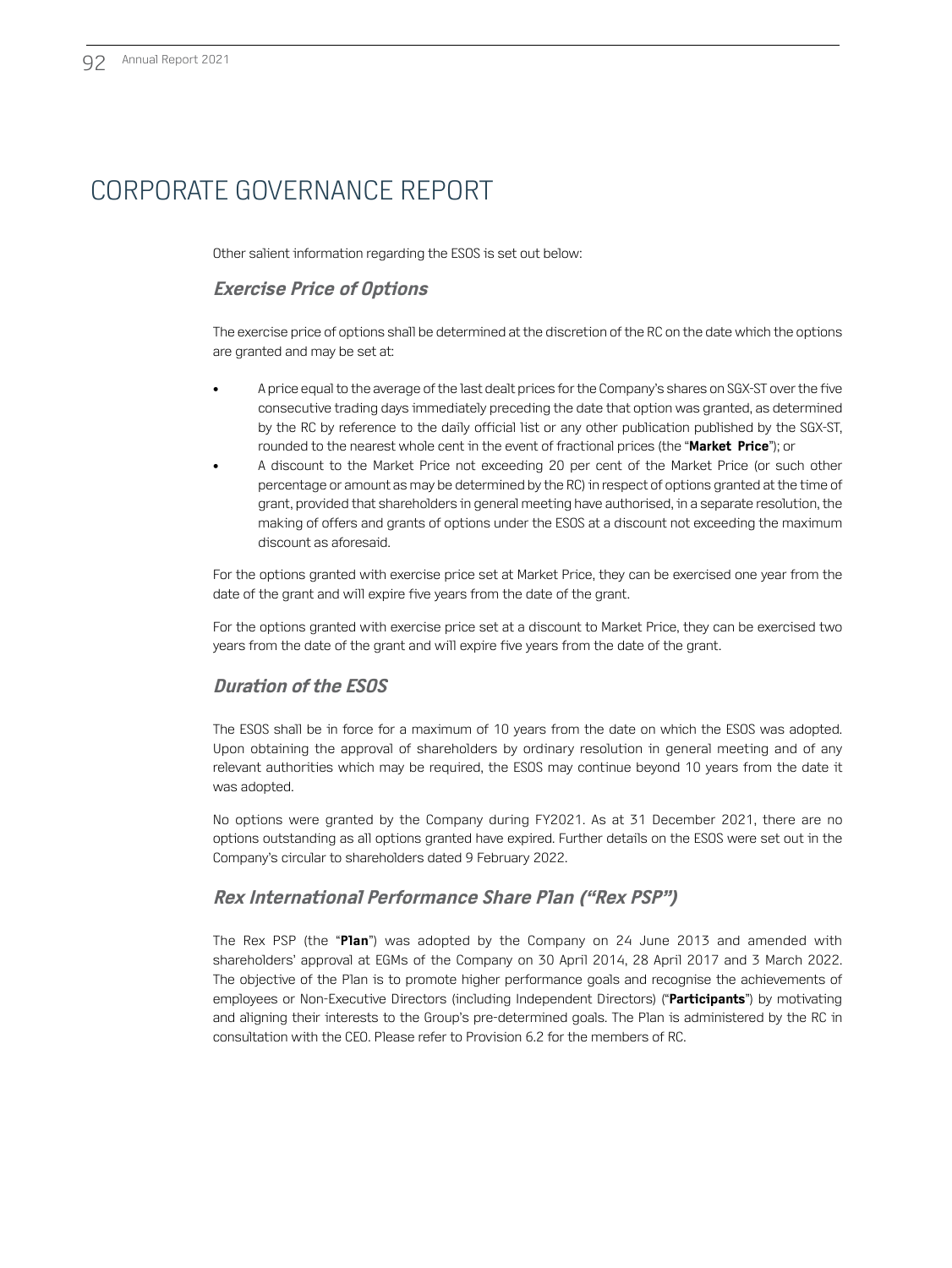The Plan contemplates the award of such number of fully-paid shares granted under the Rex PSP ("**Awards**"), free of charge, to Participants after certain pre-determined benchmarks have been met. Awards granted under the Plan may be time-based or performance-related. Performance targets set are based on short to medium-terms corporate objectives including market competitiveness, quality of returns, business growth and productivity growth. These performance targets include targets set based on criteria such as shareholders' return, return on equity and earnings per share.

No minimum vesting periods are prescribed under the Plan for Awards and the length of the vesting period in respect of each Award will be determined on a case-by-case basis by the RC.

|                                             |                     |                                    | <b>Number of Awards</b>                         |                                   |            |                                                              |
|---------------------------------------------|---------------------|------------------------------------|-------------------------------------------------|-----------------------------------|------------|--------------------------------------------------------------|
| Date of<br><b>Grant of</b><br><b>Awards</b> | As at<br>1 Jan 2021 | <b>Granted in</b><br><b>FY2021</b> | Lapsed/<br><b>Cancelled in</b><br><b>FY2021</b> | <b>Vested in</b><br><b>FY2021</b> | As at      | Number of<br><b>Holders as at</b><br>31 Dec 2021 31 Dec 2021 |
| 29 Apr 2019                                 | 53,172,700          |                                    | (53, 172, 700)                                  |                                   |            |                                                              |
| 22 May 2020                                 | 5,082,400           |                                    | (5,082,400)                                     |                                   |            |                                                              |
| 9 Mar 2021                                  | $\qquad \qquad -$   | 11.724.100 <sup>(2)</sup>          |                                                 |                                   | 11.724.100 | 4                                                            |
|                                             | 58.255.100          | 11.724.100                         | $(58, 255, 100)^{(1)}$                          |                                   | 11,724,100 | 4                                                            |

Details of the outstanding Awards granted as at 31 December 2021 are as follows:

(1) On 9 March 2021, all 58,255,100 Awards previously granted had been cancelled (forthwith lapsed and to be of no value).

<sup>(2)</sup> On 9 March 2021, the Company granted 11,724,100 Awards to certain directors of the Company. The number of Awards to be vested will range from 0% to 100%, subject to fulfilment of certain predetermined performance benchmarks and the satisfactory completion of time-based service condition(s).

If the Average Performance Market Price is S\$0.30 and above, 50% of the Awards shall be released after the vesting period. If the Average Performance Market Price is S\$0.45 and above, an additional 50% of the Awards shall be released. If the Average Performance Market Price is less than S\$0.30, none of the Awards shall be released unless otherwise determined by the committee administering the PSP. Please refer to the Company's announcement dated 9 March 2021 for further details.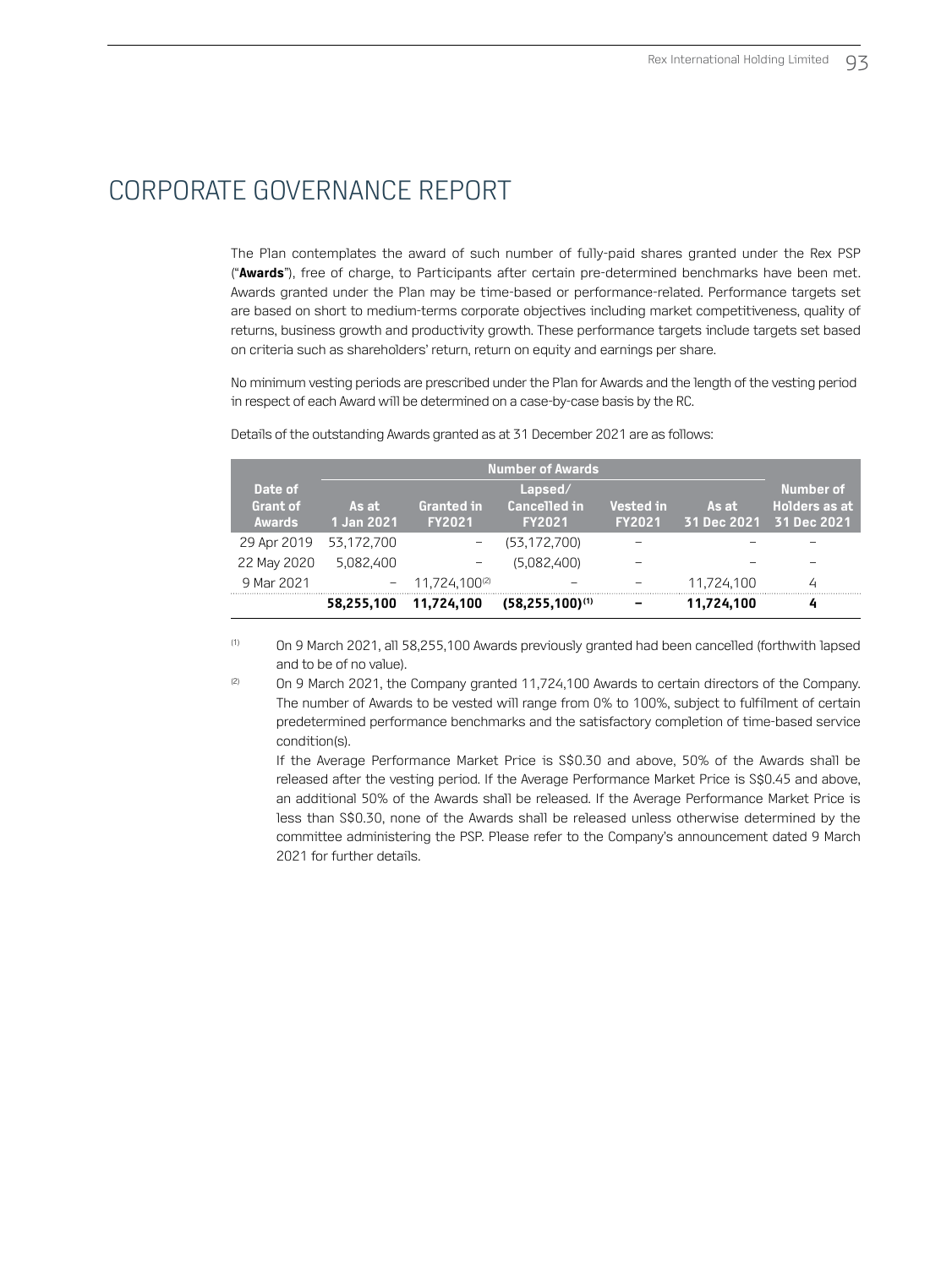Details of the Awards granted to participants who are directors and controlling shareholders or associates of the controlling shareholders and participants who received more than 5% of the total grants since the commencement of Rex PSP are as follows:

| Name of<br>participant                                                 | Awards<br>granted in<br><b>FY2021</b> | Net aggregate<br><b>Awards</b><br>granted since<br>commencement<br>of Rex PSP to<br>31 Dec 2021 (i) | <b>Awards</b><br>released in<br><b>FY2021</b> | Aggregate<br><b>Awards</b><br>released since<br>commencement<br>of Rex PSP to<br>31 Dec 2021 (ii) | Aggregate<br><b>Awards</b><br>outstanding and<br>which have not<br>been released<br>as at<br>31 Dec 2021 |
|------------------------------------------------------------------------|---------------------------------------|-----------------------------------------------------------------------------------------------------|-----------------------------------------------|---------------------------------------------------------------------------------------------------|----------------------------------------------------------------------------------------------------------|
| <b>Directors</b>                                                       |                                       |                                                                                                     |                                               |                                                                                                   |                                                                                                          |
| Dan Broström <sup>(1)</sup><br>Muhammad<br>Sameer Yousuf               | 8,124,100                             | 14,217,175                                                                                          |                                               | (6,093,075)                                                                                       | 8,124,100                                                                                                |
| Khan $(2)$                                                             | 1,200,000                             | 1,980,000                                                                                           |                                               | (780,000)                                                                                         | 1,200,000                                                                                                |
| Sin Boon Ann (3)<br>Dr Christopher                                     | 1,200,000                             | 2.100.000                                                                                           |                                               | (900,000)                                                                                         | 1,200,000                                                                                                |
| Atkinson <sup>(4)</sup>                                                | 1,200,000                             | 1.620.000                                                                                           |                                               | (420,000)                                                                                         | 1,200,000                                                                                                |
| Controlling shareholders or associates of the controlling shareholders |                                       |                                                                                                     |                                               |                                                                                                   |                                                                                                          |
| Mâns Lidgren <sup>(5)</sup>                                            |                                       | 14.241.464                                                                                          |                                               | (14,241,464)                                                                                      |                                                                                                          |
|                                                                        |                                       |                                                                                                     |                                               |                                                                                                   |                                                                                                          |

| Participants who received 5% or more of the total grants available |                          |            |                          |              |                          |
|--------------------------------------------------------------------|--------------------------|------------|--------------------------|--------------|--------------------------|
| Per Lind                                                           | $\sim$ 100 $\mu$         | 11.017.691 | <b>Service</b>           | (11.017.691) |                          |
| Kristofer Skantze                                                  | $\overline{\phantom{0}}$ | 7.439.504  | $\overline{\phantom{0}}$ | (7.439.504)  | $\overline{\phantom{0}}$ |
| Mok Lai Siong                                                      | $-$                      | 6.070.952  | $\overline{\phantom{a}}$ | (6.070.952)  | $\overline{\phantom{0}}$ |

(i) Aggregate Awards granted less aggregate Awards granted that have since been lapsed/ cancelled (ii) Including new shares issued and allotted, and existing shares purchased

- (1) Mr Dan Broström is the Chairman and Executive Director of the Company.
- <sup>(2)</sup> Mr Muhammad Sameer Yousuf Khan is an Independent Non-Executive Director of the Company.
- <sup>(3)</sup> Mr Sin Boon Ann is an Independent Non-Executive Director of the Company.
- (4) Dr Christopher Atkinson is an Independent Non-Executive Director of the Company.
- <sup>(5)</sup> Mr Måns Lidgren (the CEO of the Company) is an associate of Dr Karl Lidgren, the Executive Director and a controlling shareholder of the Company.

No Awards were granted in FY2021.

Save as disclosed in the table above, no other director, controlling shareholder or associates of controlling shareholders received any shares under the Rex PSP since the commencement of the Rex PSP.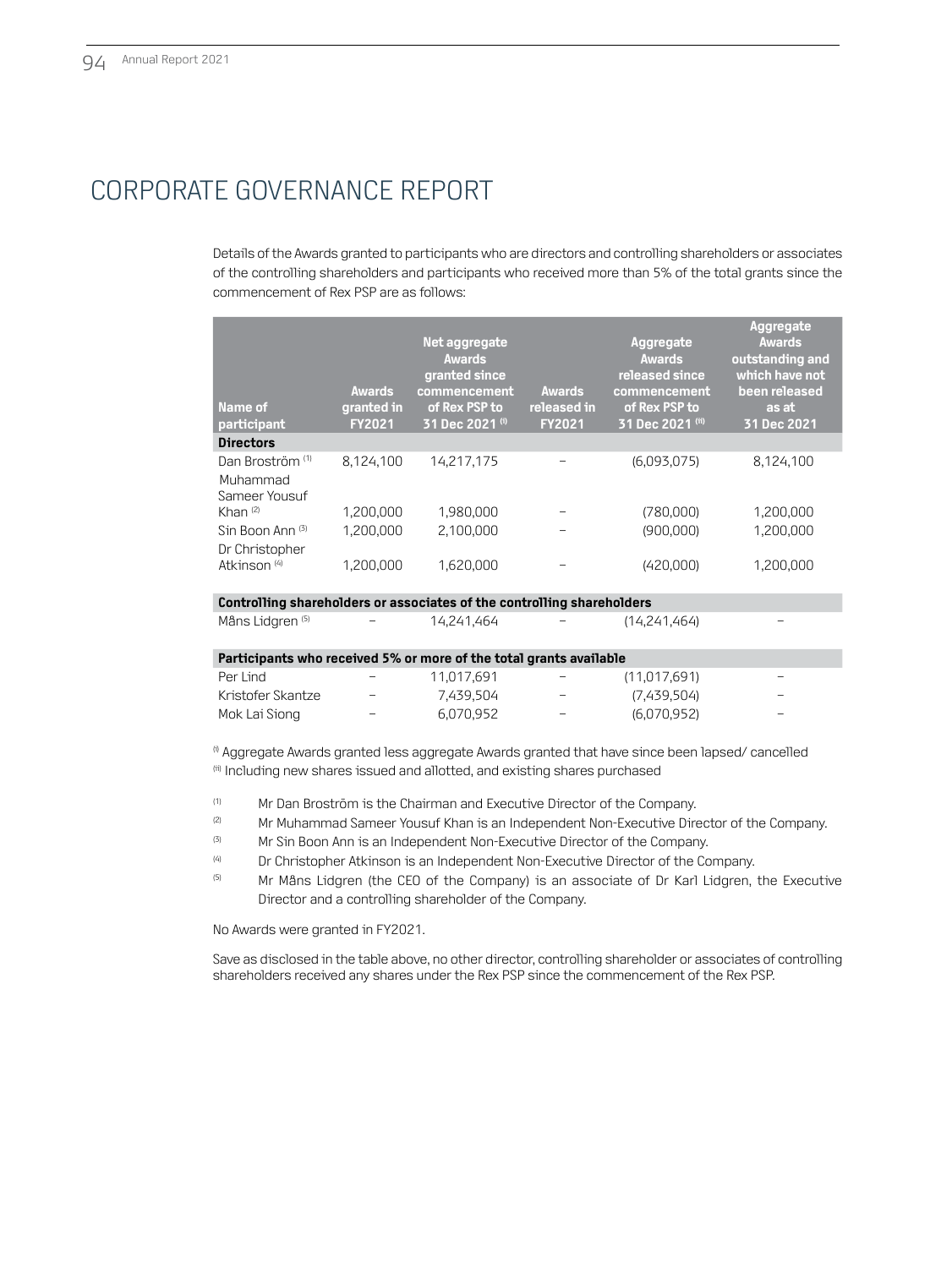No Awards have been granted to any controlling shareholders or associates of the controlling shareholders or any directors and employees of the Company's parent company and its subsidiaries in FY2021.

The vesting and release of the Awards granted to eligible participants (including Mr Måns Lidgren) under the Rex PSP are based on pre-determined performance goals and conditional on the satisfactory completion of time-based service conditions.

Further details on the Rex PSP were set out in the Company's circular to shareholders dated 9 February 2022.

### **ACCOUNTABILITY AND AUDIT**

#### **Risk Management and Internal Controls**

#### **Principle 9 The Board is responsible for the governance of risk and ensures that Management maintains a sound system of risk management and internal controls, to safeguard the interests of the company and its shareholders.**

9.1 The Board, with the assistance from the AC and the Risk Management Committee ("**RMC**"), is responsible for risk governance and ensuring that Management maintains a sound system of risk management and internal controls to safeguard the shareholders' interests and the Company's assets. The Board appreciates that risk management is an on-going process in which Management continuously participates to evaluate, monitor and report to the Board and the AC on significant risks. The RMC was formed in October 2013. The current RMC consists of the following members: Mr Muhammad Sameer Yousuf Khan (Independent Non-Executive Director and Chairman of the AC), Mr Per Lind (Chief Financial Officer ("**CFO**")), Mr Svein Kjellesvik (COO) and Ms Lixian Wu (Financial Controller).

> From FY2013 to FY2018, the Company has engaged an independent third party, KPMG Services Pte. Ltd., to develop and establish a Board Assurance Framework ("**BAF**"). The BAF, which includes an enterprise risk management framework, was utilised by the Company to identify and manage the significant and material risks it faces, the potential impact and likelihood of those risks occurring, the control effectiveness and action plans being taken to mitigate those risks.

> The risk review in FY2021 was done in-house. The RMC has considered in detail the most material risks for the Company which include strategic, financial, operational, compliance, fraud and corruption, litigation and cyber security risks; and has put in place risk controls, action plans and key risk indicators to mitigate these risks, the details of which contain market sensitive information and hence are kept confidential.

> The Company has established risk appetite statements with tolerance limits to monitor shifts in its significant risks and to proactively manage them within acceptable levels. These appetite statements have been reviewed and approved by the Board and are monitored on a yearly basis.

> The Company has appointed an independent third party, Ernst and Young Advisory Pte Ltd ("**EY**"), as the Internal Auditors ("**IA**") to perform internal audit reviews and highlight all significant matters to Management and the AC on an annual basis on various selected internal control areas.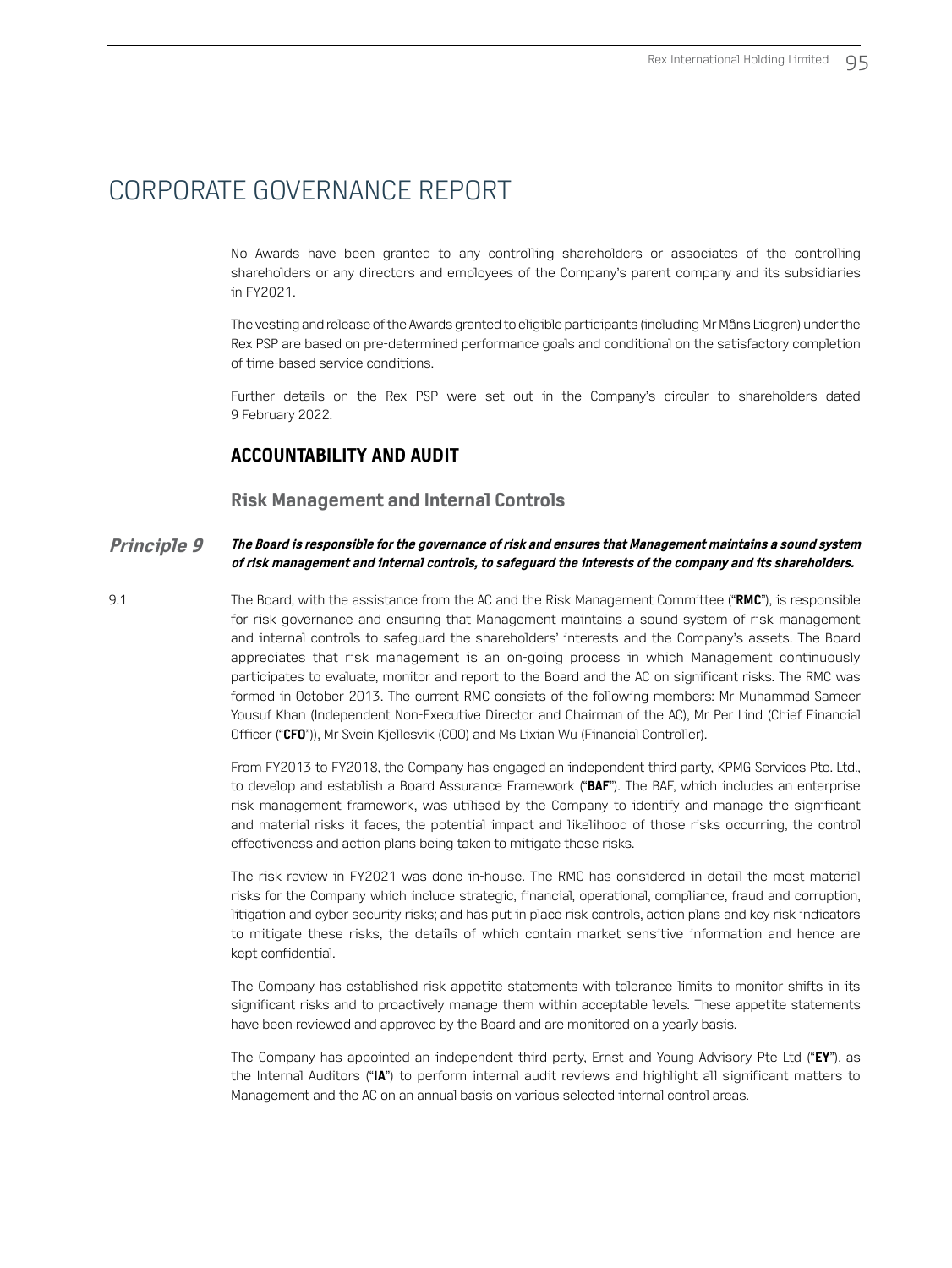### 9.2 **Adequacy and Effectiveness of Internal Controls**

The Board is of the view that the Company's internal controls (including financial, operational, compliance and information technology controls) and risk management systems were adequate and effective for FY2021.

The bases for the Board's view are as follows:

- (a) Assurance has been received from the CEO and the CFO;
- (b) An internal audit has been done by the IA and significant matters highlighted to the AC and Management were appropriately addressed;
- (c) Management regularly evaluates, monitors and reports to the AC and the RMC on material risks;
- (d) Discussions were held between the AC and auditors in the absence of the Management to review and address any potential concerns;
- (e) An enterprise risk management framework was in place to identify, manage and mitigate significant risks; and
- (f) Risk appetite statements with tolerance limits have been approved by the Board to contain risks within acceptable levels and are monitored on a yearly basis.

The AC is responsible for making the necessary recommendations to the Board regarding the adequacy and effectiveness of the risk management and internal control systems of the Company. In this regard, the AC is assisted by the enterprise risk reports from the RMC.

For FY2021, the Board has obtained the following assurance:

- (a) From the CEO and the CFO that the financial records have been properly maintained and the financial statements give a true and fair view of the Company's operations and finances; and
- (b) From the CEO and other key management personnel who are responsible, regarding the adequacy and effectiveness of the Company's risk management and internal control systems.

The Board has relied on the independent auditors' report as set out in this Annual Report as assurance that the consolidated financial statements give a true and fair view of the Group's financial position and performance.

The Board has additionally relied on the IA's reports in respect of the BAF issued to the Company since FY2013 as assurances that the Company's risk management and internal control systems are effective. The IA's scope of work includes conducting risk assessments to identify the risk categories and major risk areas of the Company's subsidiaries; developing a risk-based internal audit plan based on the risk assessment results; and conducting a detailed process for audit programmes for the internal audit. The IA also performs analytics and fieldwork for areas in the scope of work for the audit period and discusses the findings with Management, which are then incorporated into the final report that is presented to the AC in a timely manner.

In relation to sustainability, the Group, as a young company, aspires to do good in the communities it operates in, be it to have minimal impact on the environment in its operations, or in helping the underprivileged. Please refer to the Sustainability section on pages 48 to 67 of this Annual Report for more details.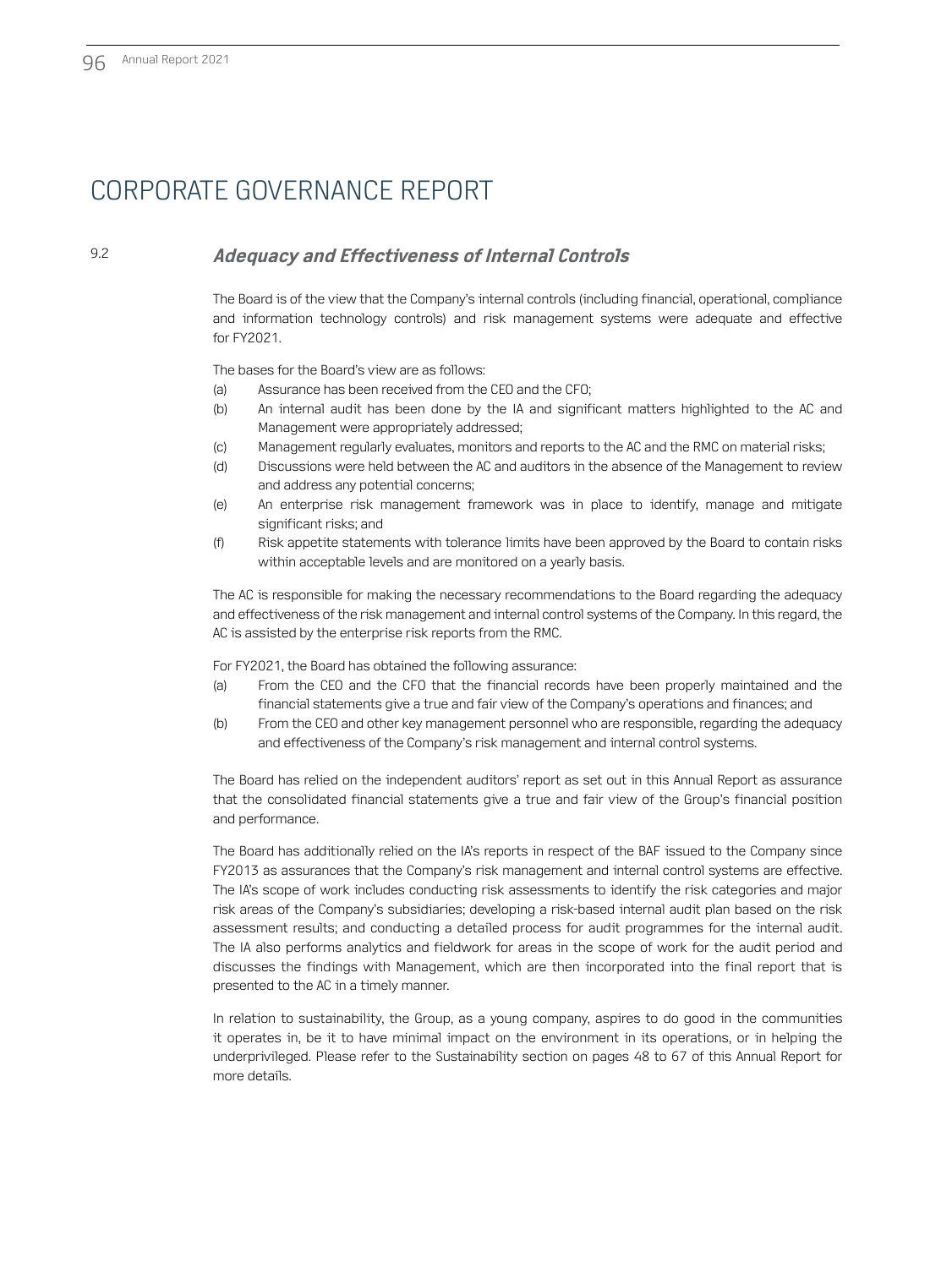### **Audit Committee**

#### **Principle 10 The Board has an Audit Committee ("AC") which discharges its duties objectively.**

10.1 The AC is guided by the following key terms of reference:

- (a) Reviewing the significant financial reporting issues and judgments so as to ensure the integrity of the financial statements of the Company and any announcements relating to the Company's financial performance. Where the external auditors ("**EA**"), in their review or audit of the Company's year-end financial statements, raise any significant issues (for example, significant adjustments) which have a material impact on the interim financial statements or financial updates previously announced by the Company, the AC is to bring this to the Board's attention immediately;
- (b) Advise the Board if changes are needed to improve the quality of future interim financial statements or financial updates;
- (c) Reviewing at least annually the adequacy and effectiveness of the Company's internal controls and risk management systems;
- (d) Reviewing the assurance from the CEO and CFO on the financial records and financial statements;
- (e) Making recommendations to the Board on: (i) the proposals to the shareholders on the appointment and removal of the EA; and (ii) the remuneration and terms of engagement of the EA;
- (f) Reviewing the adequacy, effectiveness, independence, scope and results of the Company's IA and EA, the audit plans, scope of work, their evaluation of the system of internal accounting controls, their management letter and Management's response, and results of the audits compiled by the IA and EA;
- (g) Reviewing the policy and arrangements for concerns about possible improprieties in financial reporting or other matters to be safely raised, independently investigated and appropriately followed up on. The Company publicly discloses, and clearly communicates to employees, the existence of a whistle-blowing policy and procedures for raising such concerns;
- (h) Assisting the Board of Directors in the discharge of its responsibilities on financial reporting matters;
- (i) Reviewing financial statements and results announcements before submission to the Board of Directors for approval, focusing in particular, on changes in accounting policies and practices, major risk areas, significant adjustments resulting from the audit, the going concern statement, compliance with financial reporting standards as well as compliance with the Listing Rules and any other statutory/regulatory requirements. Quarterly financial statements are made, but announcements are only made for half-year and annual results. Announcements on use of funds/ cash by mineral, oil and gas companies are made quarterly;
- (j) Reviewing the effectiveness and adequacy of the Group's internal control and procedures, including accounting and financial controls and procedures and ensure co-ordination between the IA, the EA and Management, reviewing the assistance given by Management to the auditors, and discussing problems and concerns, if any, arising from the interim and final audits, and any matters which the auditors may wish to discuss (in the absence of Management where necessary);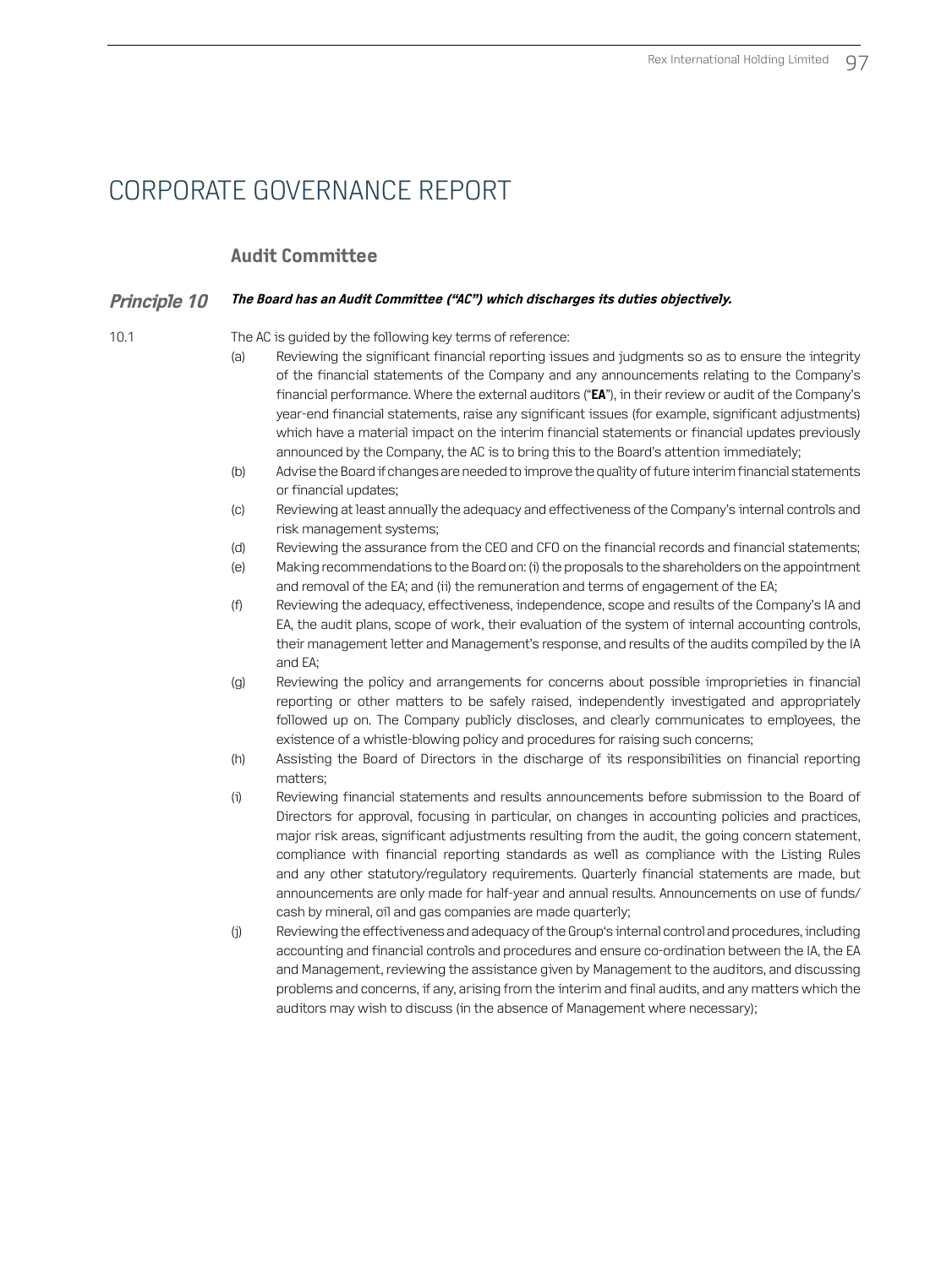- (k) Reviewing and discussing with the EA and IA any suspected fraud or irregularity, or suspected infringement of any relevant laws, rules or regulations, which has or is likely to have a material impact on the Group's operating results or financial position, and Management's response;
- (l) Making recommendations to the Board of Directors on the proposals to the shareholders on the appointment, re-appointment and removal of the EA, and approving the remuneration and terms of engagement of the EA;
- (m) Assessing the quality of the work carried out by the EAs, and the basis of such assessment;
- (n) Reviewing and reporting to the Board of Directors at least annually the adequacy and effectiveness of the Group's material internal controls including financial, operation, compliance and information technology controls via reviews carried out by the IA;
- (o) Reviewing and approving transactions falling within the scope of Chapters 9 and 10 of the Listing Rules (if any);
- (p) Reviewing any potential conflicts of interest;
- (q) Reviewing and approving all hedging policies and instruments (if any) to be implemented by the Group;
- (r) Undertaking such other reviews and projects as may be requested by the Board of Directors and reporting to the Board of Directors its findings from time to time on matters arising and requiring the attention of the AC;
- (s) Reviewing and establishing procedures for receipt, retention and treatment of complaints received by the Group, inter alia, criminal offences involving the Group or its employees, questionable accounting, auditing, business, safety or other matters that impact negatively on the Group, including the oversight of whistleblowing; and
- (t) Generally undertaking such other functions and duties as may be required by statute or the Listing Rules, and by such amendments made thereto from time to time.

### **Authority of the AC**

Apart from the duties listed above, the AC shall commission and review the findings of internal investigations into matters where there is any suspected fraud or irregularity, or failure of internal controls or infringement of any Singapore law, rule or regulation which has or is likely to have a material impact on the Group's operating results and/or financial position. Each member of the AC will abstain from participating in the deliberations of and voting in respect of matters in which he is interested.

The AC has the power to conduct or authorise investigations into any matters within the AC's terms of reference. The AC has full access to and co-operation of the Management and has full discretion to invite any Director or executive officer to attend its meetings, and has been given reasonable resources to enable it to discharge its functions.

The AC is authorised to obtain independent professional advice as it deems necessary in the discharge of its responsibilities. Such expenses are to be borne by the Company.

10.2 The Company has established the AC comprising the following three members, the majority of whom, including the Chairman of the AC, are independent:

| Muhammad Sameer Yousuf Khan | Chairman | Independent Non-Executive Director      |
|-----------------------------|----------|-----------------------------------------|
| Dan Broström                | Member   | Executive Chairman                      |
| -Sin Boon Ann               | Member   | Lead Independent Non-Executive Director |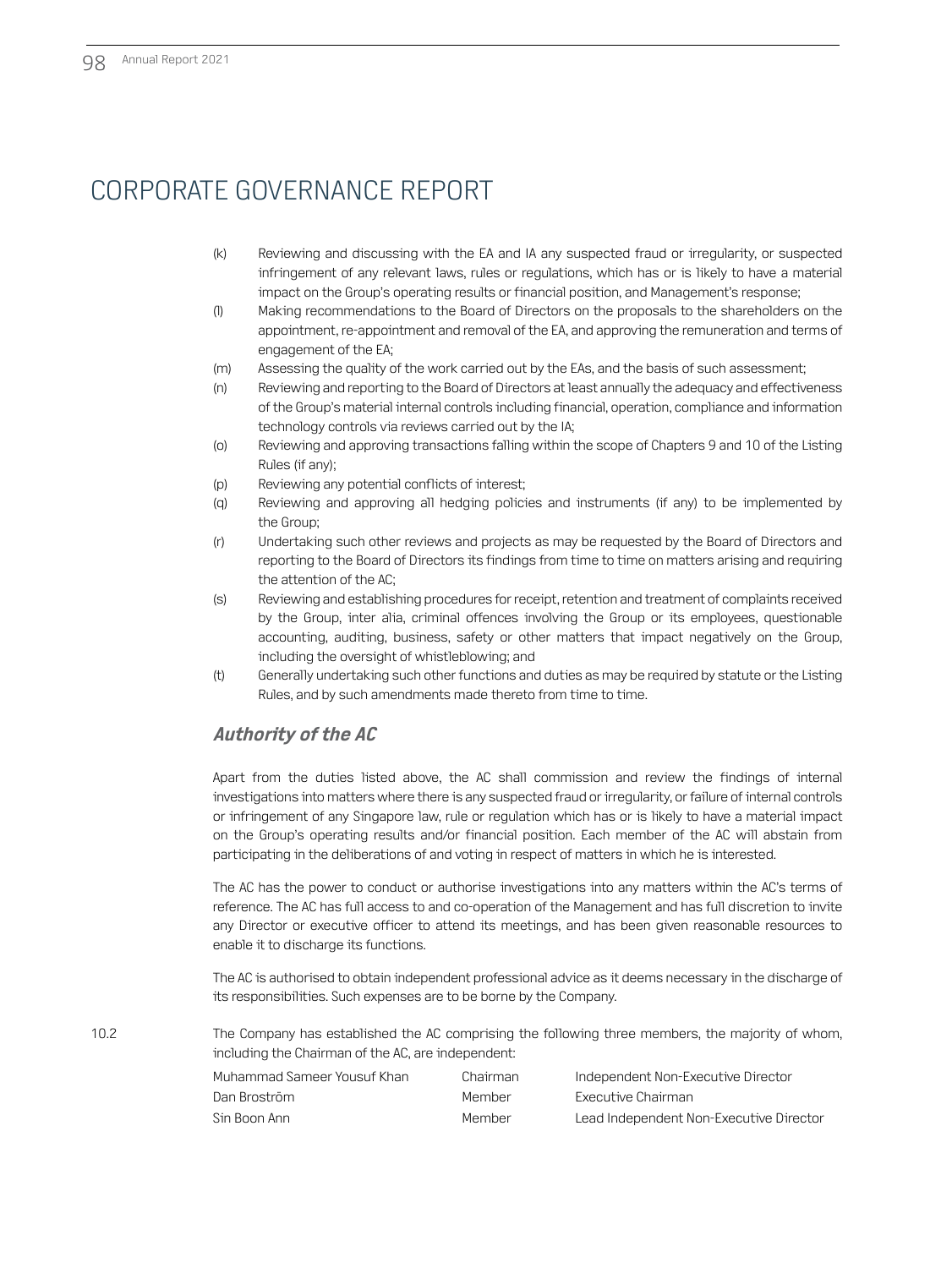However, not all of the members of the AC are Non-Executive Directors. Mr Dan Broström, the Executive Chairman, is a member of the AC. Taking into account that he would be able to provide relevant input and guidance to the AC, given his familiarity with the Group's activities as well as industry and market practices in jurisdictions where the Group operates, the NC had recommended his appointment to the Board. The Board had then approved his appointment as a member of the AC. Further, the Board is of the opinion that the AC continues to have majority representation of independent directors, and the independent directors collectively, would have the decisive vote in relation to proposals made by the Management. The AC (excluding Mr Dan Broström) meets with the external and internal auditors without the presence of Management at least once a year, to, *inter alia*, ascertain if there are any material weaknesses or control deficiency in the Group's financial reporting and operational systems. Mr Dan Broström, being an Executive Director, has been excluded from the aforesaid meetings to ensure that the AC remains a platform for external and internal auditors to provide their independent opinions without the influence of Management. This arrangement is essential to ensure that the presence of an Executive Director on the AC will not lead to any conflict of interest or impede the independence of the AC.

The remaining members of the AC are Independent Non-Executive Directors who do not have any management and business relationships with the Company or any substantial shareholder of the Company.

At least two members, including the AC Chairman, have recent and relevant accounting or related financial management expertise or experience.

Mr Muhammad Sameer Yousuf Khan, the Chairman of the AC, has more than 40 years of experience in the fields of accounting, business and financial advisory. Mr Sin Boon Ann, a member of the AC, was with Drew & Napier LLC from 1992 to March 2018; his last appointment being Deputy Managing Director, Corporate and Finance Department and Co-head of the Capital Markets Practice, before his retirement. Mr Sin is currently a consultant at Drew & Napier LLC.

- 10.3 None of the AC members were previous partners or directors of the Company's existing external auditing firm within the previous 24 months and none of the AC members hold any financial interest in the external auditing firm or auditing corporation.
- 10.4 The primary reporting line of the internal audit function is to the AC, which also decides on the appointment, termination and remuneration of the head of the internal audit function. The internal audit function has unfettered access to all the Company's documents, records, properties and personnel, including the AC, and has appropriate standing within the Company.

### **Qualifications of the AC**

The Board is of the view that the AC chairman and members are appropriately qualified, with the necessary accounting, financial advisory, business management, corporate and finance, investment and corporate legal expertise and experience to discharge the AC's functions. The AC chairman, having more than 40 years of experience in the fields of accounting, business and financial advisory, is well qualified to chair the AC.

### 10.5 **Meeting between the AC and Auditors**

The AC (excluding Executive Chairman Mr Dan Broström) meets with the external and internal auditors without the presence of Management at least once a year, to, *inter alia*, ascertain independently, if there are any material weaknesses or control deficiency in the Group's financial reporting and operational systems. The AC has separately met with the IA and the EA once in the absence of Management in FY2021.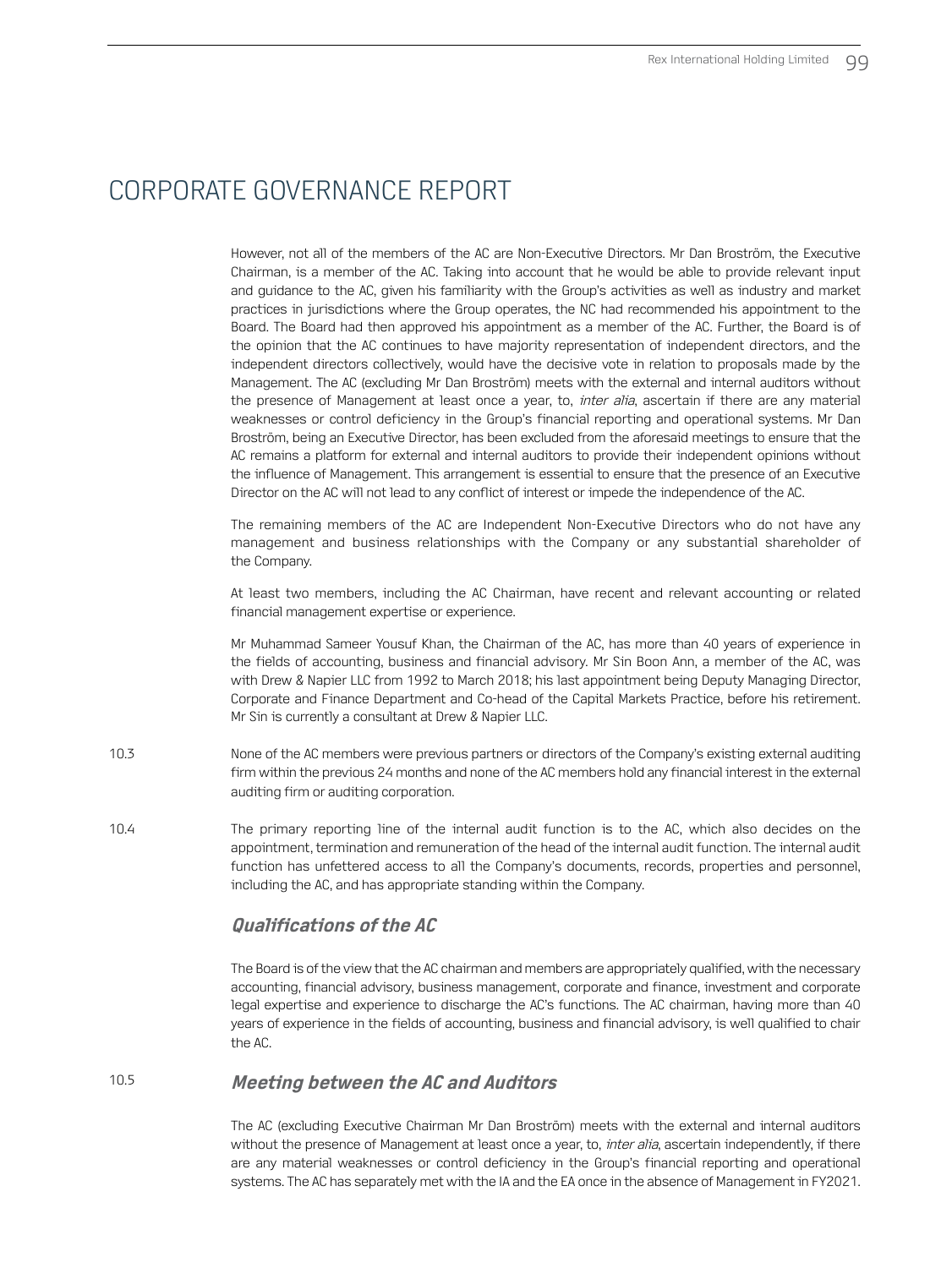### **Independence of External Auditor**

The AC has reviewed the non-audit services provided by the EA and is satisfied that the nature and extent of such services would not prejudice the independence of the EA, and has recommended the re-appointment of the EA at the forthcoming AGM.

| Fees Paid / Payable to the EA for FY2021 |         |            |
|------------------------------------------|---------|------------|
|                                          |         | % of total |
| Audit fees                               | 439878  | 94         |
| Non-audit fees                           |         |            |
| Tax advice advisory                      | 26.562  |            |
|                                          | 466.440 |            |

Notwithstanding the volume of non-audit services rendered to the Company, the AC is satisfied that the EA remains independent after considering the following:

- That all relationships and/or arrangements between the audit firm and the Company that may reasonably be thought to affect the EA's objectivity and as disclosed by the audit engagement partner did not impair the independence and objectivity of the EA; and
- The audit engagement partner has confirmed that, in his professional judgment, the audit firm is independent.

The AC also periodically receives updates on changes in accounting standards provided by the EA and circulated to members of AC.

There is no disagreement between the Board and AC regarding the selection, appointment, resignation or dismissal of the EA. In re-appointing the EA, the AC evaluates the performance of the EA, taking into consideration the Audit Quality Indicators Disclosure Framework published by the Accounting and Corporate Regulatory Authority.

### **Whistle‑blowing Policy**

The Company has in place a whistle-blowing policy. The Company's staff and any other persons may, in confidence, raise concerns about possible improprieties in matters of financial reporting or other matters relating to the Company and its officers by submitting to the AC a whistle-blowing report to whistleblowing@rexih.com, as stated on the Company's webpage https://investor.rexih.com/whistle\_ blowing\_policy.html. Information received will be treated with confidentiality and the identity of the whistle-blowers will be protected. Whistleblowing reports made in good faith will be handled and investigated by the AC Chairman, who is an independent director. The whistle-blowing policy sets out the Company's commitment to ensure the protection of the whistleblower's identity and against any detrimental or unfair treatment against the whistleblower. All confidential information will only be available to the independent directors of the AC.

The AC is responsible for oversight and monitoring of whistleblowing and has ensured that arrangements are in place for such concerns to be raised and independently investigated, and for appropriate followup action to be taken. The details of the policy have been disseminated and made available to all parties concerned in the Company's code of conduct. There have not been any whistle-blowing reports during FY2021.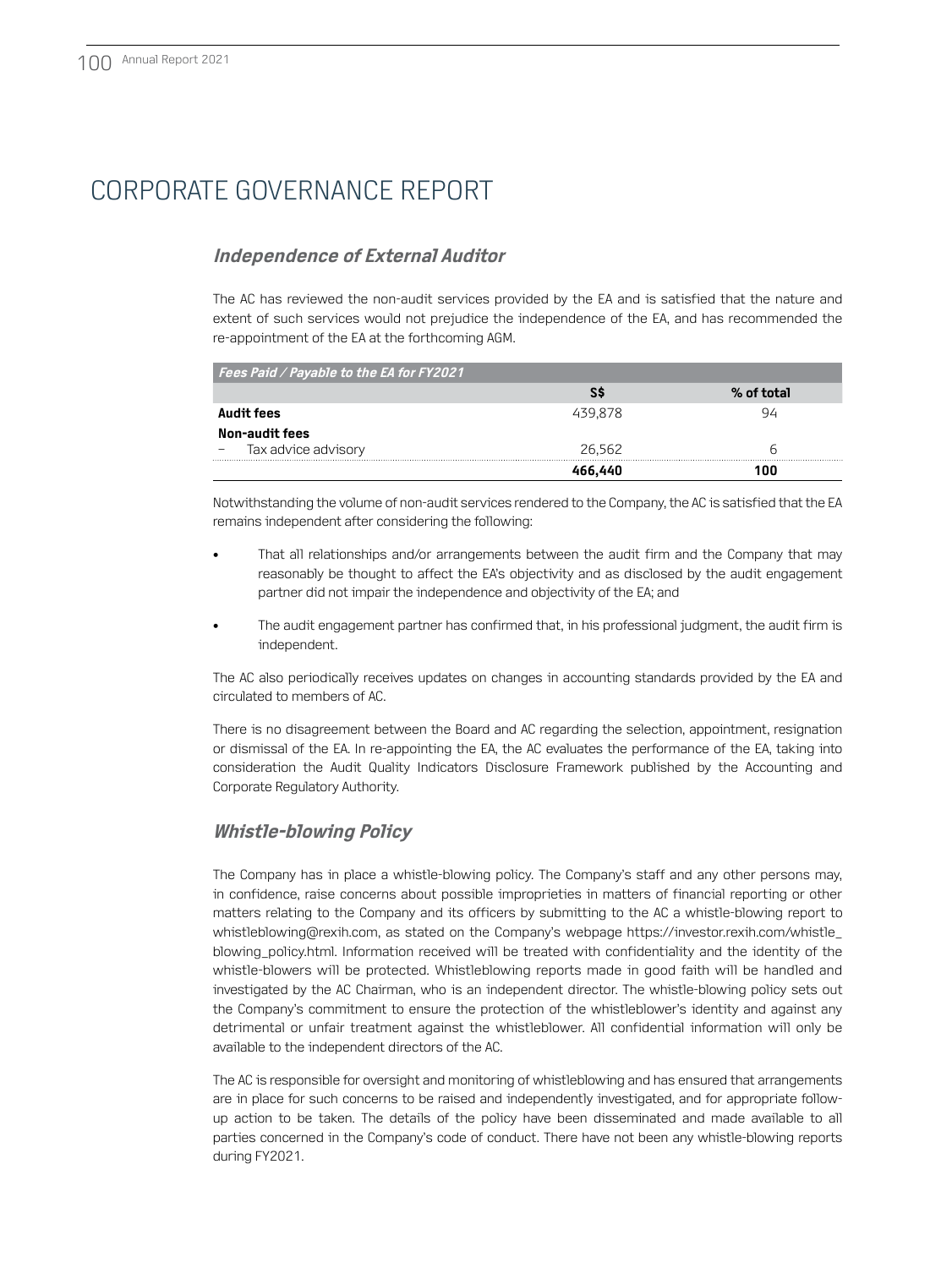### **Audit Committee Activities**

During the year, the AC reviewed the financial statements of the Group before the announcement of the Group's half-year and full-year results. In the process, the AC reviewed the key areas of management's estimates and judgement applied for key financial matters including impairment testing, adequacy of provisioning and disclosure, the application of critical accounting policies and any other significant matters that might affect the integrity of the financial statements. The AC has considered the report from the EA, including their findings on the key areas of audit focus.

Significant matters that were discussed with Management and the EA have been included as key audit matters ("**KAMs**") in the audit report for the financial year ended 31 December 2021. Refer to pages 122 to 125 of this Annual Report.

In line with the terms of reference of the AC, the following activities were carried out by the AC during FY2021 in the discharge of its functions and duties including the deliberation and review of:

- The unaudited half-year and full year financial results of the Group and announcements prior to submission to the Board for approval and release on the SGXNet;
- The quarterly announcement on the use of funds / cash by mineral, oil and gas companies;
- The internal and external audit plans in terms of their scope of audit prior to their commencement of their annual audit;
- The EA's report in relation to audit and accounting issues arising from the audit;
- The IA's finding report including internal control processes and procedures;
- The adequacy and effectiveness of the Company's system of risk management and internal controls, including financial, operational, compliance and information technology controls and reporting the findings to the Board;
- The audited financial statements of the Group prior to submission to the Board of Directors for consideration and approval;
- The declaration of final dividend for FY2021 and recommendation to the Board for approval;
- The external audit and internal audit fees for FY2021 and recommendation to the Board for approval;
- The quality of EA across a number of evaluation criteria, including measures of relevance and quality of its works as well as its independence and re-appointment of the EA and recommendation to the Board for approval; and
- Interested person transactions falling within scope of Chapters 9 and 10 of the Listing Rules and any potential conflicts of interests.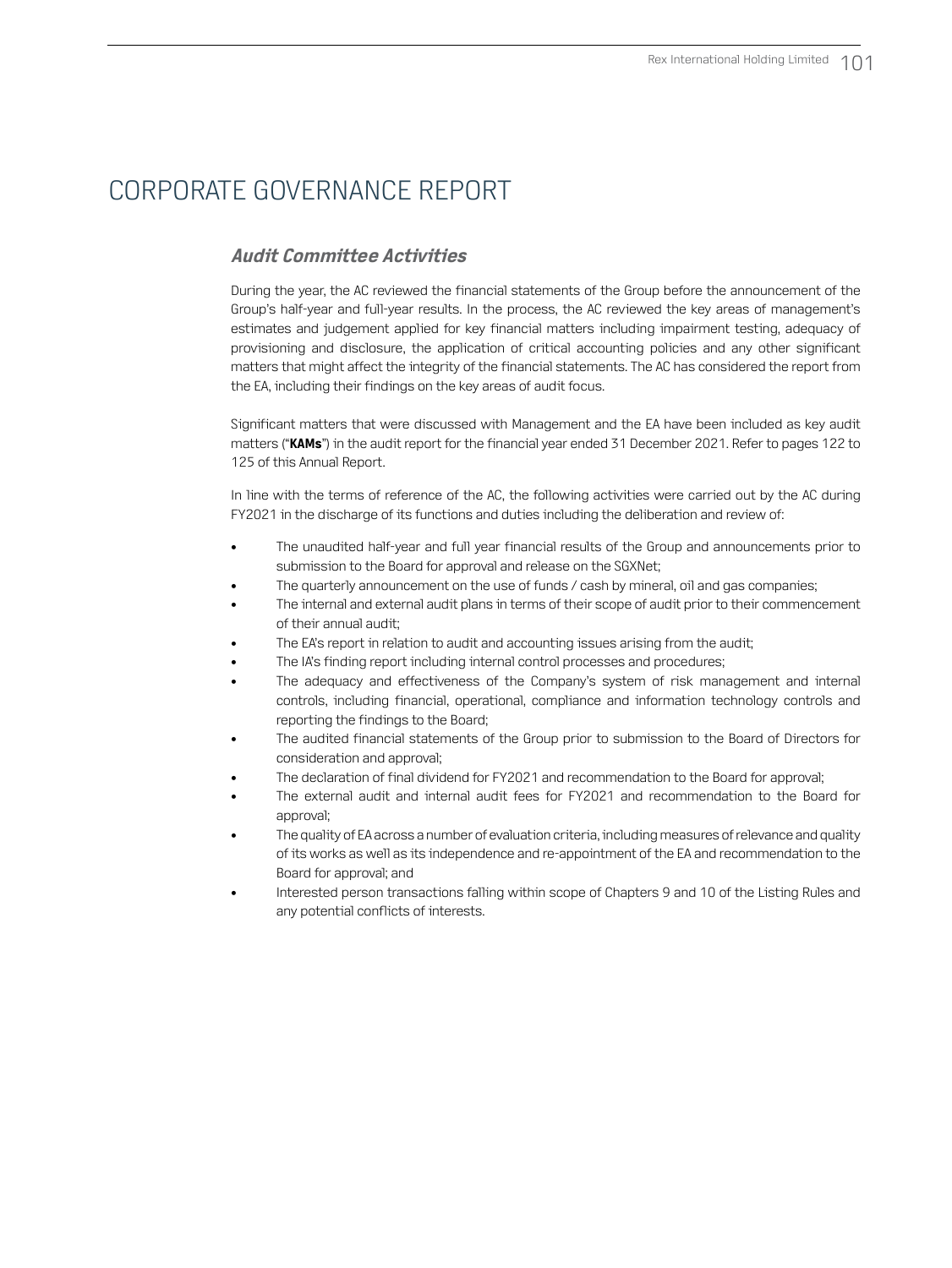### **Internal Audit**

The Company's internal audit function is outsourced to EY that reports directly to the AC and administratively to the CEO. The AC is responsible for the hiring, removal, evaluation and compensation of the accounting or auditing firm or corporation which the internal audit function of the Company is outsourced to.

The AC reviews and approves the internal audit plan to ensure the adequacy of the scope of audit. The internal audit plan complements that of the EA and together forms a robust risk-based audit approach to facilitate the AC's review of the adequacy and effectiveness of the Group's risk management and internal control systems.

The AC is satisfied that EY is able to discharge its duties effectively as it:

- is adequately qualified, given that the partner/head of the internal audit and staff assigned to the internal audit of the Company are members of the Institute of Internal Auditors and it adheres to standards set by internationally recognised professional bodies, including the Standards for the Professional Practice of Internal Auditing set by The Institute of Internal Auditors;
- is adequately resourced with the Company's internal audit, led by Mr Neo Sing Hwee, who has more than 20 years of relevant, diverse internal audit and risk management experience; and
- has the appropriate standing in the Company, given, inter alia, its involvement in certain AC meetings and its unfettered access to all the Group's documents, records, properties and personnel, including direct access to the AC.

The primary functions of the IA are to:

- (a) Assess if adequate systems of internal controls are in place to protect the funds and assets of the Group and to ensure control procedures are complied with;
- (b) Conduct regular in-depth audits of high-risk areas; and
- (c) Identify and recommend improvement to internal control procedures, where required.

The AC has reviewed the report submitted by EY on internal procedures, the EA's report and the internal controls in place, and is satisfied that there are adequate internal controls in the Company.

The AC will review on an annual basis the adequacy and effectiveness of the internal audit function.

The AC had reviewed and is of the view that the internal audit function is adequate and effective in FY2021.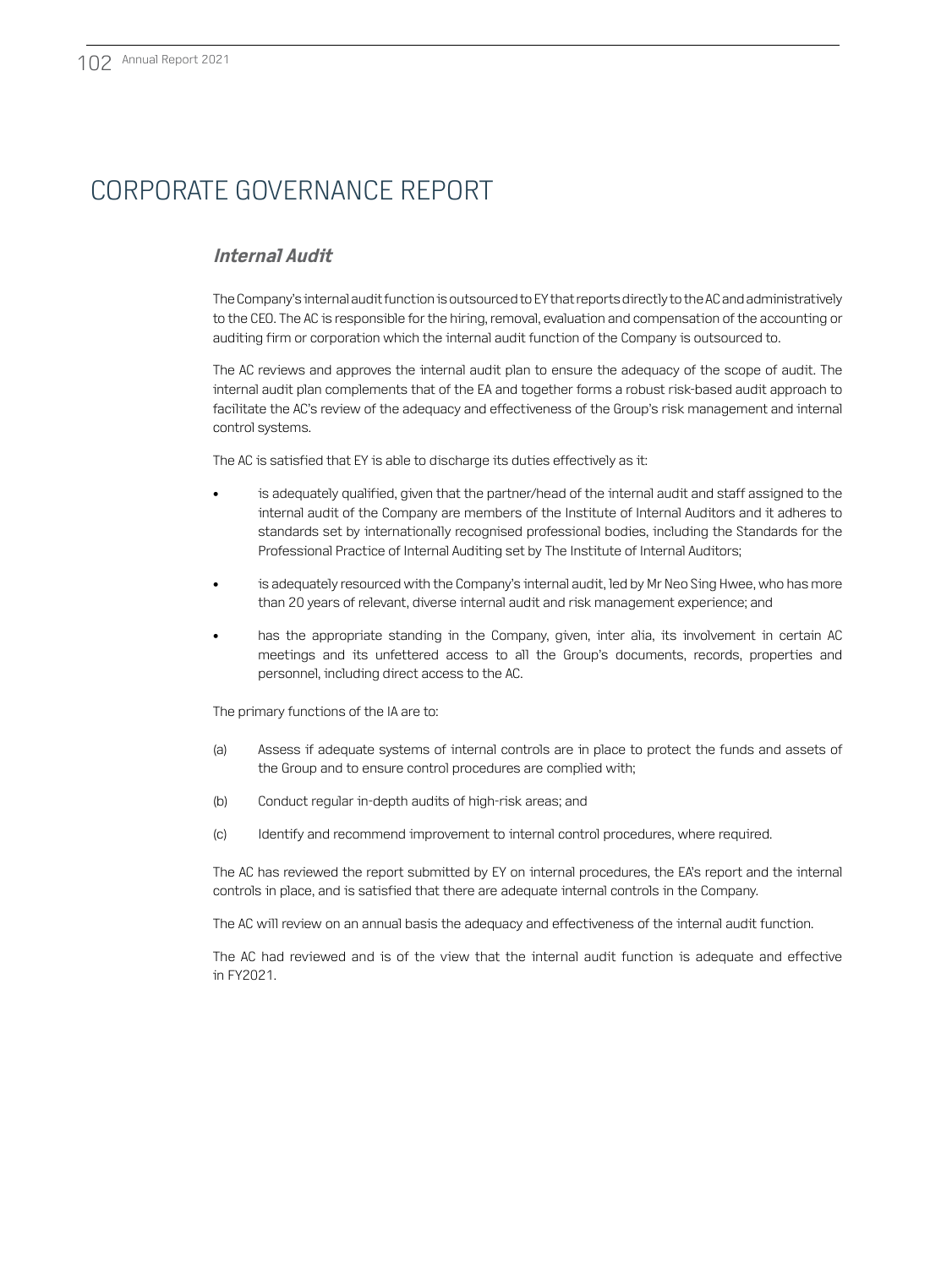### **SHAREHOLDER RIGHTS AND ENGAGEMENT**

#### **Shareholder Rights and Conduct of General Meetings**

**Principle 11 The company treats all shareholders fairly and equitably in order to enable them to exercise shareholders' rights and have the opportunity to communicate their views on matters affecting the company. The company gives shareholders a balanced and understandable assessment of its performance, position and prospects.** 

#### **Shareholder Rights**

The Company treats all shareholders fairly and equitably, and recognises, protects and facilitates the exercise of shareholders' rights and continually reviews and updates such governance arrangements.

The Company is committed to making timely, full and accurate disclosure to shareholders and the public. All information on the Company's new initiatives which would be likely to materially affect the price or value of the Company's shares will be promptly disseminated via SGXNet to ensure fair communication with shareholders.

The Company has endeavoured to provide a longer notice period of 28 days for its Annual General Meetings and Extraordinary General Meetings over the past few years.

11.1 The Company provides shareholders with the opportunity to participate effectively in and vote at general meetings of shareholders and informs them of the rules governing general meetings of shareholders.

> Shareholders are encouraged to attend the AGM/EGM to ensure a high level of accountability and to stay apprised of the Group's strategy and goals. Shareholders are given the opportunity to raise questions and clarify any issues that they may have relating to the resolutions to be passed. Notice of the General Meetings will be announced on SGXNet and posted on the Company's website https://www.rexih.com.

> An independent polling agent is appointed by the Company for general meetings. The polling rules, including the voting procedures that govern the general meeting of shareholders, will be explained during the general meetings. The Company ensures that shareholders are given the opportunity to participate effectively in and vote at general meetings.

11.2 The Company tables separate resolutions at general meetings of shareholders on each substantially separate issue unless the issues are interdependent and linked so as to form one significant proposal. If a scenario arises where the resolutions are inter-conditional, it is the Company's current intention to explain the reasons and material implications in the notice of meeting.

> The Company typically ensures that there are separate resolutions at general meetings on each distinct issue.

> All resolutions are put to vote by poll, and their detailed results will be announced via SGXNet on the same day after the conclusion of the general meeting. Electronic poll voting has been adopted since 2017 so as to better reflect shareholders' interest and ensure greater transparency in the voting process. An independent scrutineer is also appointed for the electronic poll voting process. Votes cast for and against each resolution will be tallied and displayed live-on-screen to shareholders or their appointed proxies immediately after each poll had been conducted at the meeting.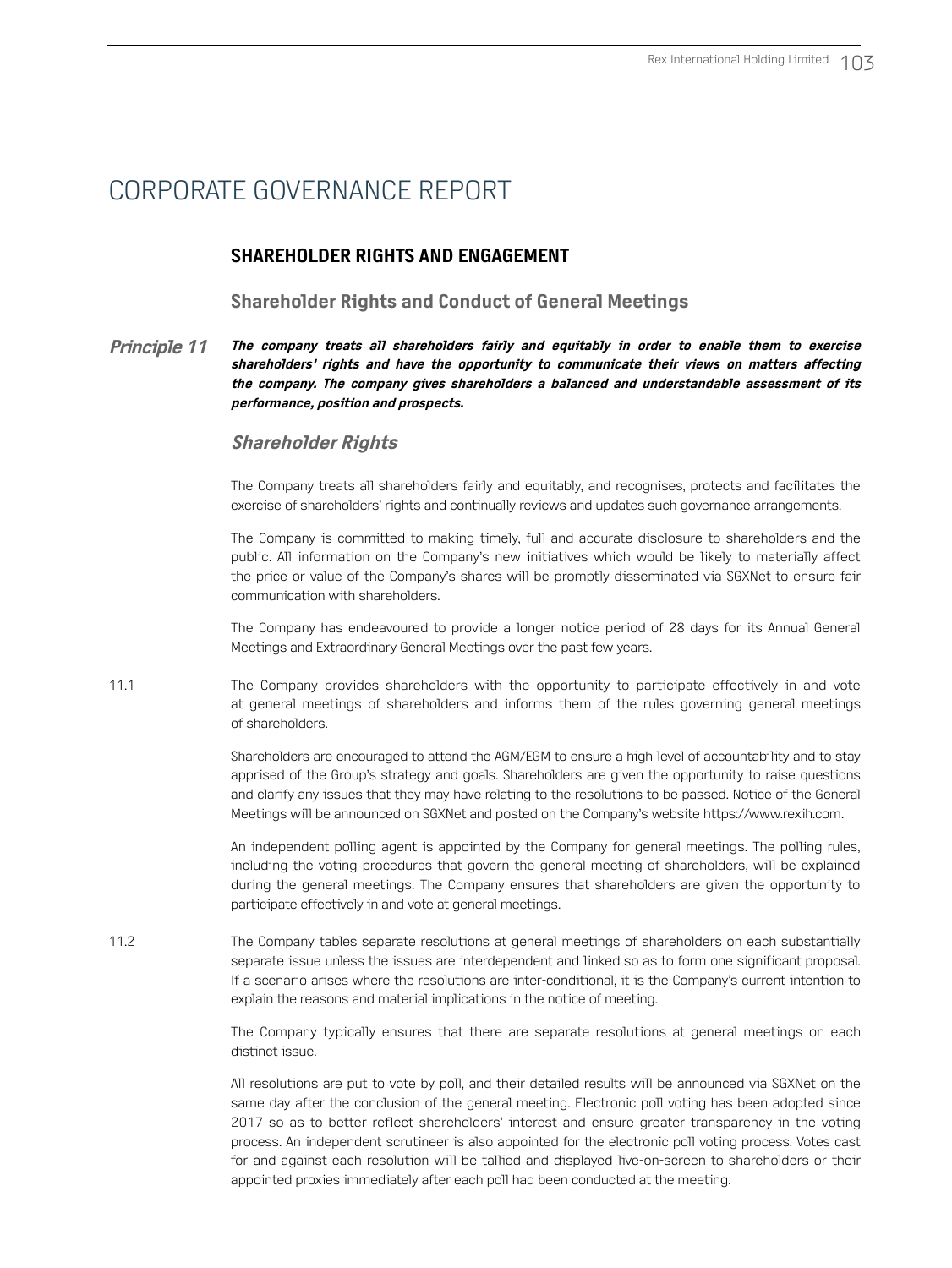- 11.3 The Company requires all Directors (including the respective chairman of the Board Committees) and senior management, to be present at all general meetings of shareholders, unless in cases of exigencies. The EA is also required to be present to address shareholders' queries about the conduct of audit and the preparation and content of the independent auditor's report. Directors' attendance at the general meetings held in the financial year ended 31 December 2021 is tabled on page 72 of this Annual Report. All Directors attended the general meetings held in 2021.
- 11.4 The Company's Constitution allows for abstentia voting (including but not limited to the voting by mail, electronic mail or facsimile). As the authentication of shareholder identity and other related security and integrity issues still remains a concern, the Company has decided for the time being, not to implement absentia voting methods such as voting via mail, electronic mail or facsimile. A shareholder is entitled to attend and vote or to appoint not more than two proxies who need not be a shareholder of the Company, to attend and vote at the meetings on his behalf.

The Company's Constitution allows (a) each shareholder who is not a relevant intermediary the right to appoint up to two proxies and (b) each shareholder who is a relevant intermediary to appoint more than two proxies to attend, speak and vote on their behalf in general meetings. "Relevant intermediary" has the meaning ascribed to it in Section 181 of the Companies Act.

The forthcoming AGM and EGM to be held on 29 April 2022 will be convened and held by way of electronic means pursuant to the COVID-19 (Temporary Measures) (Alternative Arrangements for Meetings for Companies, Variable Capital Companies, Business Trusts, Unit Trusts and Debenture Holders) Order 2020. Alternative arrangements relating to attendance at the AGM and EGM via electronic means (including arrangements by which the meeting can be electronically accessed via live audiovisual webcast or live audio-only stream), submission of questions in advance of the AGM and EGM, addressing of substantial and relevant questions prior to the deadline submission of the AGM and EGM proxy forms, appointing proxies to attend and vote in shareholders' stead at the AGM and/or EGM, live voting and live question-and-answer sessions will be put in place for the AGM and EGM. The notices and proxy forms of the AGM and EGM, FY2021 Annual Report and the circular to shareholders, have been distributed electronically via SGXNet and the corporate website.

11.5 The Company publishes minutes of general meetings of shareholders on its corporate website https://www.rexih.com as soon as practicable. The minutes record substantial and relevant comments or queries from shareholders relating to the agenda of the general meeting, and responses from the Board and Management.

> The Company had published the minutes of the annual general meeting and extraordinary general meeting held on 23 April 2021 and minutes of the extraordinary general meeting held on 3 March 2022 within one month from the conclusion of the respective meetings.

### 11.6 **Dividend Policy**

On 19 October 2021 and 28 February 2022, the Company announced that it has adopted a dividend policy, which allows for dividends to be paid-out subject to eligibility, for evaluation of the Company's financial year results for the relevant period/year. The declaration and payment of dividends, if any, shall be determined at the sole discretion of the Board. Any recommendation for dividends to be paid will be tabled for Shareholders' approval at the Company's annual general meetings, if required under applicable laws.

The Board has recommended a final dividend of S\$0.005 per ordinary share for FY2021 which is subject to shareholders' approval at the forthcoming AGM.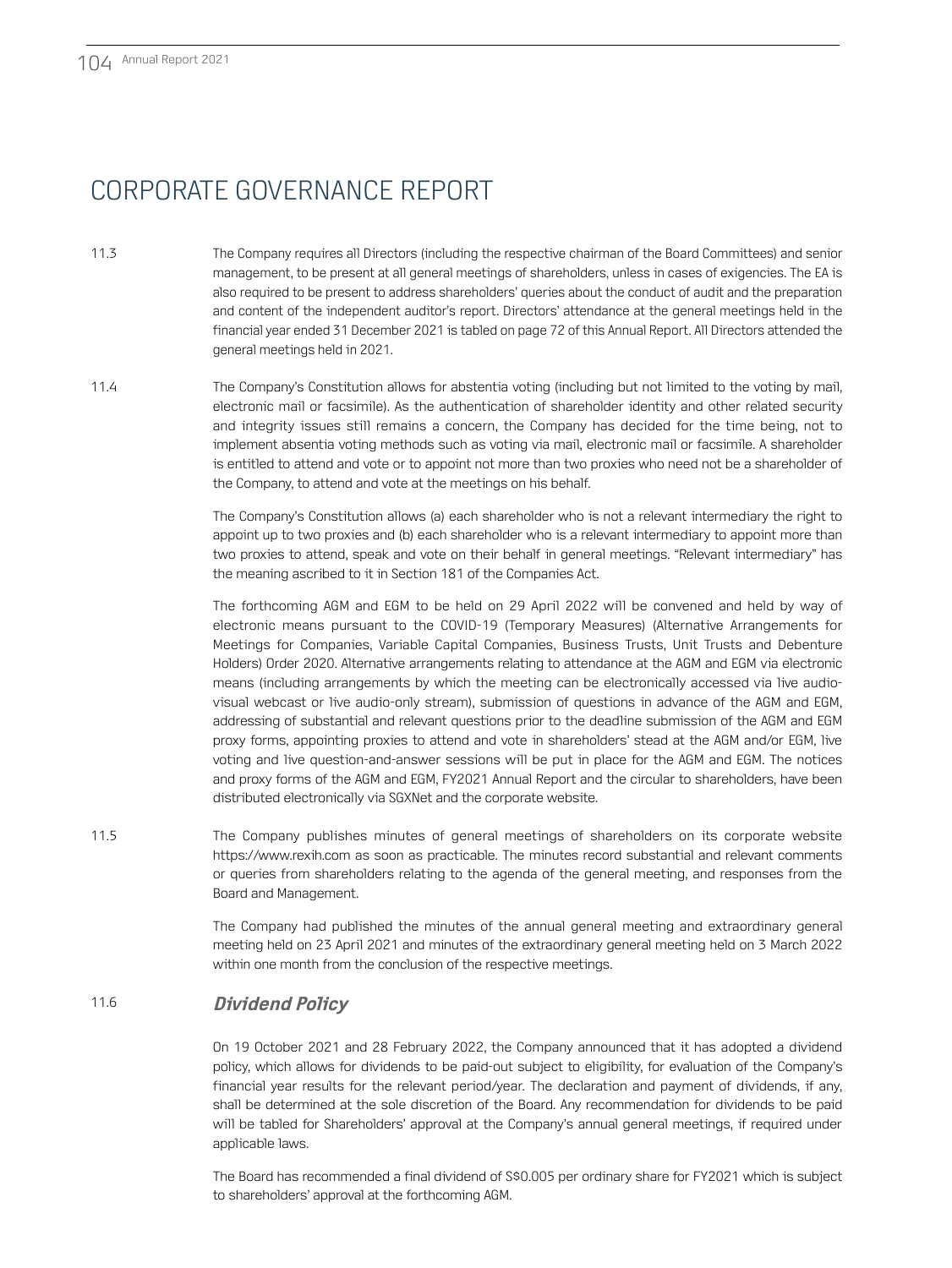### **Engagement with Shareholders**

#### **Principle 12 The company communicates regularly with its shareholders and facilitates the participation of shareholders during general meetings and other dialogues to allow shareholders to communicate their views on various matters affecting the company.**

### 12.1 **Communication with Shareholders**

The Company solicits feedback from and addresses the concerns of shareholders via the following:

- One-on-one and group meetings;
- Investor/analyst briefings;
- Conferences and roadshows;
- Annual General Meetings and Extraordinary General Meetings; and
- Responses to email queries.

In 2021, the Company issued more than 70 announcements and press releases and conducted one-onone and group meetings, as well as conference calls, with local and foreign investors or analysts, as well as with the media.

Apart from the SGXNet announcements and its Annual Report, the Company updates shareholders on its corporate developments through its corporate website at https://www.rexih.com and its investor relations webpage at https://investor.rexih.com/home.html.

- 12.2 The Company has in place an Investor Relations policy which is executed by a dedicated investor relations team, which allows for an ongoing exchange of views so as to actively engage and promote regular, effective and fair communication with shareholders.
- 12.3 The Company's Investor Relations policy sets out the mechanism through which shareholders may contact the Company with questions and through which the Company may respond to such questions. Contact details to the Company's investor relations team (ir@rexih.com) are available on the Company's corporate website https://www.rexih.com. Shareholders may contact the Lead Independent Director at independent.director@rexih.com.

The Company announces the unaudited condensed financial statements of the Company and the Group on a half yearly basis. As a mineral, oil and gas company, the Company will provide quarterly updates on its use of funds as required under Listing Rules 705(6) and 705(7). The Company also provides timely updates on its operations whenever there are material developments.

### **MANAGING STAKEHOLDERS RELATIONSHIPS**

### **Engagement with Stakeholders**

#### **Principle 13 The Board adopts an inclusive approach by considering and balancing the needs and interests of material stakeholders, as part of its overall responsibility to ensure that the best interests of the company are served.**

13.1 The Company has arrangements in place to identify and engage with its material stakeholder groups and to manage its relationships with such groups. Further details can be found in the Sustainability Report section of this Annual Report.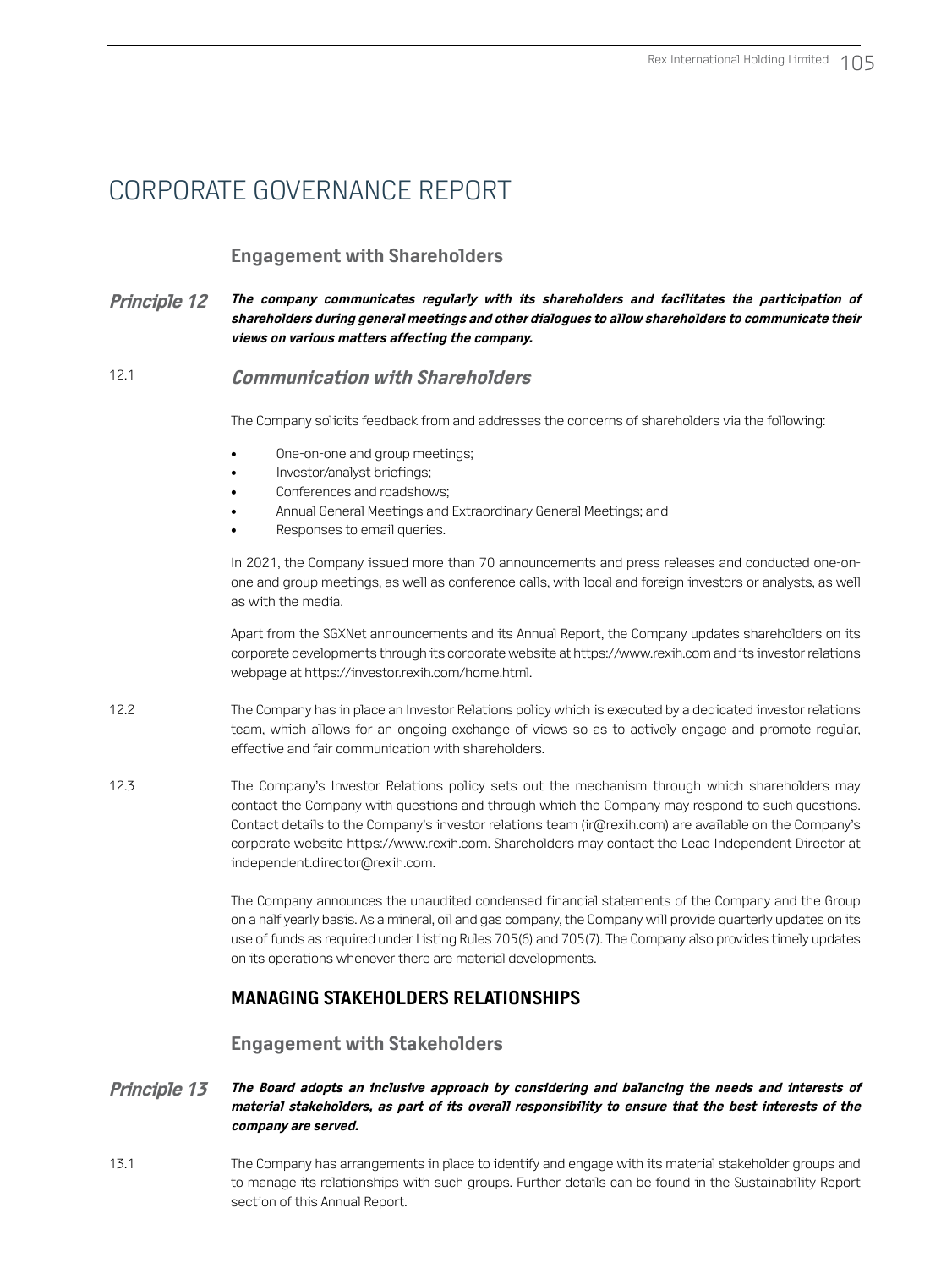- 13.2 The Company has disclosed in this Annual Report, its strategy and key areas of focus in relation to the management of stakeholder relationships during the reporting period. Further details can be found in the Sustainability Report section of this Annual Report.
- 13.3 The Company maintains a current corporate website, https://www.rexih.com, to communicate and engage with stakeholders. The Company's profile, latest news and announcements, share price information, publications such as annual reports, qualified person's reports, fact sheets and presentations can be accessed on the corporate website. Investors can also opt for email alerts on the Company's latest announcements.

### **COMPLIANCE WITH APPLICABLE LISTING RULES**

### **Appointment of Auditors**

1207(6)(c) The Company confirms its compliance to Listing Rules 712 and 715. Significant foreign subsidiaries are audited by KPMG LLP, Singapore for consolidation purpose, and other member firms of KPMG International. Both KPMG LLP and the audit partner-in-charge have the relevant experience in providing audit services to various clients in the oil and gas industry. Other foreign subsidiaries are registered BVI companies that have no operational activities in FY2021.

### 1207(8) **Material Contracts**

Save as announced via SGXNet on 5 July 2021, 12 November 2021, 22 November 2021 and 14 December 2021, in respect of the various interested persons' transactions entered into between the Group and certain interested persons, there were no material contracts or loans entered into by or taken up by the Group involving the interest of the CEO, any Directors, or controlling shareholders which are either still subsisting at the end of FY2021 or if not then subsisting, entered into since the end of the previous financial year ended 31 December 2020.

### 1207(10) **Confirmation of Adequacy of Internal Controls**

The Board and the AC are of the opinion that the internal controls are adequate and effective to address the financial, operational, compliance and information technology risks, and risk management systems which the Group considers relevant and material to its current business scope and environment based on the following:

- Assurance has been received from the CEO, CFO and key management personnel that are responsible for the adequacy and effectiveness of the Group's risk management and internal control systems; • An internal audit has been done by the IA and significant matters highlighted to the AC and
- Management were appropriately addressed;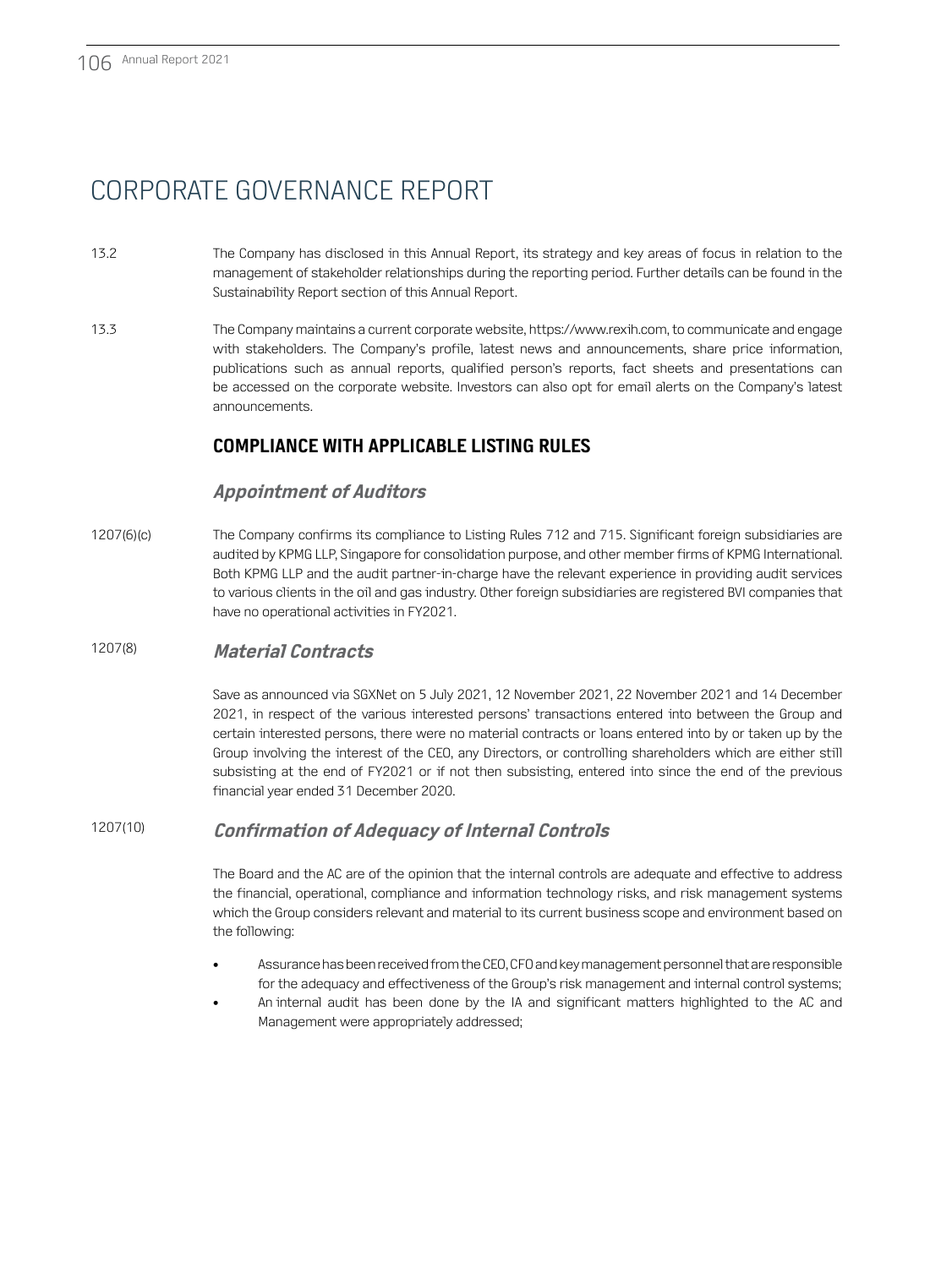- Management regularly evaluates, monitors and reports to the AC and RMC on material risks;
- Discussions were held between the AC and auditors in the absence of the Management to review and address any potential concerns;
- An enterprise risk management framework is in place to identify, manage and mitigate significant risks; and
- Risk appetite statements with tolerance limits have been approved by the Board to contain risks within acceptable levels and are monitored on a quarterly basis.

The Board notes that the system of internal controls and risk management provides reasonable, but not absolute, assurance that the Group will not be adversely affected by any event that could be reasonably foreseen as it works to achieve its business objectives. In this regard, the Board also notes that no system of internal controls and risk management can provide absolute assurance against the occurrence of material errors, poor judgment in decision making, human error, losses, fraud or other irregularities.

1207(10A) There is no family relation between the chairman and the CEO of the Company.

1207(10C) The AC is of the view that the Company's internal audit function is independent, effective and adequately resourced.

### 1207(17) **Interested Persons' Transactions ("IPT")**

The Company does not have an IPT Mandate. The aggregate value of IPTs for FY2021 disclosed in accordance with Rule 907 of the Listing Rules was as follows:

| Name of<br>interested<br>person          | Nature of<br>relationship                                                | Aggregate value of<br>all interested person<br>transactions during the<br>financial year under review<br>(excluding transactions<br>less than \$100,000 and<br>transactions conducted<br>under shareholders' mandate<br>pursuant to Rule 920) | Aggregate value of<br>all interested person<br>transactions conducted<br>under shareholders'<br>mandate pursuant to Rule<br>920 (excluding transactions<br>less than \$100,000 |
|------------------------------------------|--------------------------------------------------------------------------|-----------------------------------------------------------------------------------------------------------------------------------------------------------------------------------------------------------------------------------------------|--------------------------------------------------------------------------------------------------------------------------------------------------------------------------------|
|                                          |                                                                          | <b>US\$'000</b>                                                                                                                                                                                                                               | <b>US\$'000</b>                                                                                                                                                                |
| Orango Oil Ltd.<br>("Orango")            | Dr Karl Lidgren<br>and Mr Hans<br>Lidgren each<br>holds 40% in<br>Orango | 864                                                                                                                                                                                                                                           |                                                                                                                                                                                |
| Monarch Marine<br>Holding Ltd<br>("MMH") | MMH is 80% held<br>by Limea Ltd                                          | 2,647                                                                                                                                                                                                                                         |                                                                                                                                                                                |
| Xer Technologies<br>Pte. Ltd. ("Xer")    | Xer is held by<br>Cresta and Limea<br>at 42% and 15%<br>respectively     | 1,000                                                                                                                                                                                                                                         |                                                                                                                                                                                |

Note: Dr Karl Lidgren and Mr Hans Lidgren are controlling shareholders of the Company with a 34.71% deemed interest in the Company held through Limea Ltd. ("**Limea**"), in which each of Mr Hans Lidgren and Cresta Group Ltd ("**Cresta**") have a 50% shareholding interest respectively. Cresta is in turn wholly-owned by Dr Karl Lidgren.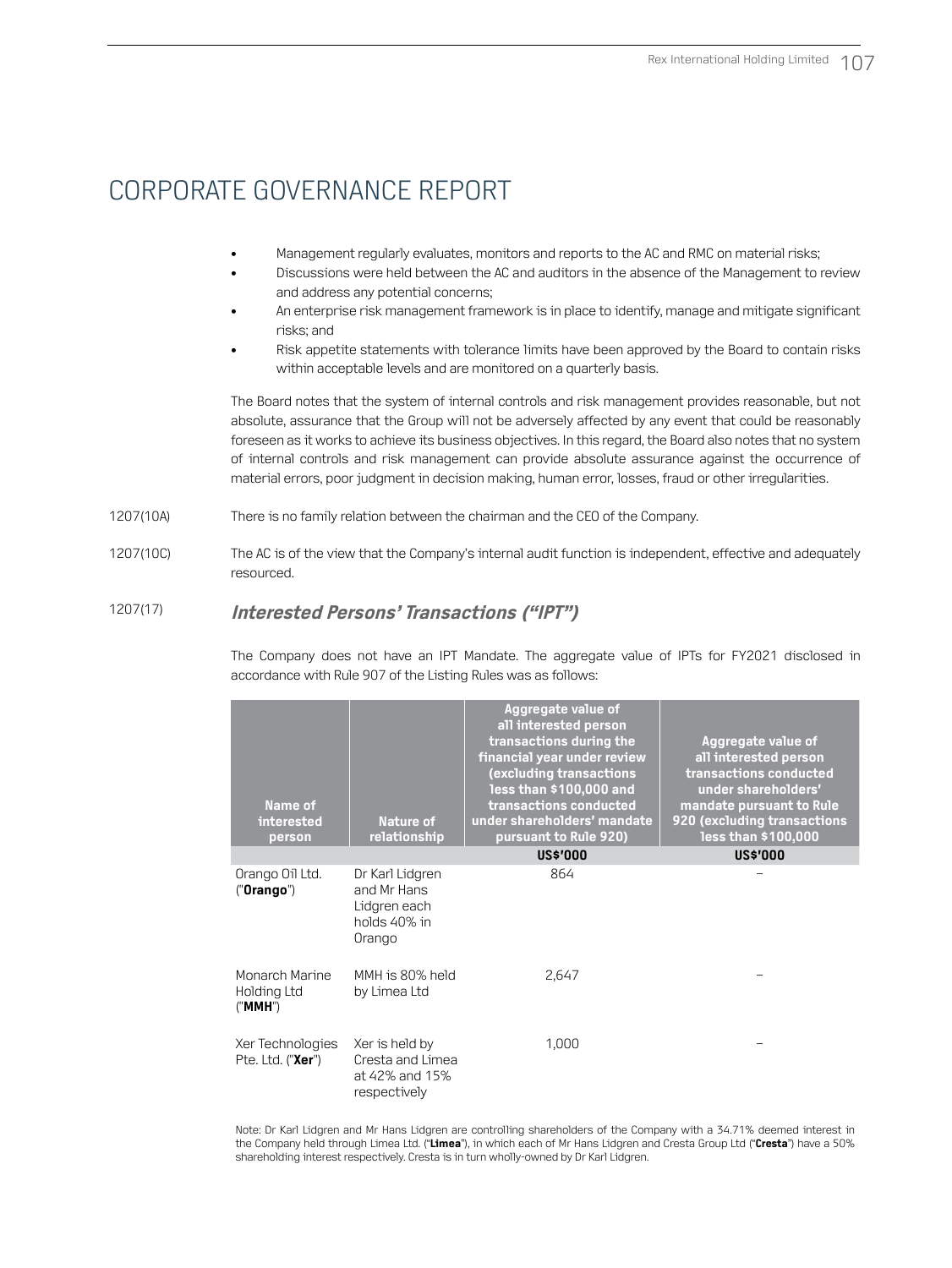Save as disclosed above, there were no other IPTs that were more than S\$100,000 entered into by the Group in FY2021.

The Company has adopted an internal policy in respect of any transactions with an interested person (as defined in the Listing Rules) and has established procedures for the review and approval of all IPTs entered into by the Group. The AC reviews the rationale and terms of the Group's IPTs, with the view that the IPTs should be on normal commercial terms, at arm's length basis and are not prejudicial to the interests of its minority shareholders.

As part of the Company's policy, Directors are required to disclose to the Board all actual and potential conflicts of interest. A Director shall recuse himself or herself from discussions and abstain from voting on resolutions regarding any contract, arrangement or any other transaction in which he or she has any personal material interest, directly or indirectly.

### 1207(19) **Dealing in Securities**

The Company and its subsidiaries have adopted an internal policy which prohibits the Directors and officers (including employees) from dealing in the securities of the Company while in possession of price-sensitive information.

The Company, its Directors and officers (including employees) of the Company and its subsidiaries are also discouraged from dealing in the Company's securities on short-term considerations and are prohibited from dealing in the Company's securities during the period beginning one month before the announcement of the Company's half-year and full-year financial statements, and ending on the date of the announcement of the relevant results.

### 1207(22) **Use of Proceeds Raised from Placement Exercise**

The Company had on 6 November 2013, completed a placement of 70 million new ordinary shares at an issue price of S\$0.755 per share (the "**2013 Placement**"), raising net proceeds of S\$50.87 million (after deducting placement expenses of S\$1.98 million). As at the date of this report, the Company had utilised all the 2013 Placement proceeds except for the amount allocated to the share buyback mandate of S\$5.96 million.

The Company had utilised S\$0.99 million in relation to the share buyback exercise in the previous financial year ended 2019. No share buybacks were conducted in FY2020 and FY2021. The ending balance of the amount allocated to the share buyback mandate as at 31 December 2021 and the date of this report was S\$4.97 million.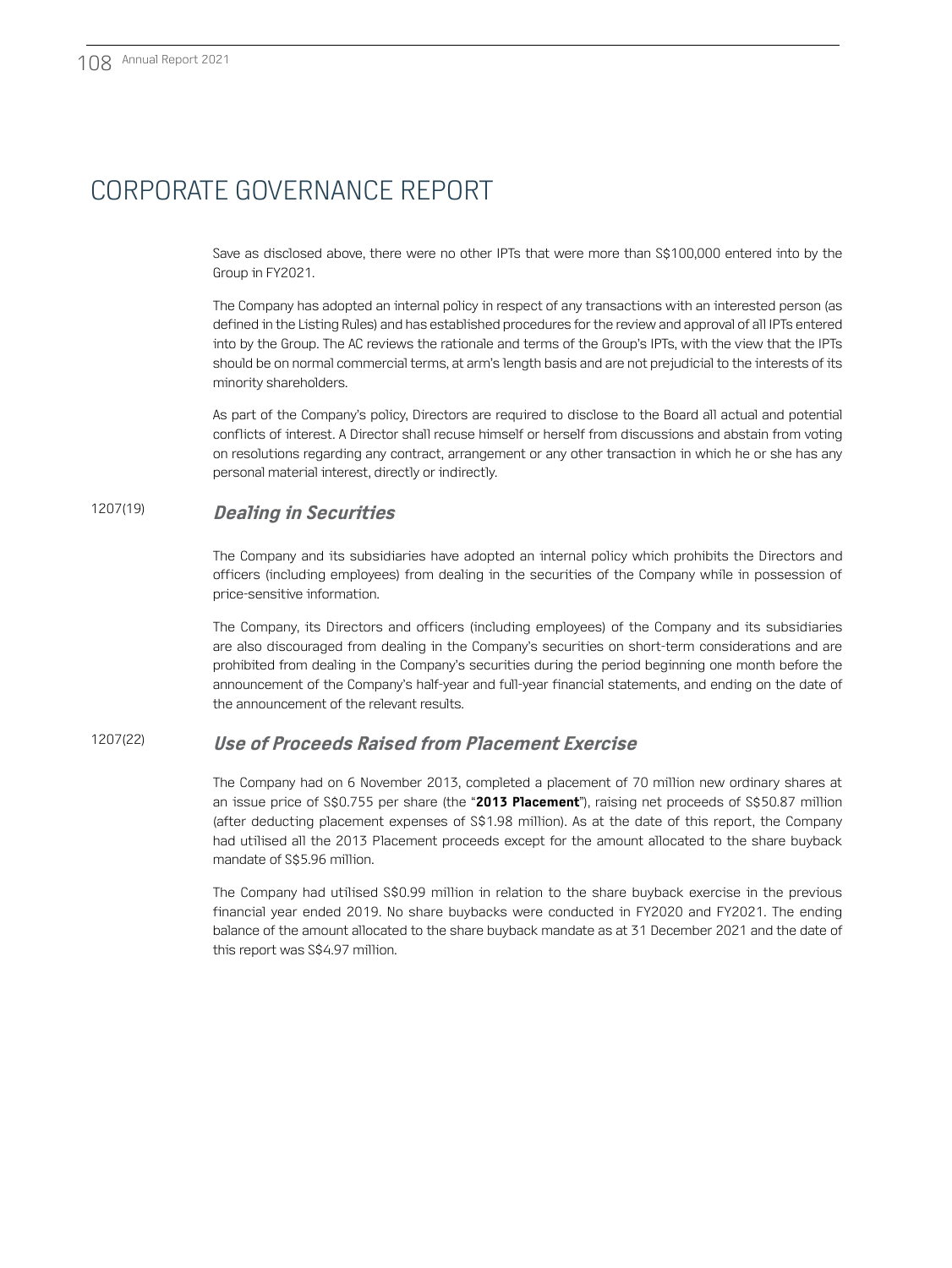### 720(6) **Additional Information on Directors Seeking Re-election**

Pursuant to Listing Rule 720(6), the additional information as set out in Appendix 7.4.1 of the Listing Rules relating to the retiring Directors who are submitting themselves for re-election, is disclosed below and to be read in conjunction with their respective biographies under the section entitled "Board of Directors" of this Annual Report:

|                                                                            | Dr Karl Lidgren                                                                                                                                                                                                                        | Dr Christopher Atkinson                                                                                                                                                                                                                  |
|----------------------------------------------------------------------------|----------------------------------------------------------------------------------------------------------------------------------------------------------------------------------------------------------------------------------------|------------------------------------------------------------------------------------------------------------------------------------------------------------------------------------------------------------------------------------------|
| Date of Appointment                                                        | 1 May 2013                                                                                                                                                                                                                             | 6 January 2015                                                                                                                                                                                                                           |
| Date of last re-appointment (if applicable)                                | 26 April 2019                                                                                                                                                                                                                          | 21 May 2020                                                                                                                                                                                                                              |
| Age                                                                        | 74                                                                                                                                                                                                                                     | 64                                                                                                                                                                                                                                       |
| Country of principal residence                                             | Monaco                                                                                                                                                                                                                                 | Singapore                                                                                                                                                                                                                                |
| The Board's comments on this re-<br>appointment                            | The re-election of Dr Karl<br>Lidgren was recommended by<br>the Nominating Committee and<br>the Board has accepted the<br>recommendation, after taking into<br>consideration his contributions and<br>performance.                     | The re-election of Dr Christopher<br>Atkinson was recommended<br>by the Nominating Committee<br>and the Board has accepted the<br>recommendation, after taking into<br>consideration his independence,<br>contributions and performance. |
| Whether appointment is executive, and if<br>so, the area of responsibility | Executive. He provides strategic<br>counsel and support to the Company<br>so as to enable the Company to<br>achieve its vision, as well as its<br>short and long-term goals.                                                           | Non-Executive.                                                                                                                                                                                                                           |
| Job Title (e.g. Lead ID, AC Chairman, AC<br>Member etc.)                   | Non-Independent Executive<br>$\bullet$<br>Director<br>Member of Nominating<br>$\bullet$<br>Committee                                                                                                                                   | Independent Non-Executive Director                                                                                                                                                                                                       |
| Professional Qualifications                                                | for details.                                                                                                                                                                                                                           | Refer to section on Board of Directors at pages 11 to 13 of this annual report                                                                                                                                                           |
| Working experience and occupation(s)<br>during the past 10 years           | for details.                                                                                                                                                                                                                           | Refer to section on Board of Directors at pages 11 to 13 of this annual report                                                                                                                                                           |
| Shareholding interest in the listed issuer<br>and its subsidiaries         | Dr Karl Lidgren is deemed interested<br>in 452,020,422 ordinary shares<br>(representing 34.71% shareholding<br>interest) in Rex International Holding<br>Limited<br>Subsidiaries of Rex International<br><b>Holding Limited</b><br>Nil | Direct and deemed: Nil<br>Subsidiaries of Rex International<br><b>Holding Limited</b><br>Nil                                                                                                                                             |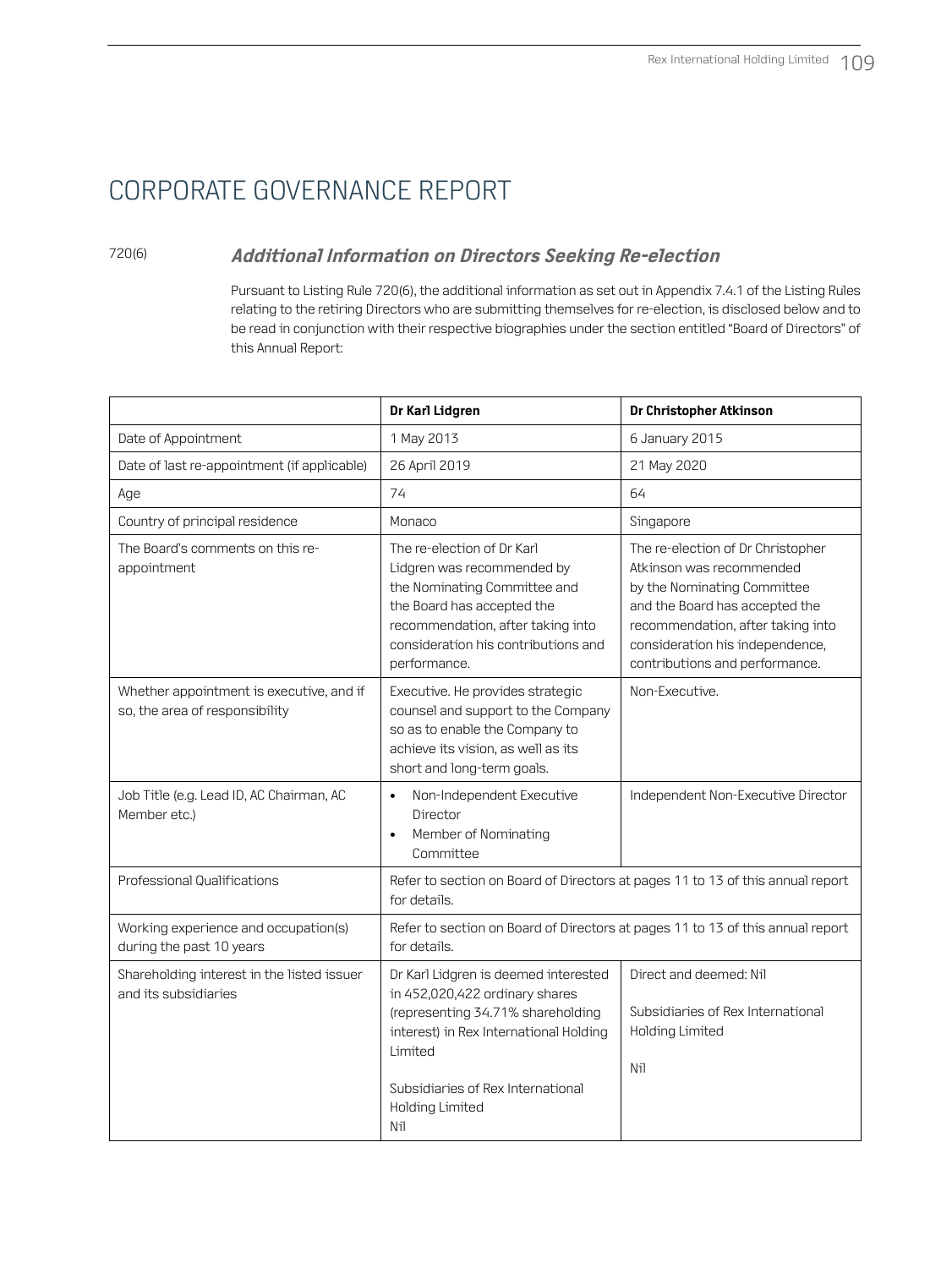|                                                                                                                                                                                                                                                                                                                                          | Dr Karl Lidgren                                                                                                                                                                                                              | Dr Christopher Atkinson                                                                                                                                                                                 |
|------------------------------------------------------------------------------------------------------------------------------------------------------------------------------------------------------------------------------------------------------------------------------------------------------------------------------------------|------------------------------------------------------------------------------------------------------------------------------------------------------------------------------------------------------------------------------|---------------------------------------------------------------------------------------------------------------------------------------------------------------------------------------------------------|
| Any relationship (including immediate<br>family relationships) with any existing<br>director, existing executive officer, the<br>issuer and/or substantial shareholder of<br>the listed issuer or of any of its principal<br>subsidiaries                                                                                                | Father of CEO, Måns Lidgren<br>$\bullet$<br>Brother of substantial<br>$\bullet$<br>shareholder, Hans Lidgren                                                                                                                 | <b>No</b>                                                                                                                                                                                               |
| Conflict of interests (including any<br>competing business)                                                                                                                                                                                                                                                                              | None, save for Interested Persons'<br>Transactions previously disclosed                                                                                                                                                      | <b>No</b>                                                                                                                                                                                               |
| Undertaking has been submitted to the<br>listed issuer in the form of Appendix 7.7<br>under Rule 720(1)                                                                                                                                                                                                                                  | Yes                                                                                                                                                                                                                          | Yes                                                                                                                                                                                                     |
| Other Principal Commitments Including Directorships:                                                                                                                                                                                                                                                                                     |                                                                                                                                                                                                                              |                                                                                                                                                                                                         |
| Past (for the last 5 years)                                                                                                                                                                                                                                                                                                              | Principal Commitments including<br>Directorships<br>Nil                                                                                                                                                                      | Principal Commitments including<br>Directorships<br>Caribx UK Limited<br>$\bullet$<br>ETPM Singapore Pte. Ltd.<br>$\bullet$<br>Bambusee Pte. Limited<br>$\bullet$<br>Sonoro Energy Limited<br>$\bullet$ |
| Present                                                                                                                                                                                                                                                                                                                                  | Principal Commitments including<br>Directorship<br>Cresta Group Ltd<br>$\bullet$<br>Trace Atlantic Oil Ltd<br>$\bullet$<br>Limea Ltd<br>$\bullet$<br>Monarch Marine Holding Ltd<br>$\bullet$<br>Orango Oil Ltd.<br>$\bullet$ | Principal Commitments including<br>Directorship<br>Worldwide Petroleum Services<br>$\bullet$<br>Pte Ltd<br>Helios Aragon Pte Limited<br>$\bullet$<br>Spice Islands Liquors Pte Limited<br>$\bullet$     |
| Whether at any time during the last<br>(a)<br>10 years, an application or a petition<br>under any bankruptcy law of any<br>jurisdiction was filed against him<br>or against a partnership of which he<br>was a partner at the time when he<br>was a partner or at any time within 2<br>years from the date he ceased to be a<br>partner? | <b>No</b>                                                                                                                                                                                                                    | <b>No</b>                                                                                                                                                                                               |

"Principle Commitments" as defined in the Code include all commitments which involve significant time commitment such as full time occupation, consultancy work, committee work, non-listed company board representations and directorships and involvement in non-profit organisations. Where a director sits on the boards of non-active related corporations, those appointments should not normally be considered principal commitments.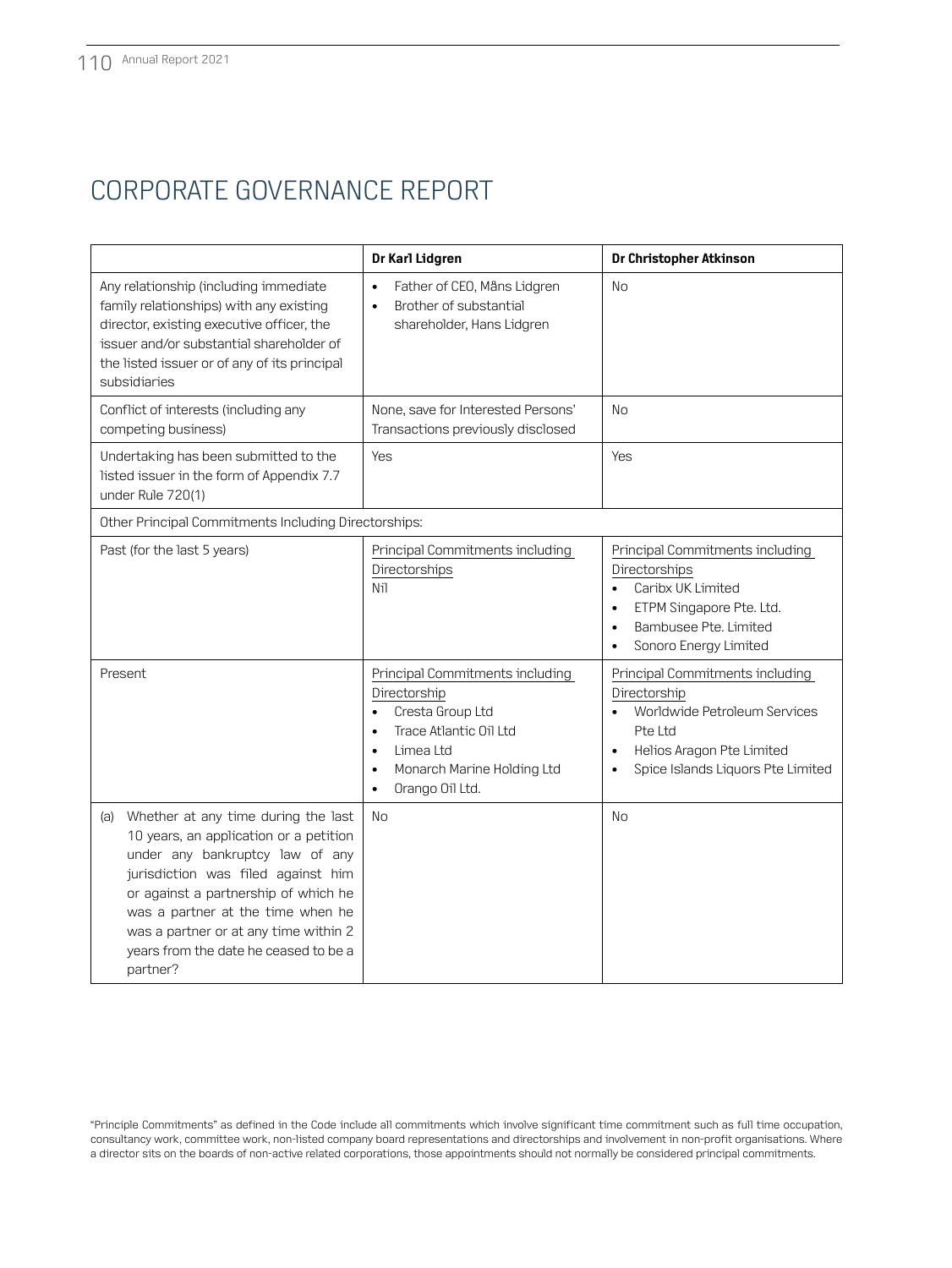|                                                                                                                                                                                                                                                                                                                                                                                                                                                                                                                                                                                                                                                                                           | Dr Karl Lidgren | Dr Christopher Atkinson |
|-------------------------------------------------------------------------------------------------------------------------------------------------------------------------------------------------------------------------------------------------------------------------------------------------------------------------------------------------------------------------------------------------------------------------------------------------------------------------------------------------------------------------------------------------------------------------------------------------------------------------------------------------------------------------------------------|-----------------|-------------------------|
| (b) Whether at any time during the last<br>10 years, an application or a petition<br>under any law of any jurisdiction<br>was filed against an entity (not being<br>a partnership) of which he was a<br>director or an equivalent person or<br>a key executive, at the time when he<br>was a director or an equivalent person<br>or a key executive of that entity or<br>at any time within 2 years from the<br>date he ceased to be a director or an<br>equivalent person or a key executive<br>of that entity, for the winding up or<br>dissolution of that entity or, where<br>that entity is the trustee of a business<br>trust, that business trust, on the<br>ground of insolvency? | No              | No                      |
| (c) Whether there is any unsatisfied<br>judgment against him?                                                                                                                                                                                                                                                                                                                                                                                                                                                                                                                                                                                                                             | No              | No                      |
| (d) Whether he has ever been convicted<br>of any offence, in Singapore or<br>elsewhere,<br>involving<br>fraud<br><b>or</b><br>dishonesty which is punishable<br>with imprisonment, or has been the<br>subject of any criminal proceedings<br>(including any pending criminal<br>proceedings of which he is aware) for<br>such purpose?                                                                                                                                                                                                                                                                                                                                                    | N <sub>O</sub>  | No                      |
| (e) Whether he has ever been convicted<br>of any offence, in Singapore or<br>elsewhere, involving a breach of any<br>law or regulatory requirement that<br>relates to the securities or futures<br>industry in Singapore or elsewhere, or<br>has been the subject of any criminal<br>proceedings (including any pending<br>criminal proceedings of which he is<br>aware) for such breach?                                                                                                                                                                                                                                                                                                 | <b>No</b>       | No                      |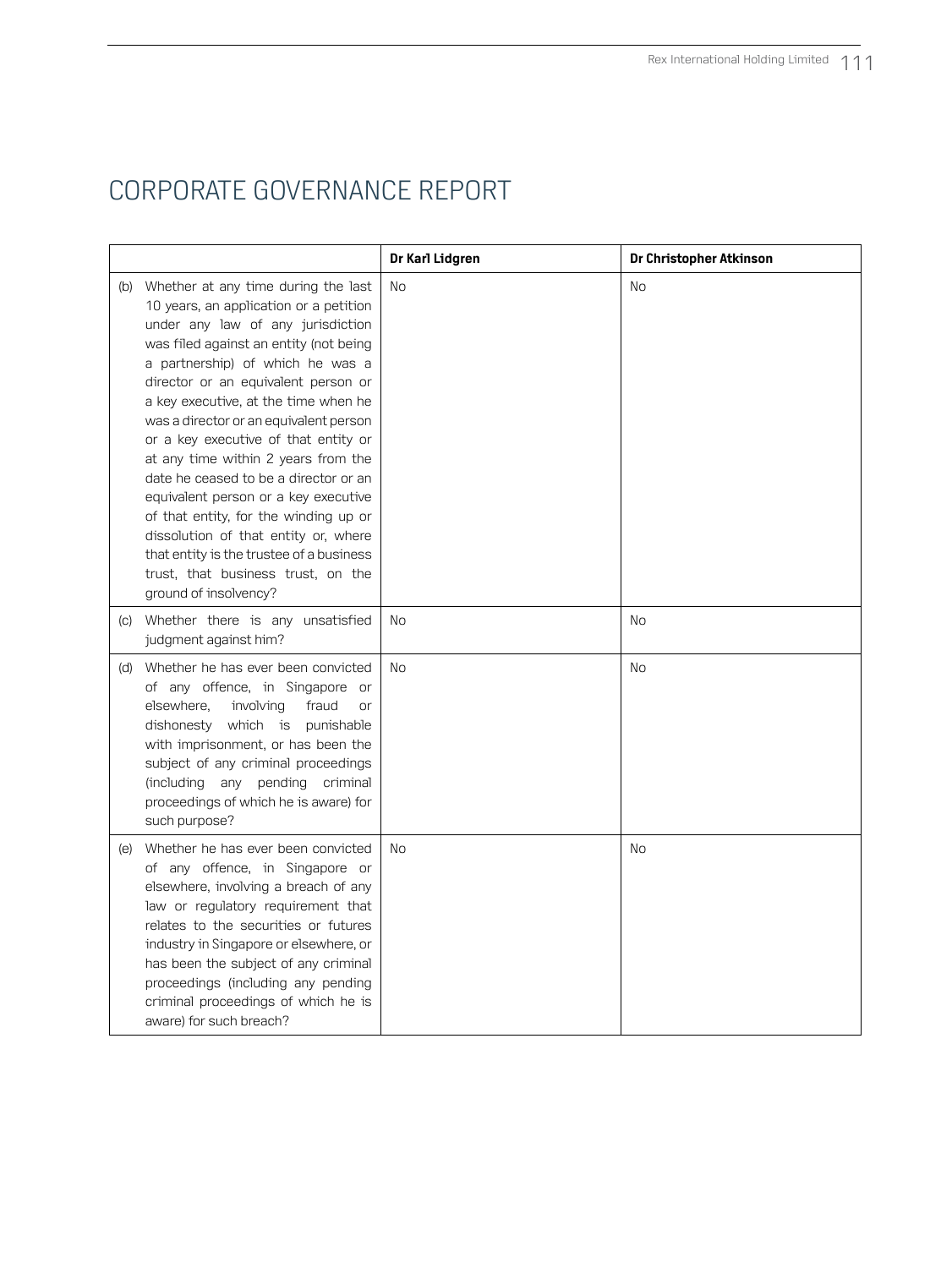|     |                                                                                                                                                                                                                                                                                                                                                                                                                                                                                                                                                                                                                   | Dr Karl Lidgren | Dr Christopher Atkinson |
|-----|-------------------------------------------------------------------------------------------------------------------------------------------------------------------------------------------------------------------------------------------------------------------------------------------------------------------------------------------------------------------------------------------------------------------------------------------------------------------------------------------------------------------------------------------------------------------------------------------------------------------|-----------------|-------------------------|
| (f) | Whether at any time during the last<br>10 years, judgment has been entered<br>against him in any civil proceedings<br>in Singapore or elsewhere involving<br>a breach of any law or regulatory<br>requirement that relates to the<br>securities or futures industry in<br>Singapore or elsewhere, or a finding<br>fraud,<br>misrepresentation<br>of<br>or<br>dishonesty on his part, or he has been<br>the subject of any civil proceedings<br>(including<br>any<br>pending<br>civil<br>proceedings of which he is aware)<br>involving an allegation of fraud,<br>misrepresentation or dishonesty on<br>his part? | No              | No                      |
| (q) | Whether he has ever been convicted<br>in Singapore or elsewhere of any<br>offence in connection with the<br>formation or management of any<br>entity or business trust?                                                                                                                                                                                                                                                                                                                                                                                                                                           | No              | No                      |
| (h) | Whether<br>he<br>has<br>ever<br>been<br>disqualified from acting as a director<br>or an equivalent person of any entity<br>(including the trustee of a business<br>trust), or from taking part directly or<br>indirectly in the management of any<br>entity or business trust?                                                                                                                                                                                                                                                                                                                                    | No              | No                      |
| (i) | Whether he has ever been the subject<br>of any order, judgment or ruling of any<br>court, tribunal or governmental body,<br>permanently or temporarily enjoining<br>him from engaging in any type of<br>business practice or activity?                                                                                                                                                                                                                                                                                                                                                                            | No              | No                      |
| (i) | Whether<br>he<br>has<br>ever,<br>to<br>his<br>knowledge, been concerned with the<br>management or conduct, in Singapore<br>or elsewhere, of the affairs of :-                                                                                                                                                                                                                                                                                                                                                                                                                                                     |                 |                         |
|     | any corporation which has been<br>(i)<br>investigated for a breach of any<br>law or regulatory requirement<br>governing<br>corporations<br>in<br>Singapore or elsewhere; or                                                                                                                                                                                                                                                                                                                                                                                                                                       | No              | No                      |